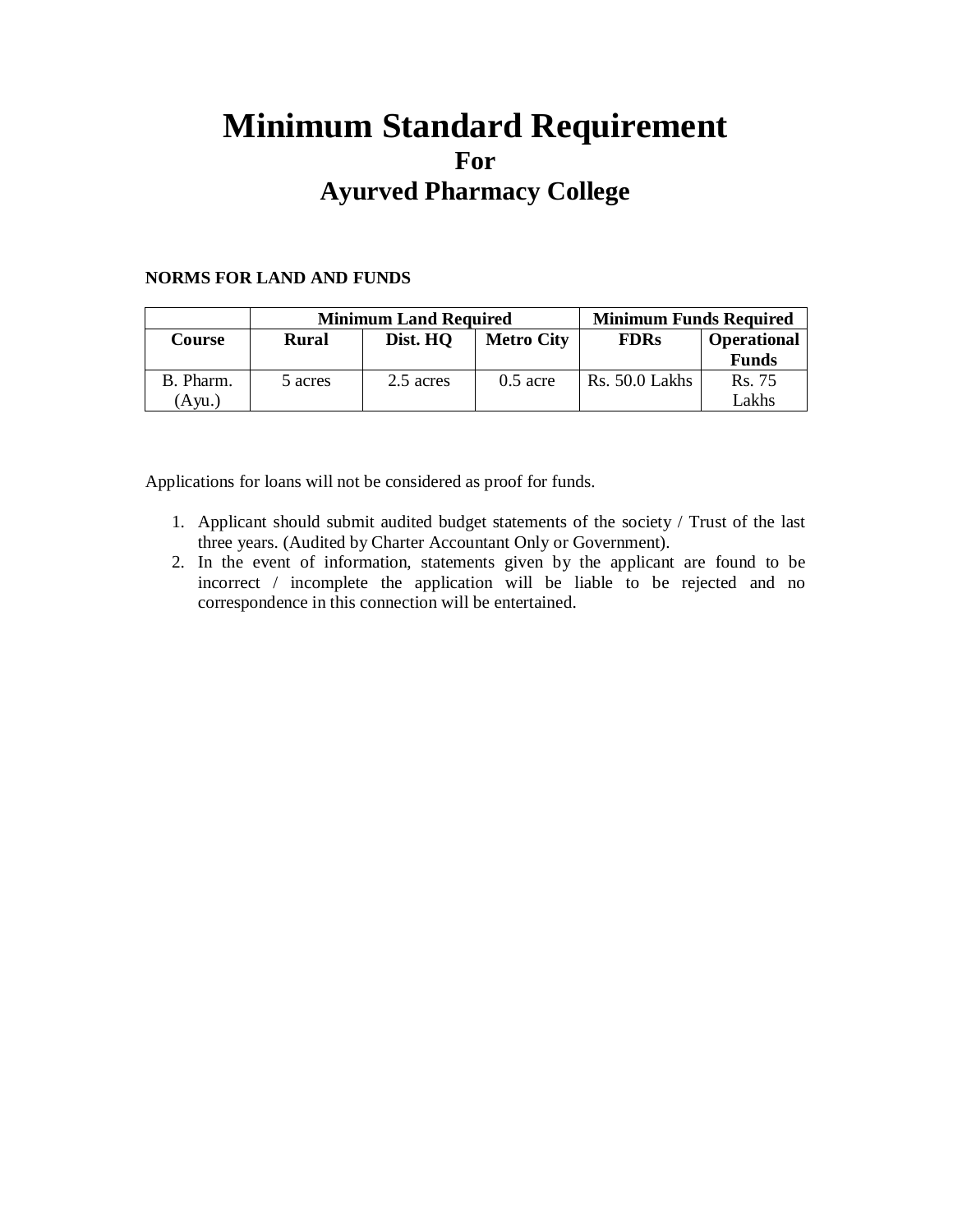#### **COURSE AND STAFFING PATTERN**

| Course           | <b>Duration</b>            | <b>Eligibility</b> |
|------------------|----------------------------|--------------------|
| B. Pharm. (Ayu.) | <b>Four Years Duration</b> | $(10 + 2)$ Science |
|                  |                            | B or AB group      |

#### **REQUIREMENT OF TEACHING STAFF**

| Sr.<br>No. | <b>Department / Subject</b>                          | <b>Number of Teachers</b><br>required as per GAU<br><b>Norms</b> |                                 | Number of<br><b>Existing Teachers</b> |               |                                | <b>Total</b>                                 |  |
|------------|------------------------------------------------------|------------------------------------------------------------------|---------------------------------|---------------------------------------|---------------|--------------------------------|----------------------------------------------|--|
|            |                                                      | Profe<br>ssor                                                    | <b>Associ</b><br>ate<br>profess | <b>Assis</b><br>tant<br>Prof<br>essor | Prof<br>essor | Asso<br>ciate<br>prof<br>essor | <b>Assis</b><br>tant<br><b>Prof</b><br>essor |  |
| 1.         | Rasashastra & Bhaishajya<br>Kalpana                  | $\mathbf{1}$                                                     | $\mathbf{1}$                    | 1                                     |               |                                |                                              |  |
| 2.         | Dravyaguna                                           |                                                                  | $1$ or $1$                      | $\mathbf{1}$                          |               |                                |                                              |  |
| 3.         | Pharmacognosy of<br><b>Ayurvedic Drugs</b>           | 1                                                                | 1                               | 1                                     |               |                                |                                              |  |
| 4.         | <b>Pharmaceutical Analysis</b><br>of Ayurvedic Drugs | 1                                                                | 1                               | 1                                     |               |                                |                                              |  |
| 5.         | Pharmacology and<br>Toxicology of Ayurvedic<br>Drugs |                                                                  | 1 or 1                          | 1                                     |               |                                |                                              |  |
| 6.         | Pharmaceutical<br>Technology of Ayurvedic<br>Drugs   |                                                                  | 1 or 1                          | 1                                     |               |                                |                                              |  |
| 7.         | <b>Pharmaceutical Chemistry</b>                      |                                                                  |                                 | 1                                     |               |                                |                                              |  |
| 8.         | Sharir                                               |                                                                  |                                 | 1                                     |               |                                |                                              |  |
| 9.         | Pharmaceutical<br>Microbiology                       |                                                                  |                                 | 1                                     |               |                                |                                              |  |
| 10.        | Pharmaceutical<br>Biochemistry                       |                                                                  |                                 | 1                                     |               |                                |                                              |  |
| 11.        | <b>Fundamentals of Ayurved</b>                       |                                                                  |                                 |                                       |               |                                |                                              |  |

## **REQUIREMENT OF NON – TEACHING STAFF**

| Sr. | <b>Designation</b>       | <b>Required</b>  | <b>Available</b> |           | <b>Remarks</b> |
|-----|--------------------------|------------------|------------------|-----------|----------------|
| No. |                          | (Minimum)        | Number           | Qualifica |                |
|     |                          |                  |                  | tion      |                |
| 1.  | Laboratory Technician    | 1 for each Dept. |                  |           |                |
| 2.  | Laboratory Assistant /   | 1 Between two    |                  |           |                |
|     | <b>Attenders</b>         | Dept.            |                  |           |                |
| 3.  | Office Superintendent    |                  |                  |           |                |
| 4.  | Accountant               |                  |                  |           |                |
| 5.  | Office $Start - I$       |                  |                  |           |                |
| 6.  | Office $Start - II$      | $\overline{2}$   |                  |           |                |
| 7.  | Computer Data Operator   |                  |                  |           |                |
| 8.  | Store Keeper             |                  |                  |           |                |
| 9.  | Peon                     | $\mathfrak{D}$   |                  |           |                |
| 10. | <b>Cleaning Prsonnel</b> | Adequate         |                  |           |                |
| 11. | Gardener                 | Adequate         |                  |           |                |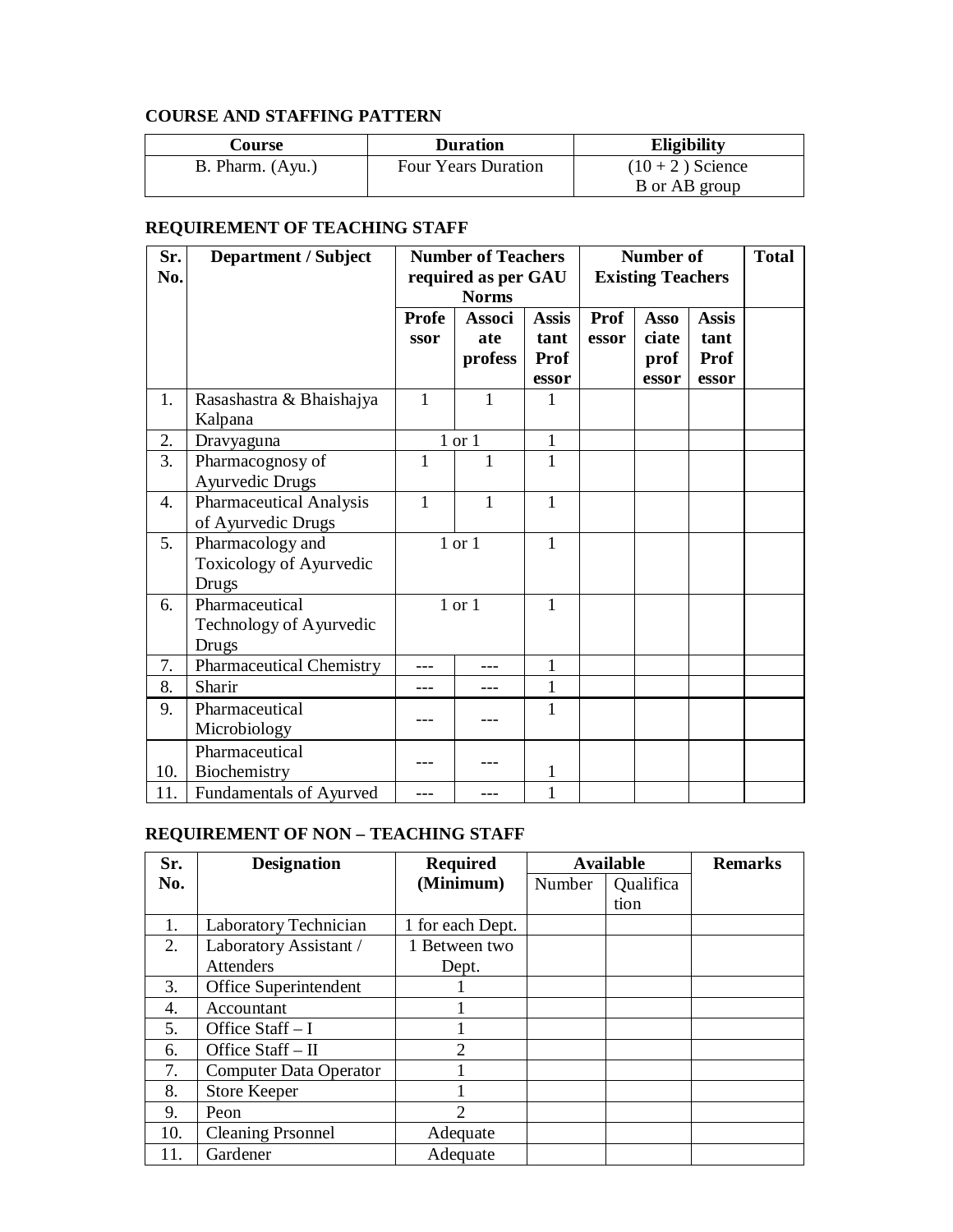#### **BUILDINGS**

#### **Class Rooms**

| <b>Class</b> | <b>Required Nos.</b> | <b>Required Area * for each class room</b>                   |
|--------------|----------------------|--------------------------------------------------------------|
| B. Pharm.    | 04                   | 90 Sq. Mts. each (Desirable) 75 Sq. Mts. each<br>(Essential) |

#### **LABORATORIES**

#### **Laboratory requirement at the end of 4 Years (B. Pharm.)\*\***

| Sr.<br>No.     | Infrastructure for                                                                                                                                                                                                                | <b>Requirement as per</b><br><b>Norms</b>                          |
|----------------|-----------------------------------------------------------------------------------------------------------------------------------------------------------------------------------------------------------------------------------|--------------------------------------------------------------------|
| $\mathbf{1}$   | Laboratory Area for B. Pharm. Course (10)<br>Labs)                                                                                                                                                                                | 100 Sq. Mts. x n $(n=10)$ =<br>1000Sq.Mts.                         |
|                | R S & B K<br>Dravyaguna<br>Pharmacognosy<br><b>Pharmaceutical Chemistry</b><br><b>Pharmaceutical Biochemistry</b><br>Pharmaceutical Microbiology<br><b>Quality Control</b><br>Pharmacology<br>Sharir<br>Pharmaceutical Technology | 100<br>100<br>100<br>100<br>100<br>100<br>100<br>100<br>100<br>100 |
|                | Total no. Laboratories for B. Pharm. course                                                                                                                                                                                       | 10 Laboratories *                                                  |
| $\overline{2}$ | Preparation Room for each lab<br>(One room can be shared by two labs, if it is in<br>between two labs)                                                                                                                            | 10 sq Mts.<br>(minimum)                                            |
| 3              | Area of the Machine Room                                                                                                                                                                                                          | 80-100 Sq. Mts.<br>a) RS & BK<br>QC<br>b)<br>c) Pharma. Techno.    |
| $\overline{4}$ | <b>Central Instrumentation Room</b>                                                                                                                                                                                               | 80 Sq. Mts. with $A/C$                                             |
| 5              | Store Room $-$ I                                                                                                                                                                                                                  | 1 (Area 100 Sq Mts.)                                               |
| 6              | Store Room - II<br>(For Inflammable chemicals)                                                                                                                                                                                    | 1 (Area 20 Sq Mts.)                                                |

**\*Number of laboratories required for entire course of 4 years.**

**\*\* If single laboratory is provided for common subjects in all courses then expansion should be done.**

#### **ADMINISTRATIONAREA:**

| Sr.<br>No. | Name of infrastructure       | <b>Requirement</b> as<br>per Norms in<br>number | <b>Requirement as</b><br>per Norms, in<br>area |
|------------|------------------------------|-------------------------------------------------|------------------------------------------------|
|            | Principal's Chamber          | 01                                              | 50 Sq. Mts.                                    |
| 2          | Office $- I$ - Establishment | 01                                              | 60 Sq. Mts.                                    |
| 3          | Office $-$ II - Academics    | 01                                              | 60 Sq. Mts.                                    |
| 4          | <b>Confidential Room</b>     | 01                                              | 30 Sq. Mts.                                    |
| 5.         | Meeting Hall (Staff)         | 01                                              | 60 Sq. Mts.                                    |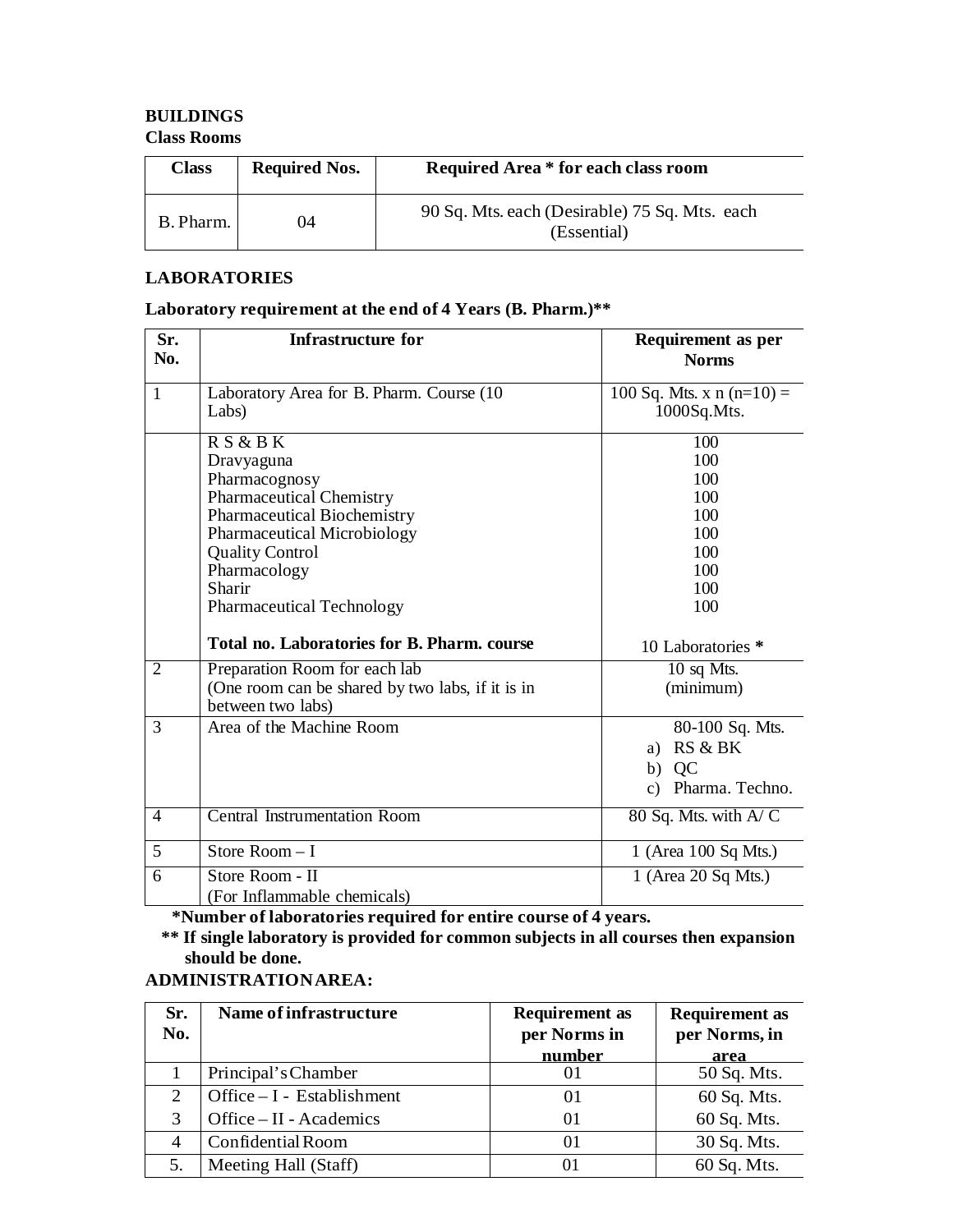#### **OTHER AMINITIES**

| Sr.<br>No. | <b>Particulars</b>                           | <b>Required Area</b><br>$(in Sq.mt)$ upto 60 intake |
|------------|----------------------------------------------|-----------------------------------------------------|
|            | <b>TOTAL CONSTRUCTED</b><br><b>AREA</b>      | <b>1400</b>                                         |
| 1.         | Seminar / Conference / Exam<br>Hall          | 300                                                 |
| 2.         | Auditorium/Multi Purpose<br>Hall (Desirable) | 600<br>500 seating capacity                         |
| 3.         | Library                                      | 300                                                 |
| 4.         | Canteen                                      | 100                                                 |
| 5.         | Museum                                       | 100                                                 |
| 6.         | Herbal Garden                                | <b>Adequate Number of Medicinal Plants</b>          |

#### **HERBAL GARDEN**

| Sr.<br>No. | <b>Particulars</b>                            | <b>Requirement</b> |
|------------|-----------------------------------------------|--------------------|
|            | Area                                          | $1000$ sq.mt       |
|            | Total number of Medicinal plants with name    | 200                |
|            | (List to be enclosed)                         |                    |
|            | Irrigation facility – available/not available | ves                |

#### **DISPENSING OF DRUGS AND PHARMACY TRAINING**

| Whether the management/society of college has own GMP<br>approved Ayurved Pharmacy for training of manufacturing<br>drugs.                                                                                                        | Yes / No |
|-----------------------------------------------------------------------------------------------------------------------------------------------------------------------------------------------------------------------------------|----------|
| If no, MoU's with other GMP approved Ayurvedic<br>Pharmacy (Please furnish a copy of relevant documents<br>duly certified)                                                                                                        |          |
| Whether the management/society of college has hospital<br>in the same premises for training of dispensing drugs.<br>If no, MoU's with other Ayurvedic Hospital<br>(Please furnish a copy of relevant documents duly<br>certified) | Yes / No |

#### **Examination**

Examination will be conducted as per the ordinances of the university. The affiliated institutions will be given examination centre only if the number of students appearing in the theory examination is more than 25. However for students appearing in that subject must be more than 20 and the institution will have to bear all the expanses on examiners TA / DA, etc. as per rules of the university. Whereas recognized and approved institute shall have to conduct the examination at their own.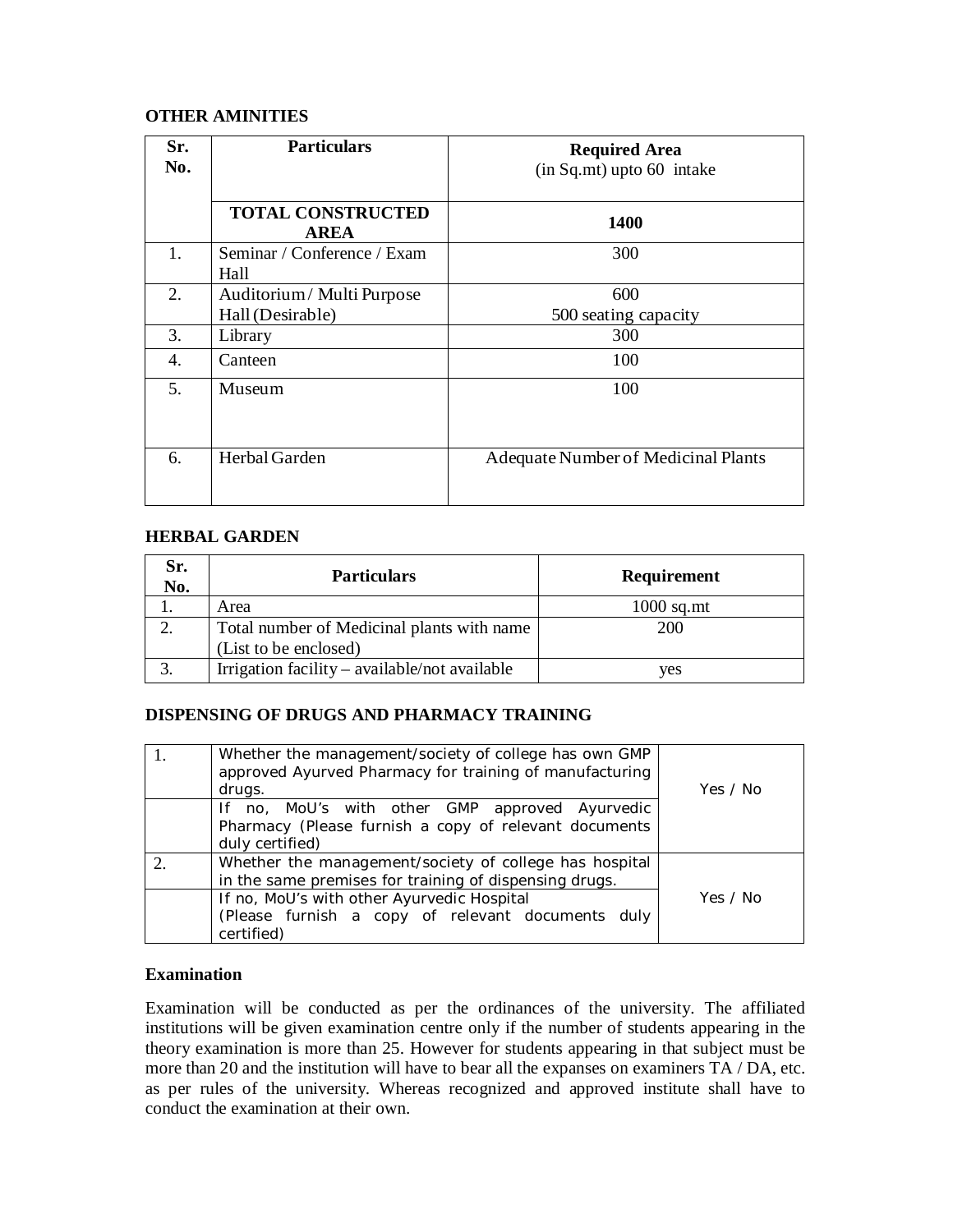If the number of students is less than the prescribed limit, the students will have to come to Jamnagar for theory and practical examination, as the case may be at their own expense.

#### **Equipments Required For Laboratory and Pharmacy for the Degree Course**

#### **A) RASASHASTRA & BHAISHAJYA KALPANA DEPARTMENT**

#### **Essential Requirement**

| Sr.<br>No.       | <b>Name</b>                                                                                                                                                                                                                                                       | <b>Minimum</b><br>Requirement                                        | <b>Number of</b><br><b>Instruments</b><br>and<br><b>Equipments</b><br>available |
|------------------|-------------------------------------------------------------------------------------------------------------------------------------------------------------------------------------------------------------------------------------------------------------------|----------------------------------------------------------------------|---------------------------------------------------------------------------------|
| 1.               | Khalva Yantra                                                                                                                                                                                                                                                     |                                                                      |                                                                                 |
|                  | <b>Granite/Stone</b><br>(Ardhachandrakara -boat shape) Length 35.5cm<br>(upper part), 25.5 cm (base),<br>Breadth $-21$ cm,<br>$Height - 12$ cm                                                                                                                    | 05                                                                   |                                                                                 |
|                  | <b>Iron</b><br>(Ardhachandrakara -boat shape) Length 35.5cm<br>(upper part), 25.5 cm (base),<br>Breadth $-21$ cm,<br>$Height - 12$ cm                                                                                                                             | 15                                                                   |                                                                                 |
|                  | Porcelain<br>Vartula – (round shape) Big (Int. Dia. 18.5 cm),<br>Medium (Int. Dia.16.5 cm),<br>Small (Int. Dia. 13.5 cm)                                                                                                                                          | 05<br>15<br>15                                                       |                                                                                 |
| 2.               | Udukhal yantra                                                                                                                                                                                                                                                    | 10                                                                   |                                                                                 |
| 3.               | <b>Gas Stove</b><br>Single<br>Big                                                                                                                                                                                                                                 | $20 + 01$<br>02                                                      |                                                                                 |
| 4.               | Chullika (Charcoal)                                                                                                                                                                                                                                               | 01                                                                   |                                                                                 |
| $\overline{5}$ . | Wire mesh                                                                                                                                                                                                                                                         | 02                                                                   |                                                                                 |
| 6.               | Hot plate                                                                                                                                                                                                                                                         | 02                                                                   |                                                                                 |
| 7.               | <b>Utensils</b><br>S.S. pateela-<br>$\frac{1}{2}$ lt.<br>$1$ lt.<br>$1 - 1/2$ lt.<br>$2$ lt.<br>3 lt.<br>5 lt.<br>S.S. Dishes (tras)<br>S.S. bowls (katori)-<br>Medium size<br>S.S. flat dishes (Lids for<br>pateela) various sizes<br>S.S. Glass-<br>Medium size | 10<br>10<br>10<br>10<br>10<br>05<br>08<br>01 dozen<br>20<br>01 dozen |                                                                                 |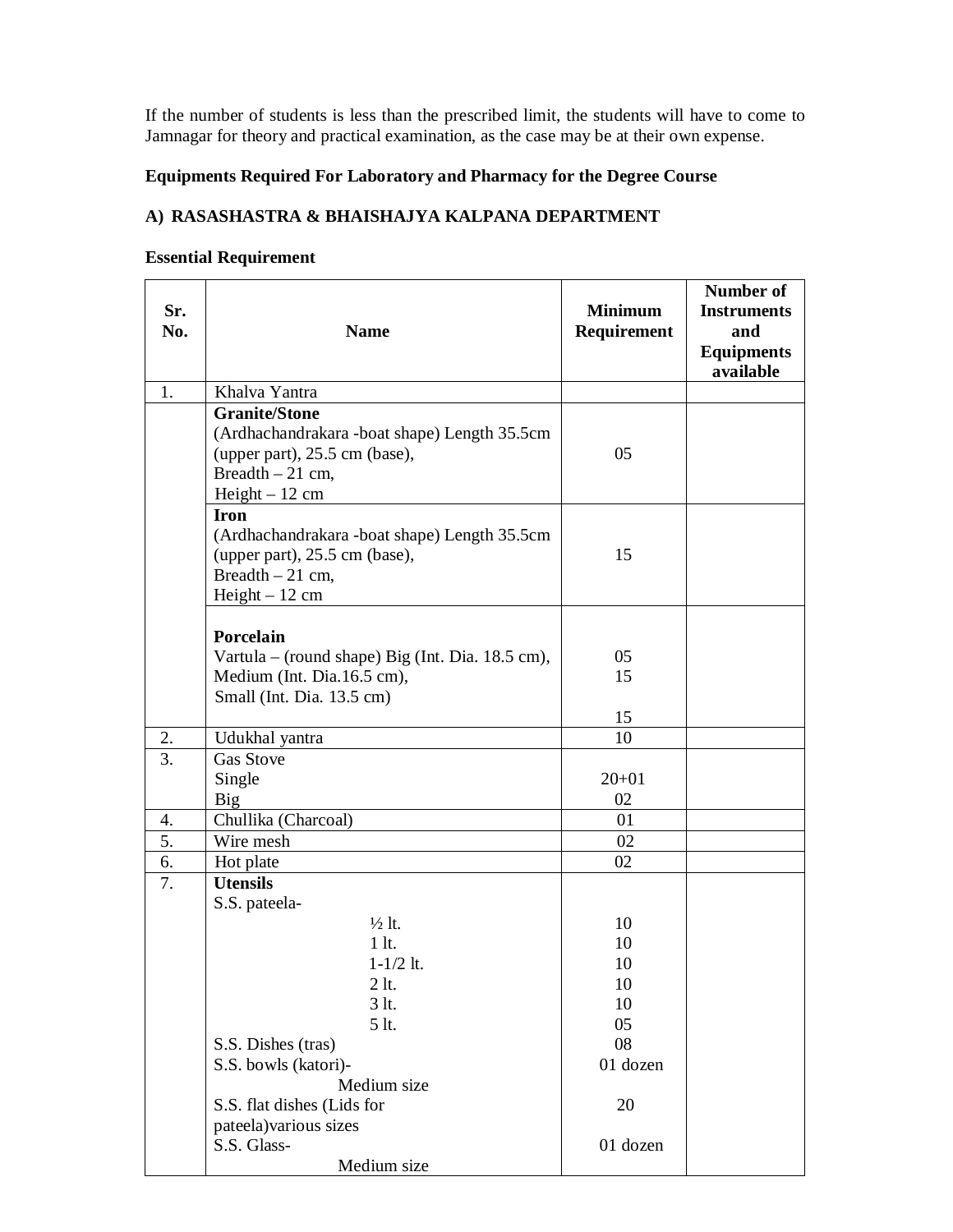|     | S.S. spoons-                                | 02 dozen |  |
|-----|---------------------------------------------|----------|--|
|     | Medium size                                 |          |  |
|     | S.S. strainer (jara)-                       | 05       |  |
|     | Medium size                                 |          |  |
|     | S.S. tavitha-                               |          |  |
|     | Medium size                                 | 10       |  |
|     | S.S. ladle (Chammach)                       | 01 dozen |  |
|     | Samdansha yantra                            | 01 dozen |  |
|     | Knives                                      | 01 dozen |  |
|     |                                             | 02       |  |
|     | S.S. Cutter                                 |          |  |
|     | Gas lighter                                 | 10       |  |
|     | Axe                                         | 01       |  |
|     | Darvi(For Parpati)                          | 07       |  |
|     | Plastic sieves                              | 05       |  |
|     | Iron kadai                                  |          |  |
|     | <b>Big</b>                                  | 02       |  |
|     | Iron kadai (small)                          | 04       |  |
| 8.  | Blender-                                    |          |  |
|     | Electric                                    | 01       |  |
|     | Simple                                      | 01       |  |
| 9.  |                                             |          |  |
|     | <b>Measuring Equipments Different Sizes</b> |          |  |
|     | Glass - 50 ml.                              | 10       |  |
|     | 100 ml.                                     | 10       |  |
|     | 500 ml.                                     | 01       |  |
|     | Plastic-500 ml.                             |          |  |
|     | 1000 ml.                                    | 05       |  |
|     |                                             | 03       |  |
| 10. | Glass rod                                   | 01       |  |
| 11. | Electronic weighing machine                 | 01       |  |
| 12. | Physical balance                            | 01       |  |
| 13. | Sieves (Assorted Nos. & Size)               | 02 sets  |  |
| 14. | Mixture Grinder                             | 03       |  |
| 15. | Juice Extractor                             | 01       |  |
| 16. | Pyrometer                                   | 02       |  |
| 17. | Thermometer                                 | 05       |  |
| 18. | Musha (Crucible)                            | 01       |  |
| 19. | <b>YANTRAS</b>                              |          |  |
|     | Dola Yantra-                                |          |  |
|     |                                             | 10       |  |
|     | rods required                               |          |  |
|     | Pithara Yantra-                             |          |  |
|     | Sarava with hole                            | 05       |  |
|     | Urdhva patana                               | 01       |  |
|     | Adhaha patana                               | 01       |  |
|     | Tiryaka patana                              | 01       |  |
|     | Putas (Different kind)                      | 01       |  |
| 20. | Gaja puta                                   | 01       |  |
|     | Varaha puta                                 | 01       |  |
| 21. | Distillation apparatus                      | 01       |  |
|     | Earthen vessel-                             |          |  |
|     |                                             |          |  |
| 22. | Sarava                                      | 02 dozen |  |
|     | Pots (For patana)                           | 06       |  |
|     | Nand                                        | 01       |  |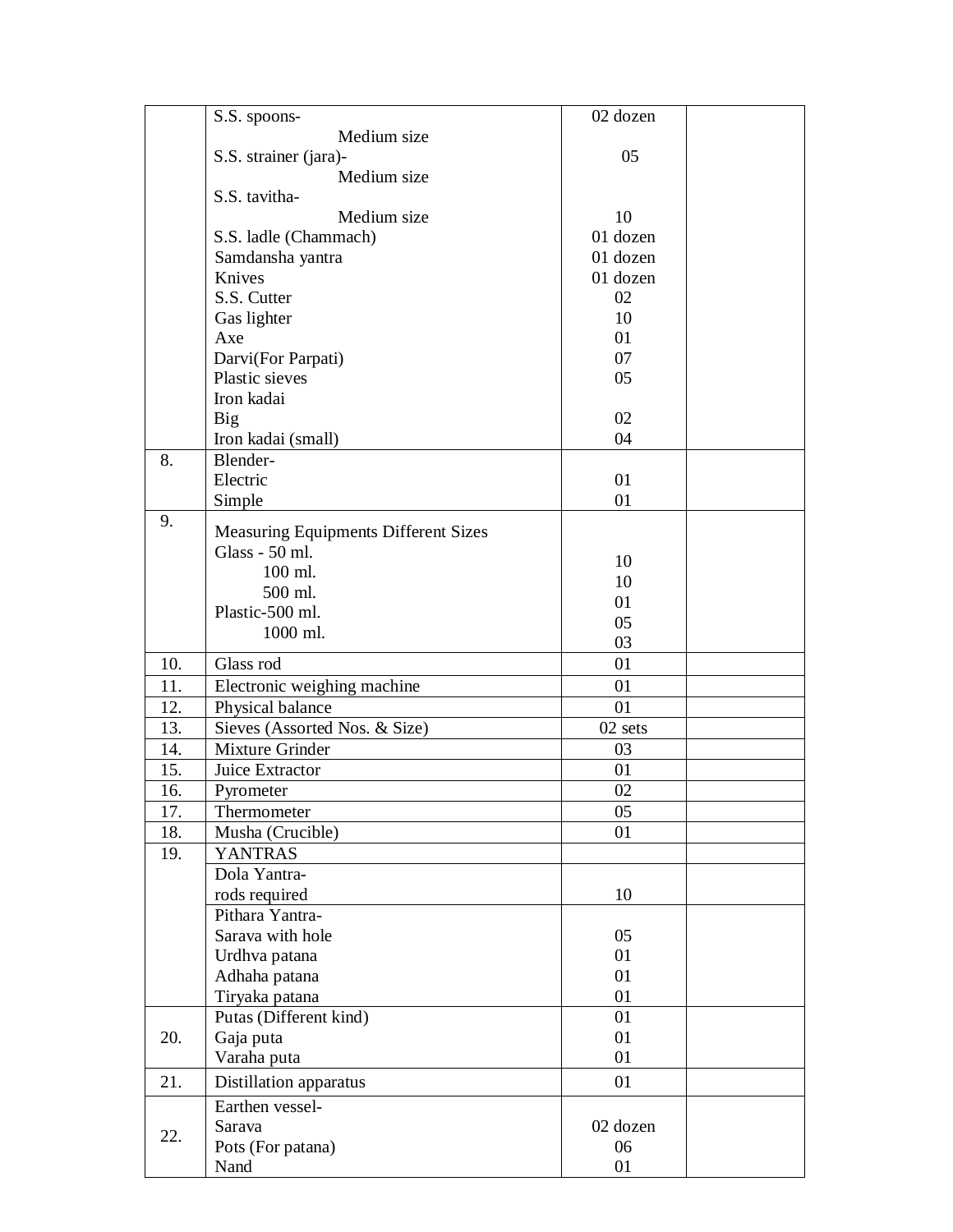|     | Lamp (Clay Diya-For Sveta parpati)        | 01 dozen |  |
|-----|-------------------------------------------|----------|--|
|     |                                           |          |  |
| 23. | Enamel Trays (Medium size)                | 16       |  |
| 24. | Jute bag (Sack)                           | 01       |  |
| 25. | Cupboard                                  | 01       |  |
|     | Jars (For storage)                        |          |  |
| 26. | $\frac{1}{2}$ lt.                         | 02 dozen |  |
|     | $1$ lt.                                   | 02 dozen |  |
|     | 2lt.                                      | 01 dozen |  |
|     | Pulverizer                                |          |  |
| 27. | (Lab. scale)                              | 01       |  |
| 28. | Tablet punching machine (Lab. scale)      | 01       |  |
| 29. | Oven (Lab. scale)                         | 01       |  |
| 30. | Muffle furnace-Vertical                   | 01       |  |
| 31. | Muffle furnace- Horizontal                | 01       |  |
| 32. | Kupi                                      | 08       |  |
|     | Valuka yantra with Bhatthi (for Kupipakva |          |  |
| 33. | rasayana)                                 | 01       |  |
| 34. | Racks with shelves                        | 02       |  |
| 35. | Electric Khalva                           | 01       |  |
| 36. | pH Strips                                 | 01 Set   |  |
| 37. | Refrigerator                              | 01       |  |

## **Desirable Requirement**

| Sr.<br>No. | <b>Name</b>                       | <b>Minimum</b><br><b>Requirement</b> | Number of<br><b>Instruments and</b><br><b>Equipments</b><br>available |
|------------|-----------------------------------|--------------------------------------|-----------------------------------------------------------------------|
| 1.         | Stick making machine (Lab. scale) | 01                                   |                                                                       |
| 2.         | Pill cutting machine (Lab. scale) | 01                                   |                                                                       |
| 3.         | Granulator<br>(Lab. scale)        | 01                                   |                                                                       |
| 4.         | <b>Melting Point Detector</b>     | 01                                   |                                                                       |
| 5.         | Audio-Visual equipments           | 01                                   |                                                                       |
| 6.         | Digital Camera                    |                                      |                                                                       |

#### **B) DRAVYAGUNA DEPARTMENT**

| Sr. No. | <b>Name</b>             | <b>Available Number</b> |
|---------|-------------------------|-------------------------|
| 1.      | Field magnifier         |                         |
| 2.      | Compound microscope     |                         |
| 3.      | Dissecting Microscope   |                         |
| 4.      | Vasculam                |                         |
| 5.      | Herbarium press         |                         |
| 6.      | Hot plate               |                         |
| 7.      | Test tube with stand    |                         |
| 8.      | <b>Weighing Balance</b> |                         |
| 9.      | Mortar pastel           |                         |
| 10.     | Mixture grinder         |                         |
| 11.     | Spatula                 |                         |
| 12.     | Crucible                |                         |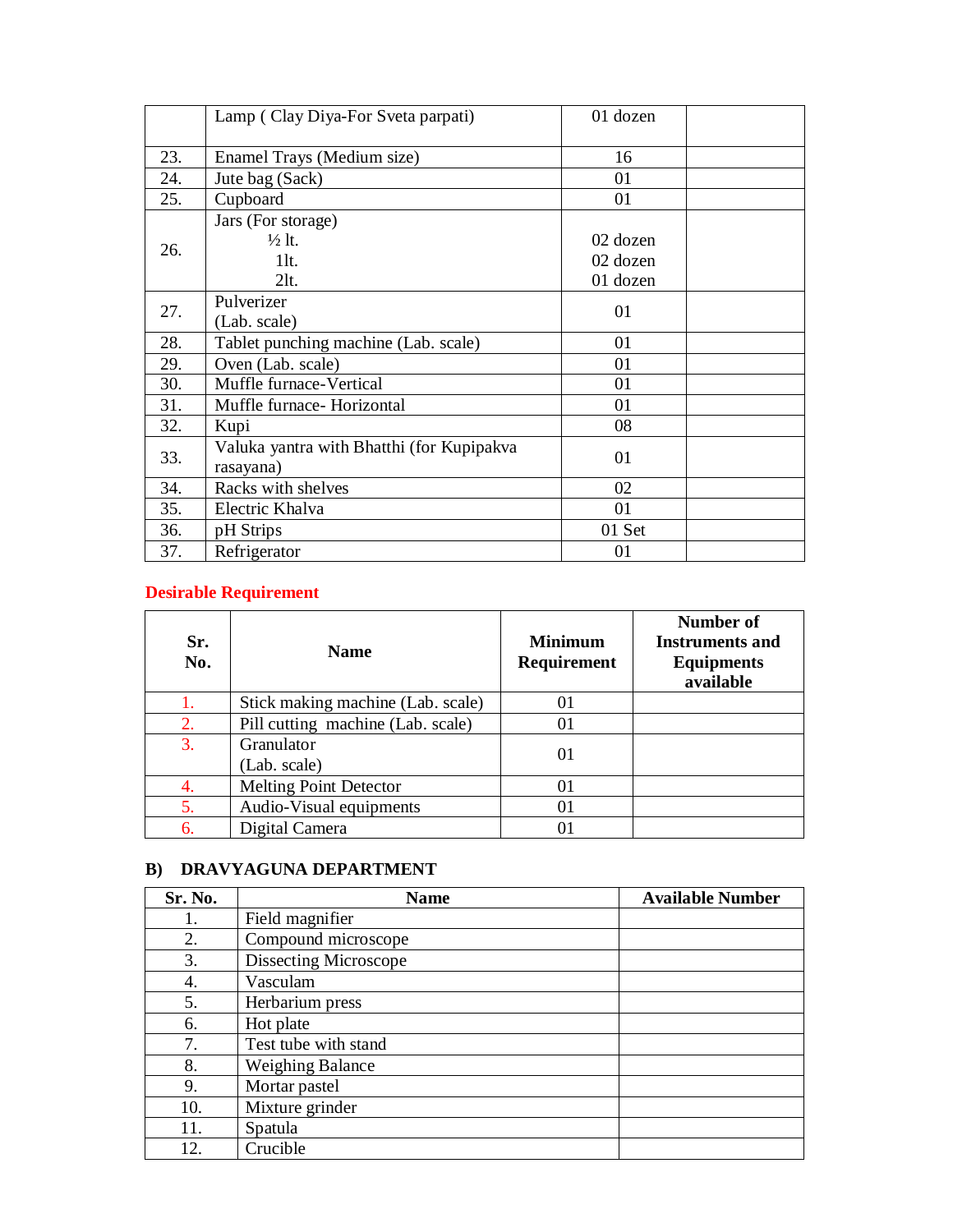| ⊥ ຸ | Blotting filter paper |  |
|-----|-----------------------|--|
|     | Watch glass           |  |
|     | Hot air oven          |  |

## **C) PHARMACOGNOSY DEPARTMENT**

#### **List of Glassware**

| Sr. No. | <b>Name</b>                | Capacity         | <b>Requirements</b> |
|---------|----------------------------|------------------|---------------------|
| 1.      | <b>Separating Funnel</b>   | 250ml            | 20                  |
| 2.      | <b>Beaker</b>              | 50 ml            | 20                  |
| 3.      | <b>Beaker</b>              | $100$ ml         | 20                  |
| 4.      | Beaker                     | 250 ml           | 20                  |
| 5.      | Beaker                     | 500 ml           | 20                  |
| 6.      | Measuring cylinder         | $100$ ml         | 40                  |
| 7.      | Measuring cylinder         | $50 \mathrm{m}$  | 40                  |
| 8.      | Measuring cylinder         | 10 <sub>ml</sub> | 40                  |
| 9.      | Spatula                    |                  | 40                  |
| 10.     | Tripod stand               | 8 inch           | 40                  |
| 11.     | Funnel                     | 6 inch           | 40                  |
| 12.     | Funnel                     | 4 inch           | 40                  |
| 13.     | Evaporating disc           | 4 inch           | 40                  |
| 14.     | Pipette                    | $1 \text{ ml}$   | 10                  |
| 15.     | Pipette                    | $2 \text{ ml}$   | 10                  |
| 16.     | Pipette                    | $5 \text{ ml}$   | 10                  |
| 17.     | Pipette                    | 10 <sub>ml</sub> | 10                  |
| 18.     | Pipette                    | $25$ ml          | 80                  |
| 19.     | Dropper                    | 10 <sub>ml</sub> | 20                  |
| 20.     | Capillaries                |                  | 400                 |
| 21.     | Pair of Tongs              |                  | 10                  |
| 22.     | <b>Test Tubes</b>          | $20$ ml          | 400                 |
| 23.     | <b>Test Tube Holder</b>    |                  | 40                  |
| 24.     | <b>Test Tube Stand</b>     |                  | 20                  |
| 25.     | Pipette stand              |                  | 04                  |
| 26.     | <b>Conical Flask</b>       | 250 ml           | 20                  |
| 27.     | <b>Volumetric Flask</b>    | 250 ml           | 10                  |
| 28.     | <b>Volumetric Flask</b>    | $100$ ml         | 10                  |
| 29.     | <b>Wash Botteles</b>       | 250 ml           | 40                  |
| 30.     | Spray Bottle for T.L.C.    | 50 ml            | 20                  |
| 31.     | <b>Burette</b>             | 50 ml            | 20                  |
| 32.     | <b>Burette Stand</b>       |                  | 04                  |
| 33.     | <b>Glass Mortar Pestle</b> | 5 inch D.M.      | 10                  |

#### **List of Instruments**

| Sr. | Instrument            | <b>Minimum</b>      | Available | Remarks/        |
|-----|-----------------------|---------------------|-----------|-----------------|
| No. |                       | <b>Requirements</b> | Nos.      | <b>Required</b> |
|     | Dissecting Microscope |                     |           | --              |
|     | Compound              | 25                  |           |                 |
|     | Microscope with       |                     |           |                 |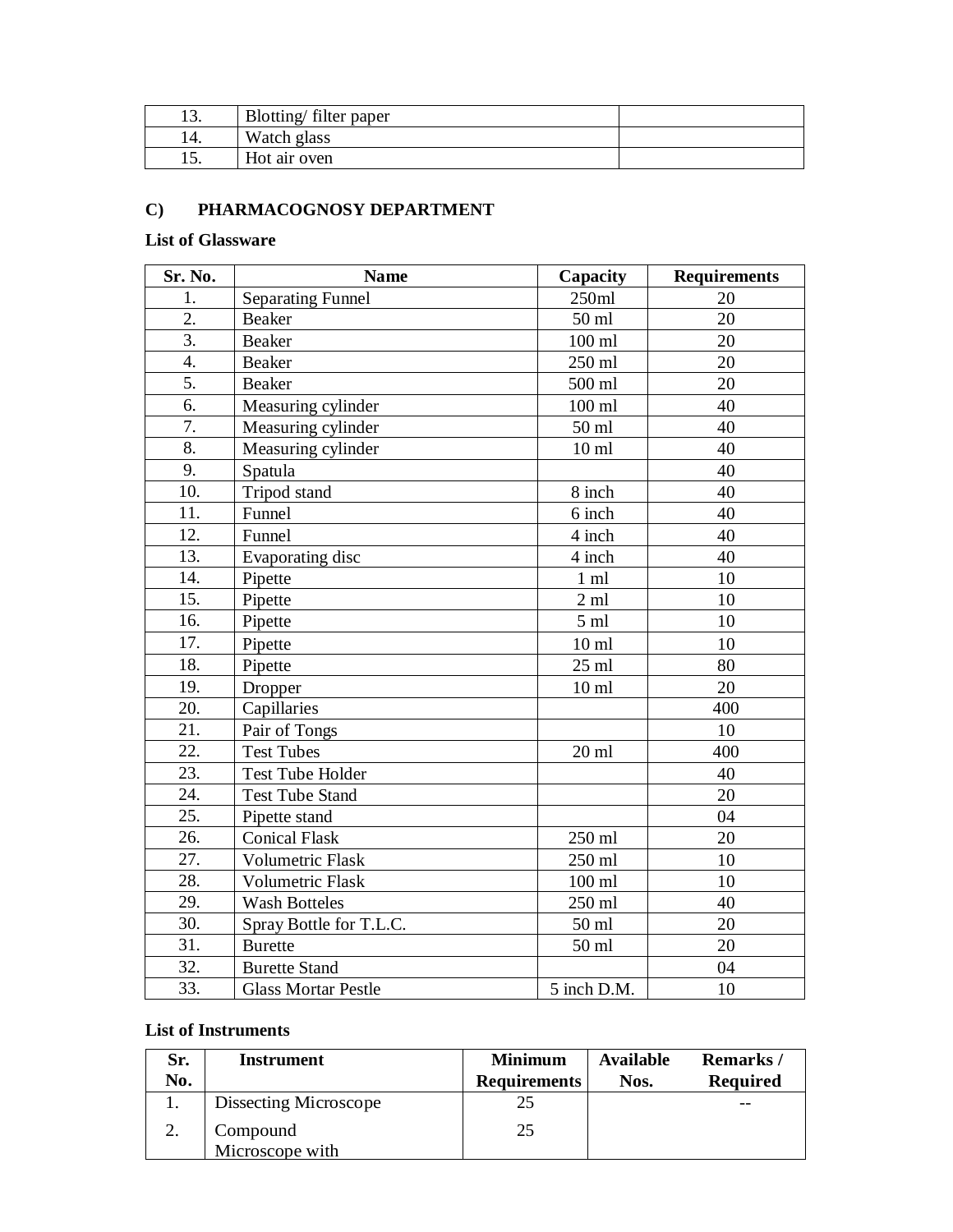| 3.        | <b>Magnifying Lens</b>  | 25                 |  |
|-----------|-------------------------|--------------------|--|
| 4.        | Refrigerator            | 01                 |  |
| 5.        | Mixer Grinder           | 01                 |  |
| 6.        | Mortar & Pastel         | 05                 |  |
| 7.        | Mortar & Pastel         | 05                 |  |
|           | Porcelain               | 01                 |  |
| 8.        | Projection              |                    |  |
| 9.<br>10. | Water bath<br>Slides    | 01                 |  |
|           |                         | 3 Boxes<br>3 Boxes |  |
| 11.       | <b>Cover Slips</b>      |                    |  |
| 12.       | <b>Watch Glass</b>      | 20 Small           |  |
| 13.       | <b>Watch Glass</b>      | 20 Medium          |  |
| 14.       | <b>Watch Glass</b>      | 20 Large           |  |
| 15.       | Needles                 | 50                 |  |
| 16.       | Forceps                 | 20 Small           |  |
| 17.       | Forceps                 | 20 Large           |  |
| 18.       | <b>Beaker</b>           | $20 - 50$ ml       |  |
| 19.       | <b>Beaker</b>           | $20 - 100$ ml      |  |
| 20.       | Petri Dish              | 25 - Medium        |  |
| 21.       | Microscope with         | 01                 |  |
| 22.       | Slide                   | 2 Boxes            |  |
| 23.       | Cover Slips             | 2 Boxes            |  |
| 24.       | Soxhlet apparatus       | 02                 |  |
| 25.       | Water Bath              | 01                 |  |
| 26.       | TLC chamber and         | 05                 |  |
| 27.       | Clavengers              | 02                 |  |
| 28.       | Hot Air Oven            | 01                 |  |
| 29.       | Incubator               | 01                 |  |
| 30.       | <b>Stage Micrometer</b> | 05                 |  |
| 31.       | Eye piece               | 05                 |  |
| 32.       | <b>Magnetic Stirrer</b> | 05                 |  |
| 33.       | <b>Test Sieve</b>       | 1 set              |  |
| 34.       | <b>Rotary Microtome</b> | 1                  |  |
| 35.       | Automatic Knife         | $\mathbf{1}$       |  |
| 36.       | <b>UV Chamber</b>       | 1                  |  |
| 37.       | Digital Balance         | 1                  |  |
| 38.       | Digital pH meter        | 1                  |  |
| 39.       | Distillation Unit       | 1                  |  |

#### **D) PHARMACEUTICAL ANALYSIS DEPARTMENT**

#### **List of Glassware**

| Sr. No.  | <b>Name</b>              | Capacity | <b>Requirement</b> |
|----------|--------------------------|----------|--------------------|
|          | <b>Separating Funnel</b> | 250ml    | 40                 |
| <u>.</u> | Beaker                   | 50 ml    |                    |
| J.       | Beaker                   | $100$ ml |                    |
|          | Beaker                   | $250$ ml |                    |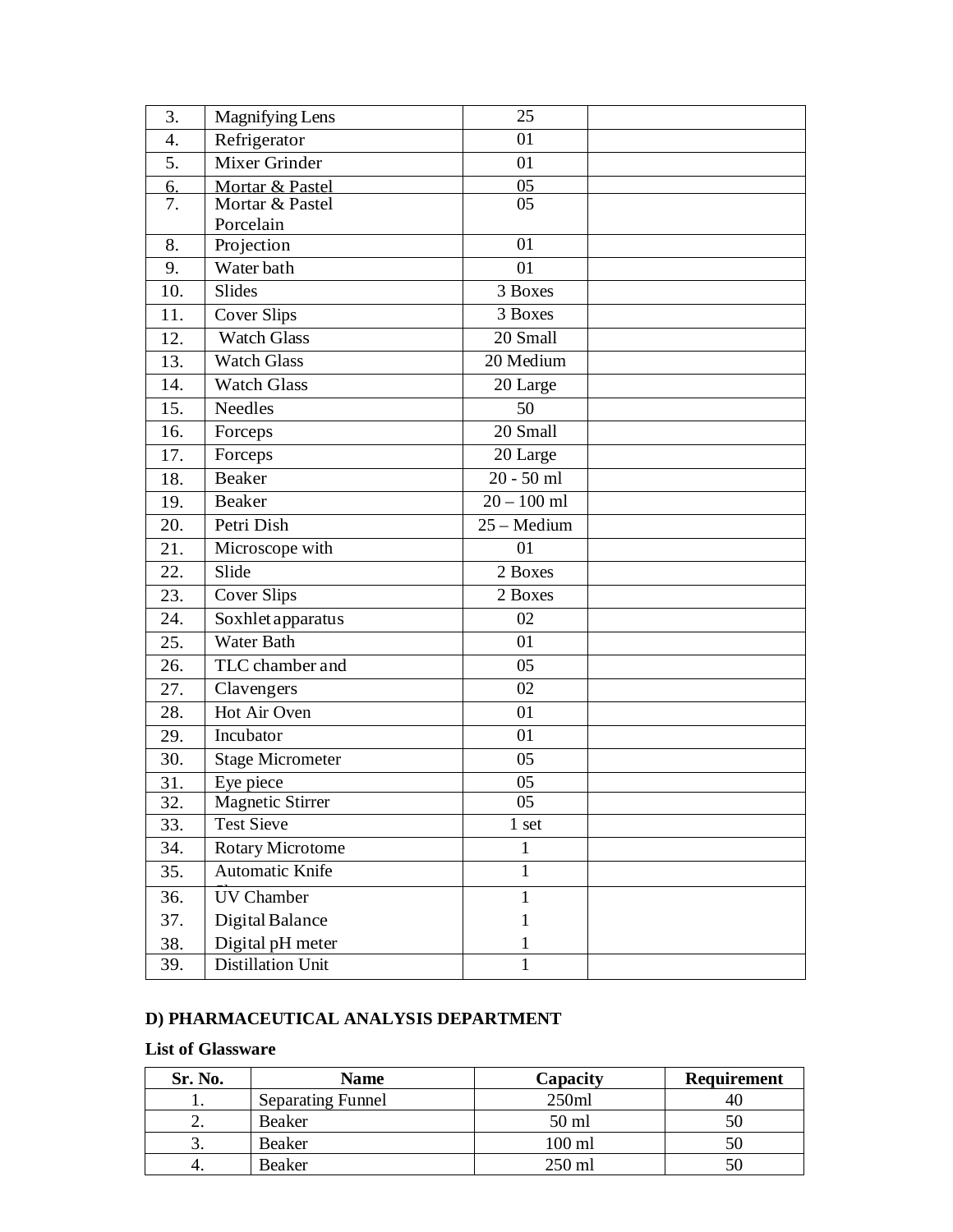| 5.  | Beaker                     | 500 ml          | 40             |
|-----|----------------------------|-----------------|----------------|
| 6.  | Measuring cylinder         | $100$ ml        | 50             |
| 7.  | Measuring cylinder         | 50 ml           | 50             |
| 8.  | Measuring cylinder         | $10 \text{ ml}$ | 50             |
| 9.  | Spatula                    |                 | 60             |
| 10. | Tripod stand               | 8 inch          | 50             |
| 11. | Funnel                     | 6 inch          | 50             |
| 12. | Funnel                     | 4 inch          | 50             |
| 13. | Evoperating disc           | 4 inch          | 50             |
| 14. | Pipette                    | $1 \text{ ml}$  | 40             |
| 15. | Pipette                    | $2 \text{ ml}$  | 40             |
| 16. | Pipette                    | $5 \mathrm{ml}$ | 40             |
| 17. | Pipette                    | $10 \text{ ml}$ | 40             |
| 18. | Pipette                    | $25$ ml         | 40             |
| 19. | Pipette                    | 50 ml           | 40             |
| 20. | Pipette Bulk               | $25$ ml         | 40             |
| 21. | Pipette Bulk               | 50 ml           | 40             |
| 22. | Cruicible porceline        | $10 \text{ ml}$ | 50             |
| 23. | <b>Burette</b>             | 50 ml           | 50             |
| 24. | Dropper                    | $10 \text{ ml}$ | 40             |
| 25. | <b>Watch Glass</b>         |                 | 40             |
| 26. | Petri dish                 | 8 cm.           | 40             |
| 27. | Glass slides               |                 | 80             |
| 28. | Glass plates for T.L.C.    | 10x10 c.m.      | 40             |
| 29. | Glass Chamber for T.L.C.   |                 | 20             |
| 30. | Capillaries                |                 | 200            |
| 31. | Pair of Tongs              |                 | 40             |
| 32. | <b>Test Tubes</b>          | $20 \text{ ml}$ | 200            |
| 33. | <b>Test Tube Holder</b>    |                 | 50             |
| 34. | <b>Test Tube Stand</b>     |                 | 40             |
| 35. | Pipette stand              |                 | 10             |
| 36. | <b>Iodine Flask</b>        | 250 ml          | 80             |
| 37. | Air Condensor              |                 | 40             |
| 38. | Clevenger assembly         |                 | $\overline{4}$ |
| 39. | Soxhelet apparatus         |                 | $\overline{4}$ |
| 40. | <b>Conical Flask</b>       | $250$ ml        | 80             |
| 41. | Volumetric Flask           | 250 ml          | 40             |
| 42. | <b>Volumetric Flask</b>    | $100$ ml        | 40             |
| 43. | <b>Wash Botteles</b>       | 250 ml          | 40             |
| 44. | Spray Bottle for T.L.C.    | 50 ml           | 30             |
| 45. | <b>Burette Stand</b>       |                 | 50             |
| 46. | <b>Glass Mortar Pestle</b> | 5 inch D.M.     | 10             |

## **List of instrument**

## **Essential Requirement**

| Sr. No. | Name                  | <b>Requirement</b> |
|---------|-----------------------|--------------------|
|         | Water Bath 12 Holes   |                    |
| ∼.      | Hot Air Oven          |                    |
|         | <b>Muffle Furnace</b> |                    |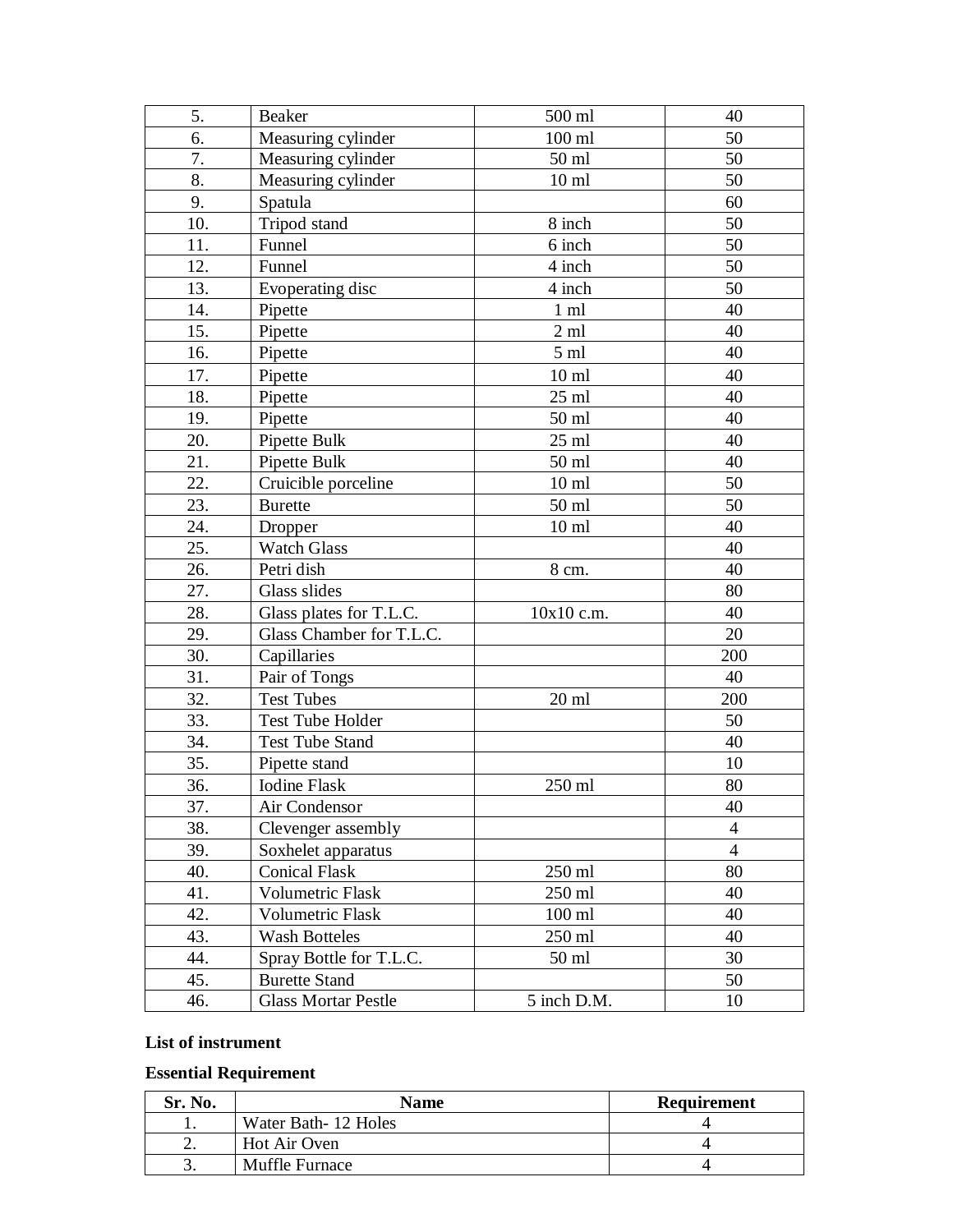| 4.  | <b>Bunsen Burner</b>                   | 10                          |
|-----|----------------------------------------|-----------------------------|
| 5.  | Hot Plate                              | 10                          |
| 6.  | Digital Balance                        |                             |
| 7.  | pH Meter                               | 4                           |
| 8.  | Abbe's Refrectometer                   | 10                          |
| 9.  | Hand held Refrectometer                | 20                          |
| 10. | Polarimeter                            | $\overline{2}$              |
| 11. | Flame Photometer                       | 2                           |
| 12. | U.V.Spectrophoto meter                 | 2                           |
| 13. | <b>Tablet Disintegration apparatus</b> | 2                           |
| 14. | <b>Friability Test Apparatus</b>       | $\mathcal{D}_{\mathcal{A}}$ |
| 15. | U.V.Chamber                            |                             |
| 16. | <b>Burner</b>                          |                             |

## **Desirable Requirement**

| Sr. No. | Name                  | <b>Requirement</b> |
|---------|-----------------------|--------------------|
|         | Ultra Sonicator       |                    |
|         | I.R. Moisture Balance |                    |
|         | Glassware Washer      |                    |
|         | H.P.L.C.              |                    |
|         | H.P.T.L.C.            |                    |
|         | Gas Chromatograph     |                    |

#### **E) PHARMACOLOGY DEPARTMENT**

#### **List of glassware**

| Sr. No. | <b>Name</b>                                                              | Requirement |
|---------|--------------------------------------------------------------------------|-------------|
| 1.      | Plastic Jar                                                              | 5           |
| 2.      | Animal cage plastic                                                      | 6           |
| 3.      | Water bottle for animals                                                 | 6           |
| 4.      | Pipettes                                                                 | 5 each      |
|         | $0.1$ ml, $0.2$ ml, $0.5$ ml, $1$ ml, $2$ ml, $5$ ml, $10$ ml, $20$ ,ml. |             |
| 5.      | Micropipettes $0.1, 0.2, 0.5, 1, 2, 3$ ml                                | 5 each      |
| 6.      | Beakers 10, 20, 50, 100, 200, 500, 1000, 2000ml                          | 5 each      |
| 7.      | Test tubes 10ml                                                          | 100         |
| 8.      | Artery forceps                                                           | 15          |
| 9.      | Claps                                                                    | 15          |
| 10.     | I.V. infusion sets                                                       | 10          |
| 11.     | Plastic beakers 100, 200, 500, 1000, 2000ml                              | 5 each      |

## **List of instrument**

| Sr. No. | <b>Name</b>                    | <b>Required</b> |
|---------|--------------------------------|-----------------|
|         | Electro-convulsiometer         |                 |
| ۷.      | Cook's pole climbing apparatus |                 |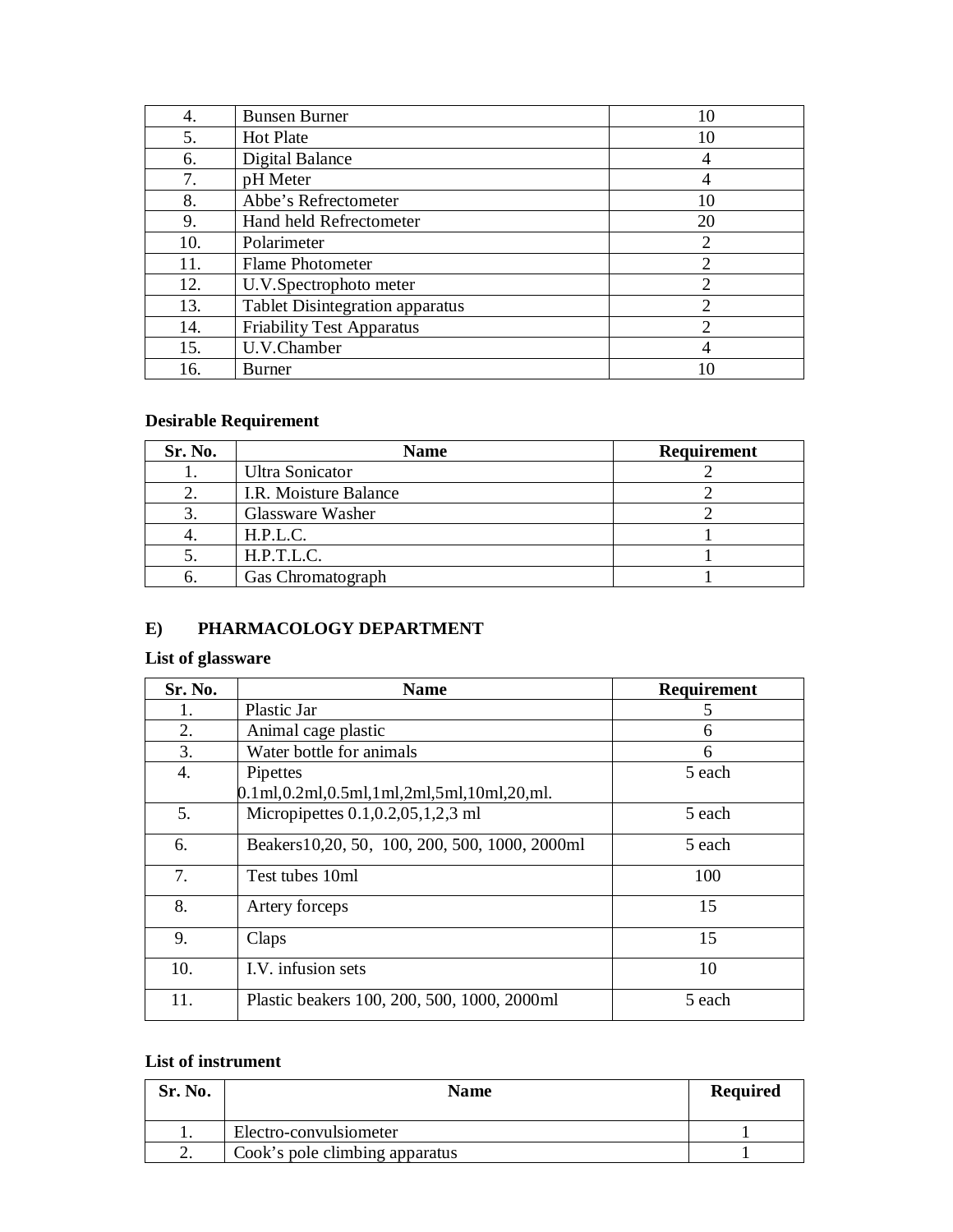| 3.  | Open-field behaviour apparatus                       |                |
|-----|------------------------------------------------------|----------------|
| 4.  | Elevated Plus maze for Rat & Mice                    |                |
| 5.  | Tunnel board apparatus                               |                |
| 6.  | Plethymometer                                        |                |
| 7.  | Tele thermometer                                     |                |
| 8.  | Eddy's hot plate (Analgesiometer)                    |                |
| 9.  | Analgesiometer (Radient heat type)                   |                |
| 10. | Actophotometer                                       |                |
| 11. | Microscope with H.lamp                               | $\mathfrak{D}$ |
| 12. | Isolated tissue assemblies                           |                |
| 13. | Dissection box                                       |                |
| 14. | Relevant photographs, charts and audio visual c.d.'s |                |

## **F) PHARMACEUTICAL TECHNOLOGY DEPARTMENT**

## **List of glassware**

| Sr. No. | <b>Name</b>           | <b>Quantity.</b> | <b>Requirement</b> |
|---------|-----------------------|------------------|--------------------|
|         | Mortar pastle         | 8 inch Dia       | 40                 |
| 2.      | Beaker                | 50 ml            | 50                 |
| 3.      | Beaker                | $100$ ml         | 50                 |
| 4.      | Beaker                | 250 ml           | 50                 |
| 5.      | Beaker                | 500 ml           | 10                 |
| 6.      | Measuring cylinder    | $100$ ml         | 50                 |
| 7.      | Measuring cylinder    | 50 ml            | 50                 |
| 8.      | Measuring cylinder    | $10 \text{ ml}$  | 50                 |
| 9.      | Spatula               |                  | 60                 |
| 10.     | Tripod stand          | 8 inch           | 40                 |
| 11.     | Funnel                | 6 inch           | 40                 |
| 12.     | Funnel                | 4 inch           | 40                 |
| 13.     | Evoperating disc      | 4 inch           | 50                 |
| 14.     | Evoperating disc      | 3 inch           | 50                 |
| 15.     | <b>Bunsurn Burner</b> | 6 inch           | 20                 |
| 16.     | Petri dish            | 4 inch           | 25                 |

#### **List of instruments**

## **Essential Requirement**

| Sr. No. | <b>Name</b>                                             | Quantity       |
|---------|---------------------------------------------------------|----------------|
| 1.      | Hot Air Oven                                            |                |
| 2.      | Digital Balance (10 mg Variation)                       | 10             |
| 3.      | Weighing balance(4 digit)                               | 4              |
| 4.      | Mixer with exchangable attachments(Table Top)           | $\overline{2}$ |
| 5.      | Homogeniser (Table Top)                                 | $\overline{c}$ |
| 6.      | Tablet Comression (8 or 16 station)                     |                |
| 7.      | <b>Monsento Hardness Tester</b>                         | 2              |
| 8.      | <b>Phizer Hardness Tester</b>                           | 2              |
| 9.      | GMP Granulator (Lab model)                              |                |
| 10.     | Capsule filling machine (Manual, Lab model, Table Top.) |                |
| 11.     | <b>Suppository Moulds</b>                               | 4              |
| 12.     | Tapping Device for sieves (Partical size determination) |                |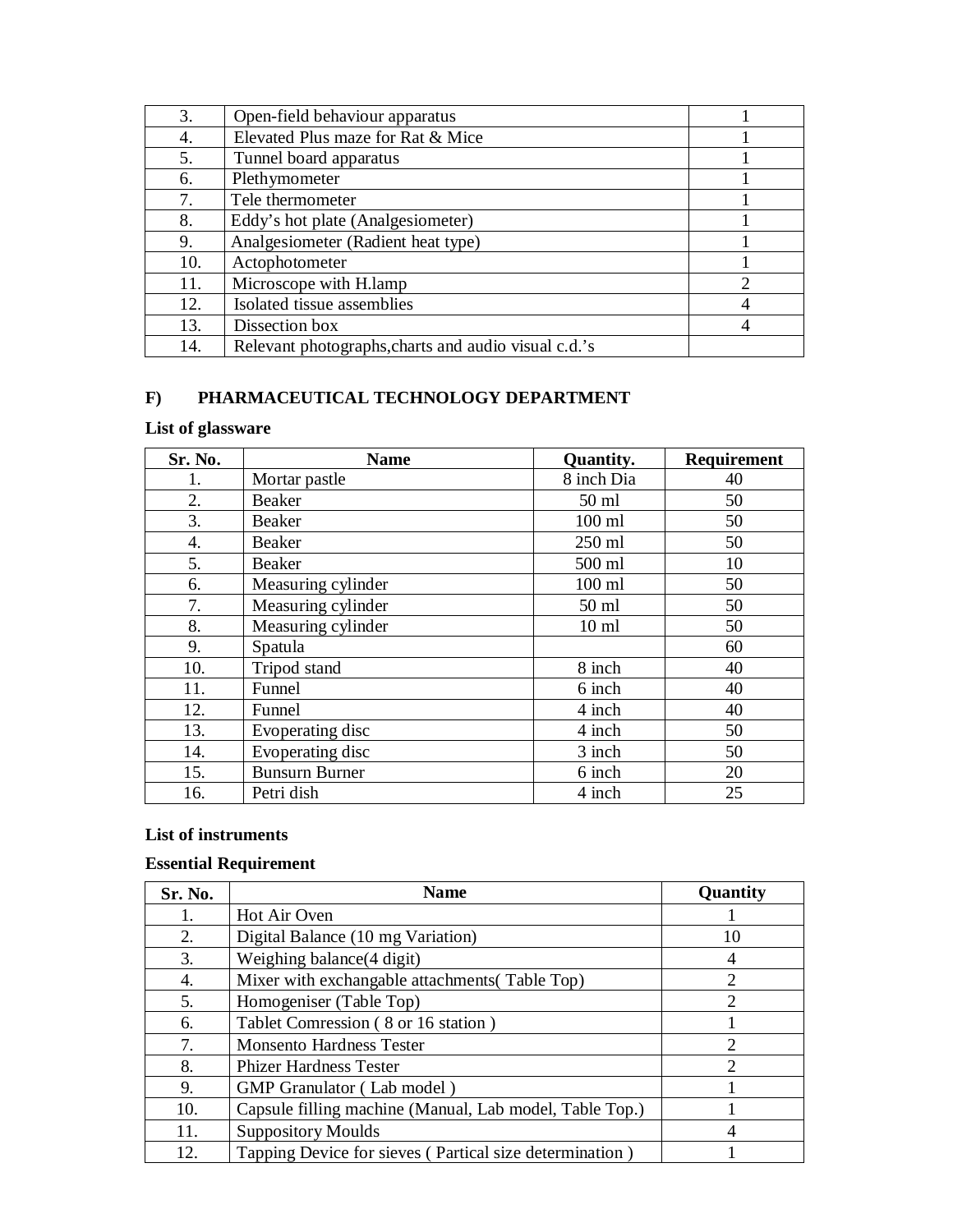| 13. | 3 in 1 Printer                                  |  |
|-----|-------------------------------------------------|--|
| 14. | Disintigrator                                   |  |
| 15. | Dissolution test apperatus                      |  |
| 16. | Digital Balance (0.001 gm capacity)             |  |
| 17. | Scott Volumeter (Powder bulk density volumeter) |  |
| 18. | Pulverizer lab model                            |  |
| 19  | Water Bath                                      |  |

## **Desirable Requirement**

| Sr. No. | <b>Name</b>                                                | Quantity       |
|---------|------------------------------------------------------------|----------------|
| 1.      | Table top tablet compression machine                       |                |
| 2.      | Table top cream/ointment manufacturing vessel              |                |
|         | with adjustment of homogeniser & vaccume                   |                |
| 3.      | Vaccume pump 0.5 HP                                        |                |
| 4.      | Jacketed vessel (for Semisolid products)                   |                |
| 5.      | fully automatic Digital Powder Characteristic Tester       |                |
|         | Optical Microscope with Camera Lucida and Moniter          |                |
| 6.      | Attachment                                                 |                |
|         | Computer (With Internal Lan or WIFI)(2 for staff and 1 for |                |
| 7.      | Instrumentation Lab.)                                      | 3              |
| 8.      | <b>LCD</b> Projector                                       |                |
| 9.      | <b>LCD</b> Projector Mount                                 |                |
| 10.     | Laptop (for 1. LCD projector)                              |                |
| 11.     | UPS for Computer / LCD projecter                           | 3              |
| 12.     | Scott Volumeter (Powder bulk density volumeter)            | $\overline{5}$ |

## **H) SHARIR DEPARTMENT**

#### **Anatomy (Rachana Sharir)**

| Sr.<br>No. | <b>Required Models / Organs</b> | <b>Minimum</b><br><b>Requirements</b> | Number of<br><b>Models / Organs</b> |
|------------|---------------------------------|---------------------------------------|-------------------------------------|
|            |                                 |                                       | <b>Available</b>                    |
| 1.         | Human Skeleton (Articulated)    |                                       |                                     |
|            | Male                            |                                       |                                     |
|            | Female                          |                                       |                                     |
| 2.         | $Models - a$ . Digestive System |                                       |                                     |
|            | b. Respiratory System           |                                       |                                     |
|            | c. Blood Circulatory System     |                                       |                                     |
|            | (Cardio Vascular System)        |                                       |                                     |
|            | d. Urinary System (Kidney       |                                       |                                     |
|            | With Bladder)                   |                                       |                                     |
|            | e. Male Reproductive System     |                                       |                                     |
|            | f. Female Reproductive System   |                                       |                                     |
|            | g. Human Nervous System         |                                       |                                     |
|            | h. Spinal Cord                  |                                       |                                     |
|            | i. Human Brain                  |                                       |                                     |
|            | j. Human Nose                   |                                       |                                     |
|            | k. Human Eye                    |                                       |                                     |
|            | 1. Human Ear                    |                                       |                                     |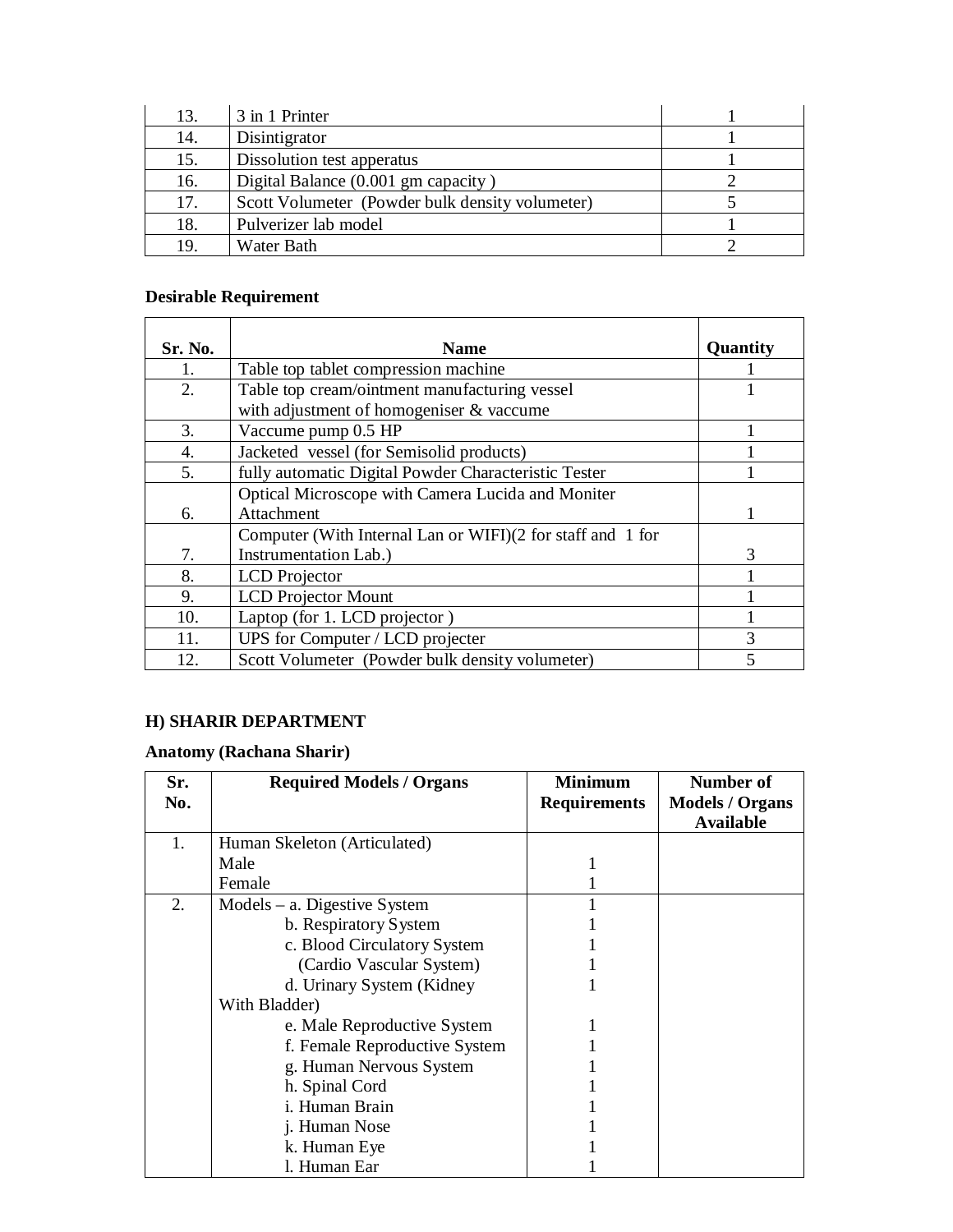| 3. | Human Development of Foetus (1 to 9) | l each |  |
|----|--------------------------------------|--------|--|
|    | months)                              |        |  |
| 4. | $Organs - a$ . Stomach               |        |  |
|    | b. Liver                             |        |  |
|    | c. Duodenum with Pancreas            |        |  |
|    | d. Small and Large Intestine         |        |  |
|    | e. Heart                             |        |  |
|    | f. Kidney                            |        |  |
|    | g. Lungs                             |        |  |

## **Physiology (Kriya Sharir)**

| Sr.<br>No. | <b>Name</b>                                    | <b>Minimum</b><br><b>Requirements</b> | Number of<br><b>Instruments</b><br>and<br><b>Equipments</b><br>available |
|------------|------------------------------------------------|---------------------------------------|--------------------------------------------------------------------------|
| 1.         | Compound Microscopes                           | 4                                     |                                                                          |
| 2.         | Sahli's Haemoglobinometer                      | 5                                     |                                                                          |
| 3.         | Haemocytometer                                 | 5                                     |                                                                          |
| 4.         | Stop watches                                   |                                       |                                                                          |
| 5.         | Microslides                                    | 2 boxes                               |                                                                          |
| 6.         | Cover slips, glassware                         |                                       |                                                                          |
| 7.         | Urinometer                                     | 5                                     |                                                                          |
| 8.         | Containers of Urine (Plastic Beaker –<br>250ml | 5                                     |                                                                          |
| 9.         | Prepared Slides -                              |                                       |                                                                          |
|            | a. Different types of WBC                      | 5                                     |                                                                          |
|            | b. RBC                                         | 5                                     |                                                                          |
|            | c. Platelets                                   | 5                                     |                                                                          |

#### **LIST OF CHEMICALS**

## **A) DRAVYAGUNA DEPARTMENT**

| Sr.<br>No. | <b>Name of Chemical</b> | Pack size ml/gm | <b>Available</b> |
|------------|-------------------------|-----------------|------------------|
| . .        | Formalin                |                 |                  |
|            | <b>Ethyl Alcohol</b>    |                 |                  |
|            | Acetic acid             |                 |                  |

#### **B) PHARMACOGNOSY DEPARTMENT**

| Sr. | <b>Name of Chemical</b> | <b>Minimum</b>      | <b>Available</b> | <b>Remarks</b> |
|-----|-------------------------|---------------------|------------------|----------------|
| No. |                         | <b>Requirements</b> | Nos.             | / Required     |
|     |                         |                     |                  |                |
|     | Phloroglucinol          | 2 Packs             |                  |                |
| 2.  | HC <sub>1</sub>         | 500 ml              |                  |                |
| 3.  | Chloral Hydrate         | 1 Kg.               |                  |                |
| 4.  | <b>Iodine Solution</b>  | 500 ml              |                  |                |
| 5.  | Sudan III               | 500 ml              |                  |                |
| 6.  | Ruthenium Red           | l gm                |                  |                |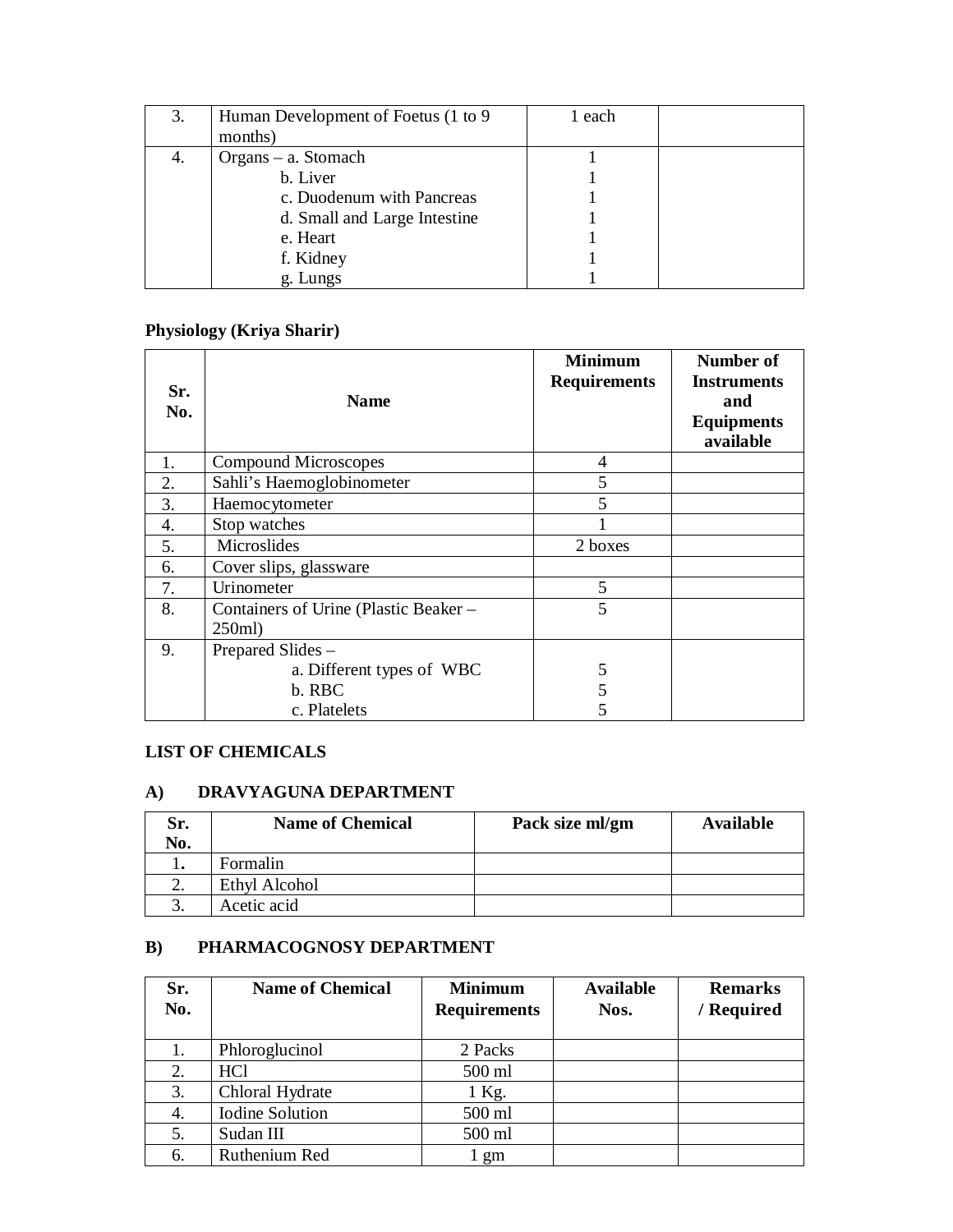| 7.                | H <sub>2</sub> SO <sub>4</sub> | 500 ml           |  |
|-------------------|--------------------------------|------------------|--|
| 8.                | HNO <sub>3</sub>               | 500 ml           |  |
| 9.                | Lactophenol                    | 500 ml           |  |
| 10.               | Petrolium Ether Light          | 1 Ltr.           |  |
| 11.               | Resorcinol                     | $100 \text{ gm}$ |  |
| 12.               | <b>Borax</b>                   | $100 \text{ gm}$ |  |
| 13.               | $H_2O_2$                       | 500 ml           |  |
| 14.               | Fehling's I                    | 500 ml           |  |
| 15.               | Fehling's II                   | 500 ml           |  |
| 16.               | Methanol                       | 1 Ltr            |  |
| 17.               | Chloroform                     | 500 ml           |  |
| 18.               | Acetic Acid                    | 500 ml           |  |
| 19.               | $\alpha$ – napthol             | $500 \text{ gm}$ |  |
| 20.               | Molisch's Reagent              | 500 ml           |  |
| 21.               | Formaldehyde                   | 5 Ltr            |  |
| 22.               | Lead subacetate                | 500 ml           |  |
| 23.               | Lead acetate                   | 500ml            |  |
| 24.               | Acetic anhydride               | 500 ml           |  |
| 25.               | Ferric Sulphate                | 500 gm           |  |
| 26.               | Pyrridine                      | 500 ml           |  |
| 27.               | Sodium Nitropruside            | 500 ml           |  |
| 28.               | <b>KOH</b>                     | $500 \text{ gm}$ |  |
| 29.               | <b>NaOH</b>                    | 500 gm           |  |
| 30.               | Hydroflouric acid 40%          | 500 ml           |  |
| 31.               | $m$ – nitrobenzene             | 500 ml           |  |
| $\overline{32}$ . | Kedde Reagent                  | 500 ml           |  |
| 33.               | Sodium Borate                  | 500 gm           |  |
| 34.               | $p$ – nitrosodimethylaneline   | 500 ml           |  |
| 35.               | <b>Bromine Solution</b>        | 500 ml           |  |
| 36.               | Kieselguhr                     | $500 \text{ gm}$ |  |
| 37.               | Picric acid                    | 500 ml           |  |
| 38.               | Sodium carbonate               | $500 \text{ gm}$ |  |
| 39.               | Vanilline                      | 500 ml           |  |
| 40.               | Mayer's Reagent                | 500 ml           |  |
| 41.               | Wagner's Reagent               | 500 ml           |  |
| 42.               | Hager's Reagent                | 500 ml           |  |
| 43.               | Dragondroff's Reagent          | 500 ml           |  |
| 44.               | NH <sub>3</sub>                | 1 Ltr            |  |
| 45.               | Petroleum Ether $60 - 80$      | 1 Ltr            |  |
| 46.               | FeCl <sub>3</sub>              | 500 ml           |  |
| 47.               | Ammonium venadate              | 500 ml           |  |
| 48.               | Potassium dichromate           | 500 ml           |  |
| 49.               | Nitro cellulose                | 500gm            |  |
| 50.               | CuSO <sub>4</sub>              | $500 \text{ gm}$ |  |
| 51.               | Gelatin                        | $500 \text{ gm}$ |  |
| 52.               | Sodium acid phosphate          | 500 gm           |  |
| 53.               | Phenazone                      | 500 ml           |  |
| 54.               | Ethanol                        | 1 <sup>LT</sup>  |  |
| 55.               | Mercuric Chloride              | 500 ml           |  |
| 56.               | Antimony tri chloride          | 500 ml           |  |
| 57.               | Mg                             | $100 \text{ gm}$ |  |
|                   |                                |                  |  |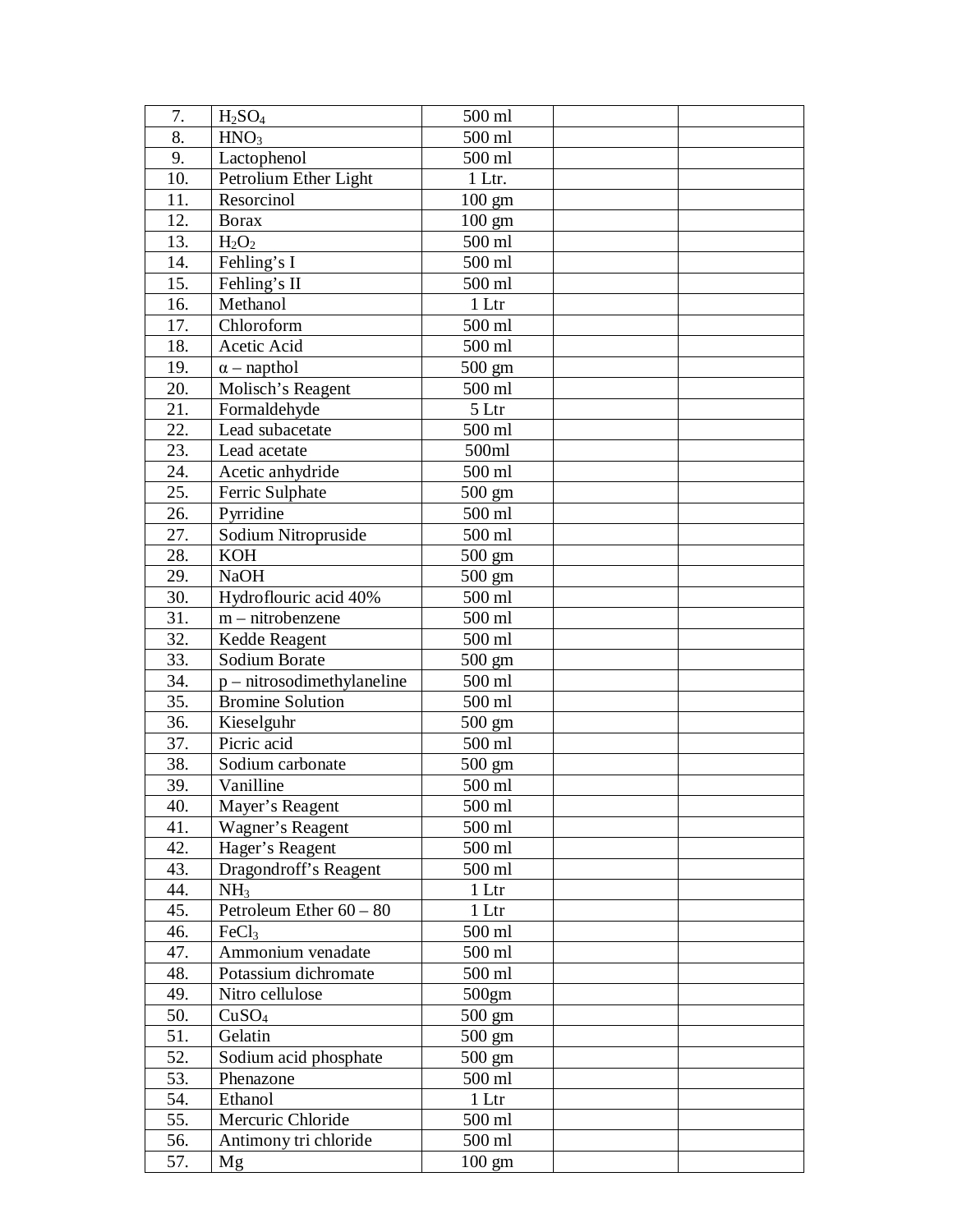| 58. | Tincture of Alkanna | $500 \text{ gm}$ |  |
|-----|---------------------|------------------|--|
| 59. | Benzoic acid        | 500 ml           |  |
| 60. | Cinnamic acid       | 500 ml           |  |
| 61. | Boric acid          | 500 ml           |  |
| 62. | Phenol              | 500 ml           |  |
| 63. | Cresol              | 500 ml           |  |
| 64. | Acetone             | 500 ml           |  |
| 65. | Millon's reagent    | 500 ml           |  |
| 66. | Glycerol            | 1 Ltr            |  |

#### **C) PHARMACEUTICAL ANALYSIS DEPARTMENT**

| Sr. No. | <b>Name of Chemical</b>    | Pack Size ml / Gm  | <b>Piece</b>   |
|---------|----------------------------|--------------------|----------------|
| 1.      | Acetone                    | 2.5litre           | $\overline{2}$ |
| 2.      | Acetone                    | 500 ml             | 10             |
| 3.      | Conc. HCL                  | 2.5 Liter          | 6              |
| 4.      | Conc. $H_2SO_4$            | 2.5 Liter          | 6              |
| 5.      | Conc. $HNO3$               | 2.5 Liter          | 6              |
| 6.      | Ammonia Solution           | $500$ ml           | 6              |
| 7.      | <b>NaOH</b> Pellets        | $500 \text{ gm}$   | 6              |
| 8.      | <b>KOH Pellets</b>         | 500 gm             | 6              |
| 9.      | Kaolin Heavy               | 500 gm.            | 6              |
| 10.     | KMnO <sub>4</sub> Crystals | 500 gm.            | 6              |
| 11.     | AgNo <sub>3</sub> Crystals | $10 \text{ gm.}$   | 10             |
| 12.     | Toluene                    | 500 ml             | 10             |
| 13.     | <b>Ethyl Acetate</b>       | 500 ml             | 10             |
| 14.     | Formic Acid                | 500 ml             | 3              |
| 15.     | Methanol                   | 500 ml             | 10             |
| 16.     | Methanol                   | 2.5 Liter          | 6              |
| 17.     | Ethanol                    | 500 ml             | 20             |
| 18.     | <b>Butanol</b>             | 500 ml             | $\overline{4}$ |
| 19.     | Diethyl Ether              | 2.5 liter          | 10             |
| 20.     | Chloroform                 | $500\;\mathrm{ml}$ | 20             |
| 21.     | Pet. Ether 40-60           | 500 ml             | 40             |
| 22.     | Pet. Ether 60-80           | 500 ml             | 40             |
| 23.     | Wij's Solution             | 500 ml             | 20             |
| 24.     | Potassium Iodide           | 500 gm.            | 6              |
| 25.     | Indigo Carmine             | 500 gm.            | $\overline{4}$ |
| 26.     | Gelatine                   | 500 gm.            | 6              |
| 27.     | Sodium Chloride            | 500 gm.            | 6              |
| 28.     | <b>Methyl Orange</b>       | 500 gm.            | $\overline{2}$ |
| 29.     | Phenolphthalein            | 500 gm.            | $\overline{2}$ |
| 30.     | 1'10 Phenanthroline        | 500 gm.            | $\mathbf{2}$   |
| 31.     | Benzene                    | 500 ml             | 6              |
| 32.     | Dicloromethane             | 500 ml             | 6              |
| 33.     | Sodium Sulphate            | $500 \text{ gm}$   | 6              |
| 34.     | Lead Acetate               | 500 gm.            | 6              |
| 35.     | Sodium Oxalate             | 500 gm.            | 6              |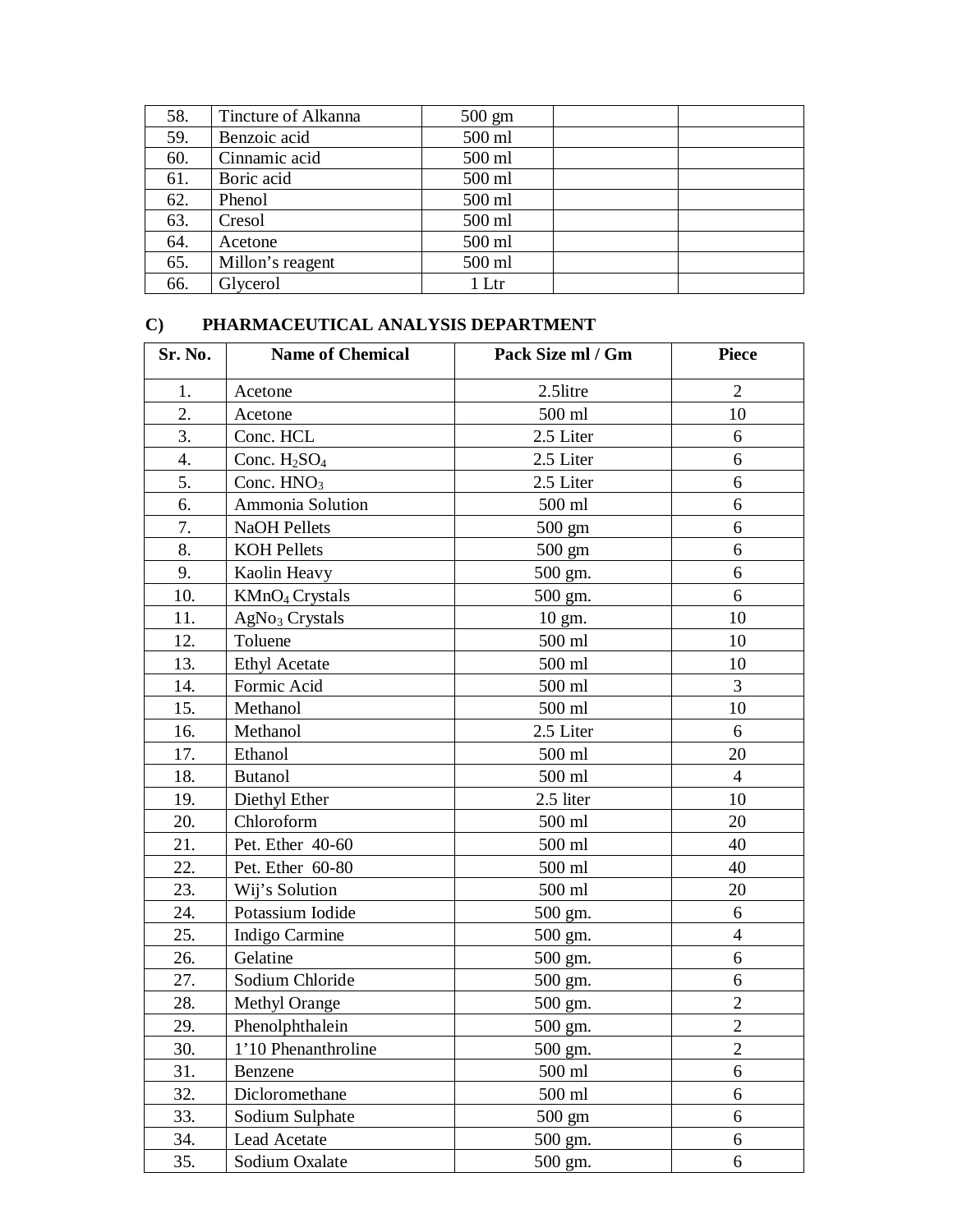| 36. | Potassium Oxalate          | 500 gm.   | 6            |
|-----|----------------------------|-----------|--------------|
| 37. | Fehling A                  | 500 ml    | 20           |
| 38. | Fehling B                  | 500 ml    | 20           |
| 39. | Potassium Dichromate       | 500 gm.   | 2            |
| 40. | Ferric Chloride            | 500 gm.   | 6            |
| 41. | <b>Bismuth Sub nitrate</b> | 500 gm.   | 2            |
| 42. | Anisaldehyde               | 500 ml    | 8            |
| 43. | <b>Glacial Acetic Acid</b> | 500 ml    | 4            |
| 44. | Hexane                     | 500 ml    | 5            |
| 45. | Sodium Carbonate           | 500 gm.   | 3            |
| 46. | Potassium Nitrate          | 500 gm.   | 3            |
| 47. | Resorcinol                 | 500gm     | 2            |
| 48. | pH Buffers                 | 4,7 & 9.2 | 2 packs each |

#### **D) PHARMACOLOGY DEPATMENT**

| Sr. No. | <b>Name of Chemical</b>                                              | <b>Requirement</b> |
|---------|----------------------------------------------------------------------|--------------------|
| 1.      | NaCl (Sodium chloride $-AR$ )                                        | $500 \text{ gm}$   |
| 2.      | KCl (potassium chloride $-AR$ )                                      | $500 \text{ gm}$   |
| 3.      | $CaCl2$ (calcium chloride $-AR$ )                                    | $500 \text{ gm}$   |
| 4.      | $MgCl2$ (Magnesium chloride $-AR$ )                                  | $500 \text{ gm}$   |
| 5.      | $NaHCO3$ (Sodium bicarbonate $-AR$ )                                 | $500 \text{ gm}$   |
| 6.      | $MgSO4$ .7H <sub>2</sub> O (Magnesium Sulfate Heptahydrate $-AR$ )   | $500 \text{ gm}$   |
| 7.      | NaH <sub>2</sub> PO <sub>4</sub> (Sodium dihydrogen phosphate -AR)   | $500 \text{ gm}$   |
| 8.      | KH <sub>2</sub> PO <sub>4</sub> (Potassium dihydrogen phosphate -AR) | $500 \text{ gm}$   |
| 9.      | Glucose                                                              | $1000$ gm          |
| 10.     | Acetylcholine                                                        | $5-10$ gm          |
| 11.     | Histamine                                                            | $5-10$<br>m        |

## **E) PHARMACUETICAL TECHNOLOGY DEPARTMENT**

| Sr. No. | <b>Name of Chemical</b> | Pack Size ml / Gm | <b>Piece</b>   |
|---------|-------------------------|-------------------|----------------|
| 1.      | Acetone                 | 2.5litre          | $\overline{2}$ |
| 2.      | Acetone                 | 500               |                |
| 3.      | Acacia                  | 500               | $\overline{2}$ |
| 4.      | Arachis oil             | 500               | 4              |
| 5.      | <b>Bantonite</b>        | 250               |                |
| 6.      | Benzene                 | 500               |                |
| 7.      | Bees wax(white)         | 500               | $\overline{2}$ |
| 8.      | Bees wax(Yellow)        | 500               | $\overline{2}$ |
| 9.      | Benzoic Acid            | 500               |                |
| 10.     | Borax                   | 500               | $\overline{2}$ |
| 11.     | Boric Acid              | 500               |                |
| 12.     | <b>Butyl Acetate</b>    | 500               |                |
| 13.     | Calamine                | 500               | $\overline{2}$ |
| 14.     | Calcium carbonate       | 500               | 8              |
| 15.     | Calcium Chloride        | 500               | $\overline{2}$ |
| 16.     | Carbopol (439)          | 500               | $\overline{2}$ |
| 17.     | Carbopol (436)          | 500               | $\overline{2}$ |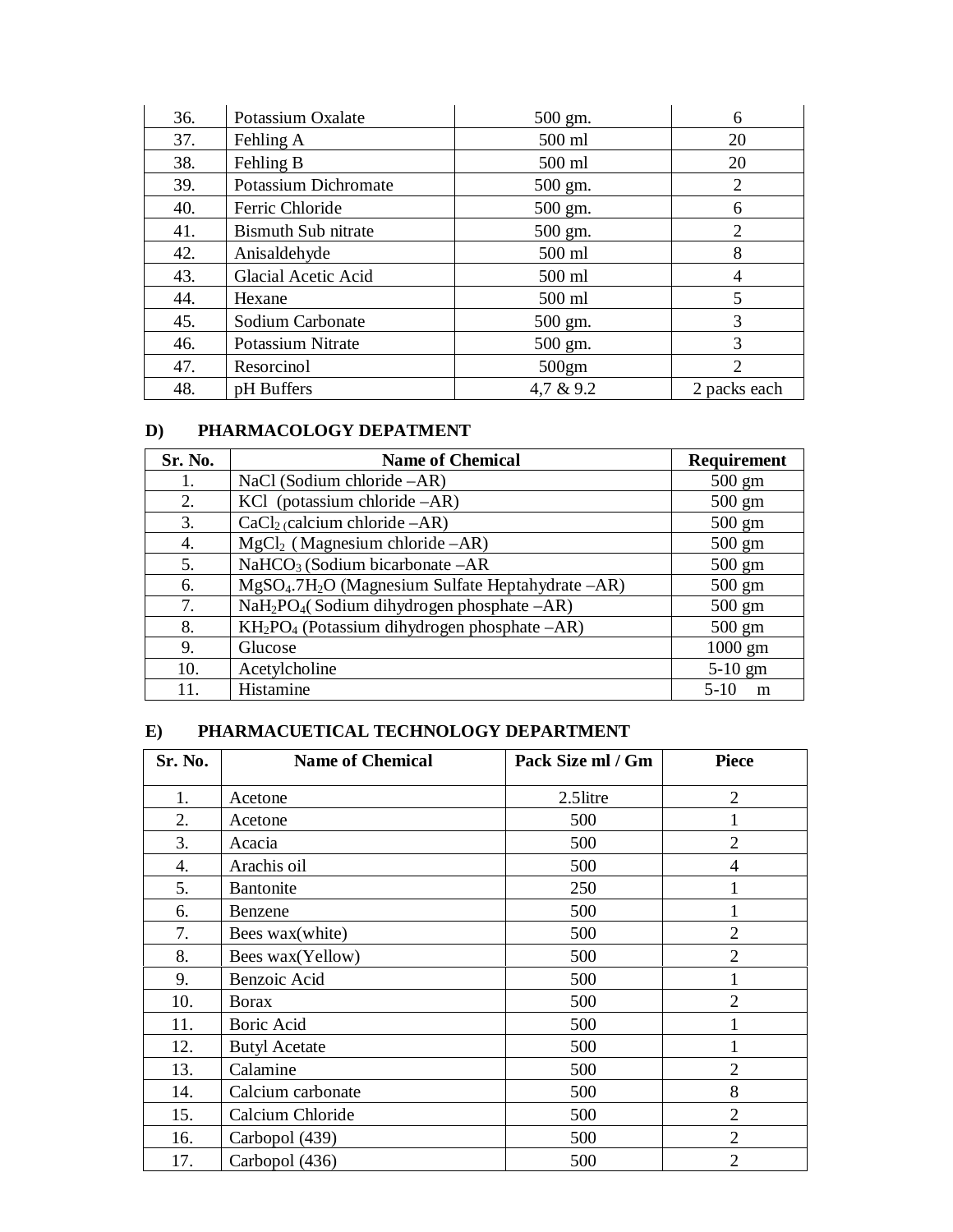| 18. | Castor oil                    | 500       | 3              |
|-----|-------------------------------|-----------|----------------|
| 19. | Ceto stearyl alcohol          | 500       | $\overline{2}$ |
| 20. | Cetyl alcohol                 | 500       | $\overline{2}$ |
| 21. | Chloroform                    | 500       | $\mathbf{1}$   |
| 22. | Clove oil                     | 500       | $\mathbf{1}$   |
| 23. | Coconut Oil                   | 500       | $\overline{4}$ |
| 24. | CM-1000                       | 500       | 1              |
| 25. | <b>EDTA</b>                   | 500       | $\mathbf{1}$   |
| 26. | <b>Ethyl Acetate</b>          | 500       | 1              |
| 27. | <b>Ethyl Cellulose</b>        | 500       | $\mathbf{1}$   |
| 28. | Disodium Citrate              | 500       | $\mathbf{1}$   |
| 29. | Dextrose                      | 500       | 3              |
| 30. | Glycerine                     | 500       | $8\,$          |
| 31. | Hard gelatine capsule (empty) | 500       | 5              |
| 32. | Hard Soap (powdered)          | 500       | $\mathbf{1}$   |
| 33. | Iso-propyl Alcohol (LR grade) | 500       | 6              |
| 34. | Iodine                        | 100       | $\overline{4}$ |
| 35. | Jasmine oil (Oil Grade)       | 100       | $\mathbf{1}$   |
| 36. | Jasmine oil (Shampoo Grade)   | 100       | $\mathbf{1}$   |
| 37. | Kaoline                       | 500       | $\mathbf{1}$   |
| 38. | Lactose                       | 500       | $\overline{2}$ |
| 39. | Lanoline                      | 500       | $\overline{2}$ |
| 40. | Lavender oil (Oil Grade)      | 100       | $\mathbf{1}$   |
| 41. | Lavender oil (Shampoo Grade)  | 100       | $\mathbf{1}$   |
| 42. | Lenette Wax                   | 500       | $\mathbf{2}$   |
| 43. | m-Cresol                      | 500       | $\overline{2}$ |
| 44. | Menthol                       | 100       | $\mathbf{1}$   |
| 45. | Mentha oil                    | 500       | $\mathbf{1}$   |
| 46. | Methanol                      | $2.5$ lit | $\overline{2}$ |
| 47. | Methyl Salicylate             | 500       | 1              |
| 48. | Nutmeg oil                    | 500       | $\mathbf{1}$   |
| 49. | Pipermint oil                 | 500       | $\mathbf{1}$   |
| 50. | Oleic Acid                    | 500       | 1              |
| 51. | <b>SLES</b>                   | 5 Lit     | $\mathbf{1}$   |
| 52. | SLS (powder)                  | 500       | $\overline{2}$ |
| 53. | <b>SLS Needles</b>            | 500       | $\overline{2}$ |
| 54. | Sucrose (LR Grade)            | 500       | $\overline{2}$ |
| 55. | Sodalime                      | 500       | $\mathbf{1}$   |
| 56. | Sodium Chloride               | 500       | $\mathbf{1}$   |
| 57. | Sodium Sulphide               | 500       | $\mathbf{1}$   |
| 58. | Sodium Carbonate              | 500       | $\overline{4}$ |
| 59. | Sodium Bicarbonate            | 500       | $\overline{2}$ |
| 60. | Sodium Alginate               | 500       | $\mathbf{1}$   |
| 61. | Span 2000                     | 500       | $\mathbf{1}$   |
| 62. | Span 8000                     | 500       | $\mathbf{1}$   |
| 63. | Spermaceti                    | 500       | $\mathbf{1}$   |
| 64. | <b>Starch Powder</b>          | 500       | 3              |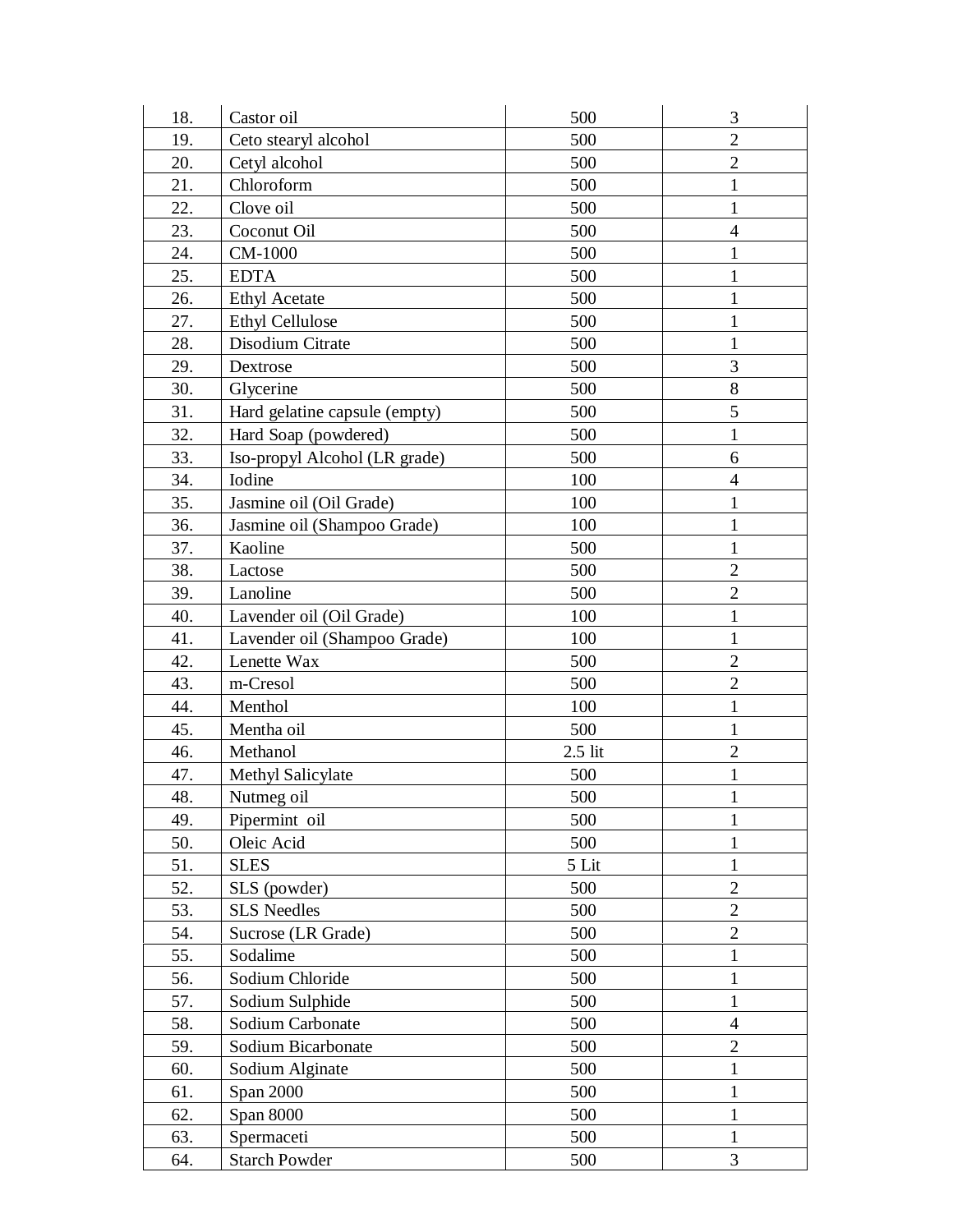| 65. | Stearic Acid          | 500 |                |
|-----|-----------------------|-----|----------------|
| 66. | Stearyl alcohol       | 500 | $\overline{2}$ |
| 67. | Talc                  | 500 | 5              |
| 68. | Tannic Acid           | 500 |                |
| 69. | Terpentine Oil        | 500 | 4              |
| 70. | Thymol                | 100 |                |
| 71. | Titanium dioxide      | 500 |                |
| 72. | Tolune                | 500 | 4              |
| 73. | <b>Tragakanth Gum</b> | 500 | $\overline{2}$ |
| 74. | Trisodium citrate     | 500 |                |
| 75. | Tween 20              | 500 |                |
| 76. | Tween 80              | 500 |                |
| 77. | Vaniline              | 100 | 3              |
| 78. | Zinc oxide            | 500 | 2              |

#### **F) PHARMACUETICAL CHEMISTRY DEPARTMENT**

| Sr. | Name of chemical            | Pack size         |
|-----|-----------------------------|-------------------|
| No. |                             | ml/gm             |
| 1.  | Acetic acid glacial LR      | 1Lit              |
| 2.  | Sulfanilic acid             | 100 <sub>gm</sub> |
| 3.  | Ammonium molybdate          | 25gm              |
| 4.  | Diammonium hydrogen phospet | 500               |
| 5.  | Ammonium hydroxide          | 500gm             |
| 6.  | Acetone                     | $2.5$ lit.        |
| 7.  | Aluminium sulphate LR       | 500gm             |
| 8.  | Ammonia solution 26%        | 1.5LIT            |
| 9.  | Ammonium Oxalate            | 500gm             |
| 10. | Soda lime                   | 250gm             |
| 11. | Methanol                    | 2.5 lit.          |
| 12. | Sodium nitro prusside       | 100 <sub>gm</sub> |
| 13. | Silver nitrate LR           | 50 <sub>gm</sub>  |
| 14. | Phthalic anhydride          | 250gm             |
| 15. | Potassium permanganate      | 50                |
| 16. | Ammonium nitrate            | 500gm             |
| 17. | m-dinitrobenzene            | 250gm             |
| 18. | Ceric ammonium nitrate      | 50 <sub>gm</sub>  |
| 19. | Zn dust                     | 50 <sub>gm</sub>  |
| 20. | ß-napthol                   | 250kg             |
| 21. | Calcium chloride            | 500gm             |
| 22. | Salicylic acid              | 250gm             |
| 23. | Benzoic acid                | 500gm             |
| 24. | p-toludine                  | 250gm             |
| 25. | Cinnamic acid               | 50gm              |
| 26. | Chlorobenzene               | 500ml             |
| 27. | Urea                        | 500gm             |
| 28. | Aniline                     | $2.5$ lit         |
| 29. | Thiourea                    | 250gm             |
| 30. | Ethyl acetate               | $1.0$ lit         |
| 31. | Succinic acid               | 500gm             |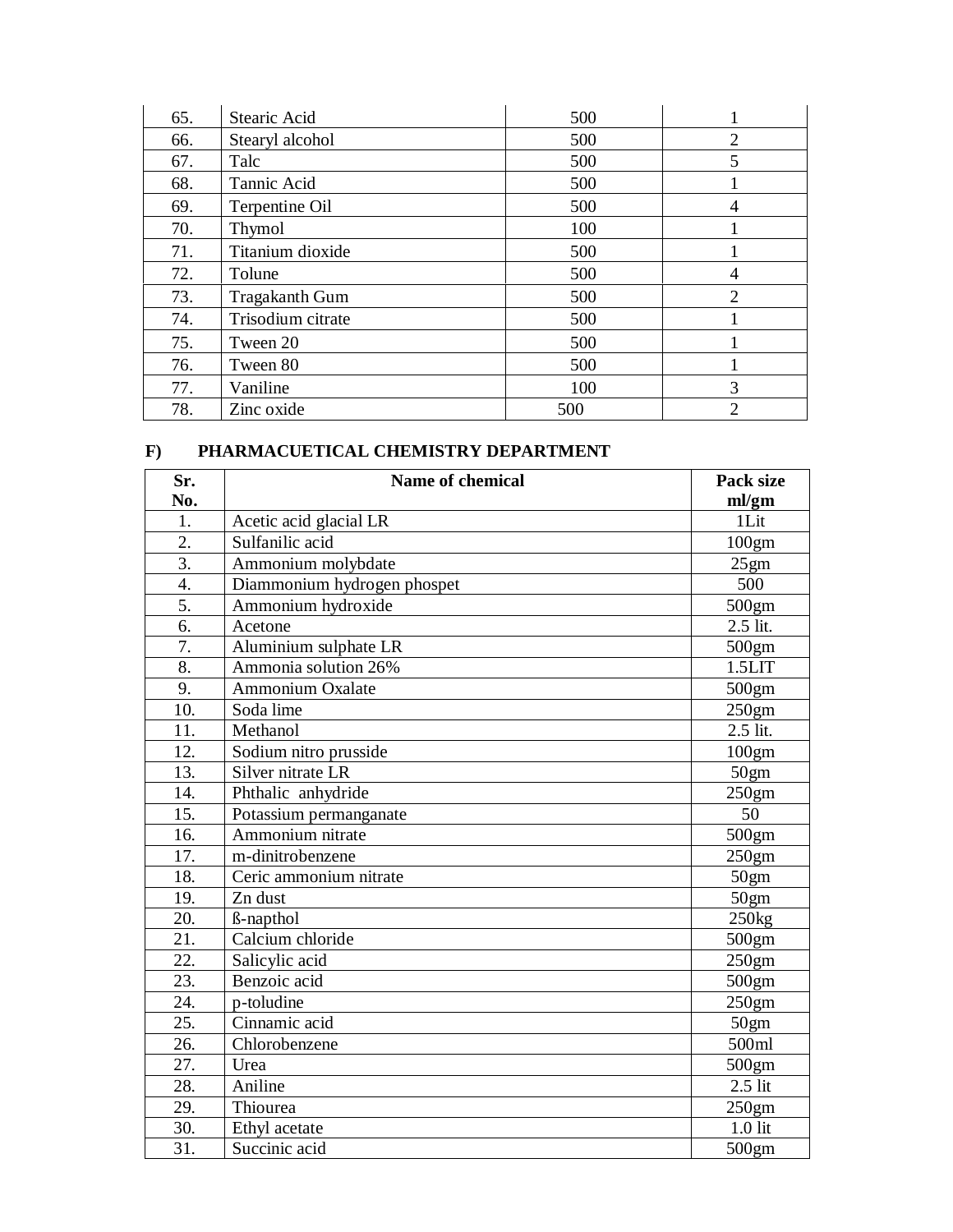| 32. | Phthalic acid                     | 250gm             |
|-----|-----------------------------------|-------------------|
| 33. | Sulphuric acid                    | $2.5$ lit         |
| 34. | Potassium bromate                 | 500gm             |
| 35. | Ferric ammonium sulphate          | 250gm             |
| 36. | Oxalic acid                       | 500gm             |
| 37. | Iodine                            | 500gm             |
| 38. | Sodium thio sulphate              | 500gm             |
| 39. | Zinc sulphate                     | 500gm             |
| 40. | Barium chloride                   | 250 <sub>gm</sub> |
| 41. | Sodium cobalt nitrate             | $50 \text{ gm}$   |
| 42. | Borax powder                      | 250gm             |
| 43. | Manganese dioxide                 | 500gm             |
| 44. | Copper pieces                     | 500gm             |
| 45. | Potassium iodide                  | 50gm              |
| 46. | Di-methyl glycoxime               | 50gm              |
| 47. | Mercury chloride                  | 50gm              |
| 48. | Schiff's reagent                  | 250 <sub>gm</sub> |
| 49. | Chloroform                        | $1.5$ lit         |
| 50. | Calcium carbonate                 | 250gm             |
| 51. | Sodium nitrite                    | 500gm             |
| 52. | Zinc urinal acetate               | 100 <sub>gm</sub> |
| 53. | Lead acetate                      | 100gm             |
| 54. | Barium nitrate                    | 100 <sub>gm</sub> |
| 55. | <b>KCNS</b>                       | 50                |
| 56. | Potassium nitrate                 | 500gm             |
| 57. | Sulfanilic acid                   | 100gm             |
| 58. | Sodium chloride                   | 500gm             |
| 59. | Conc. Sulphuric acid              | 5 lit             |
| 60. | Ethyl alcohol                     | $2.5$ lit         |
| 61. | Methanol                          | $2.5$ lit         |
| 62. | Isopropyl alcohol                 | $1.5$ lit         |
| 63. | Anhydrous sodium carbonate        | 500gm             |
| 64. | Neutralized formaldehyde          | $1$ lit           |
| 65. | Chloroform                        | $1.5$ lit         |
| 66. | Anhydrous Aluminum chloride       | 500gm             |
| 67. | Conc. Hydrochloric acid           | 5 lit             |
| 68. | Conc. Nitric acid                 | $5$ lit           |
| 69. | Ferrous sulphate                  | 500gm             |
| 70. | 1,10-Ortho-phenthroline indicator | 25gm              |
| 71. | phenolphthalein indicator         | 25gm              |
| 72. | Potassium hydroxide               | 250gm             |

#### **G) SHARIR DEPARTMENT**

| Sr. No.  | <b>Name of Chemical</b> | <b>Minimum Requirements</b> |
|----------|-------------------------|-----------------------------|
|          | Conc. HCl               | 500ml                       |
| <u>.</u> | Benedict's solution     | 100ml                       |
|          | Paraffin wax oil        | 100ml                       |

#### **H) MICROBIOLOGY DEPARTMENT**

|  |  |  | <b>Name of Media</b> | Juantity | <b>Req</b><br>Ouantity |
|--|--|--|----------------------|----------|------------------------|
|--|--|--|----------------------|----------|------------------------|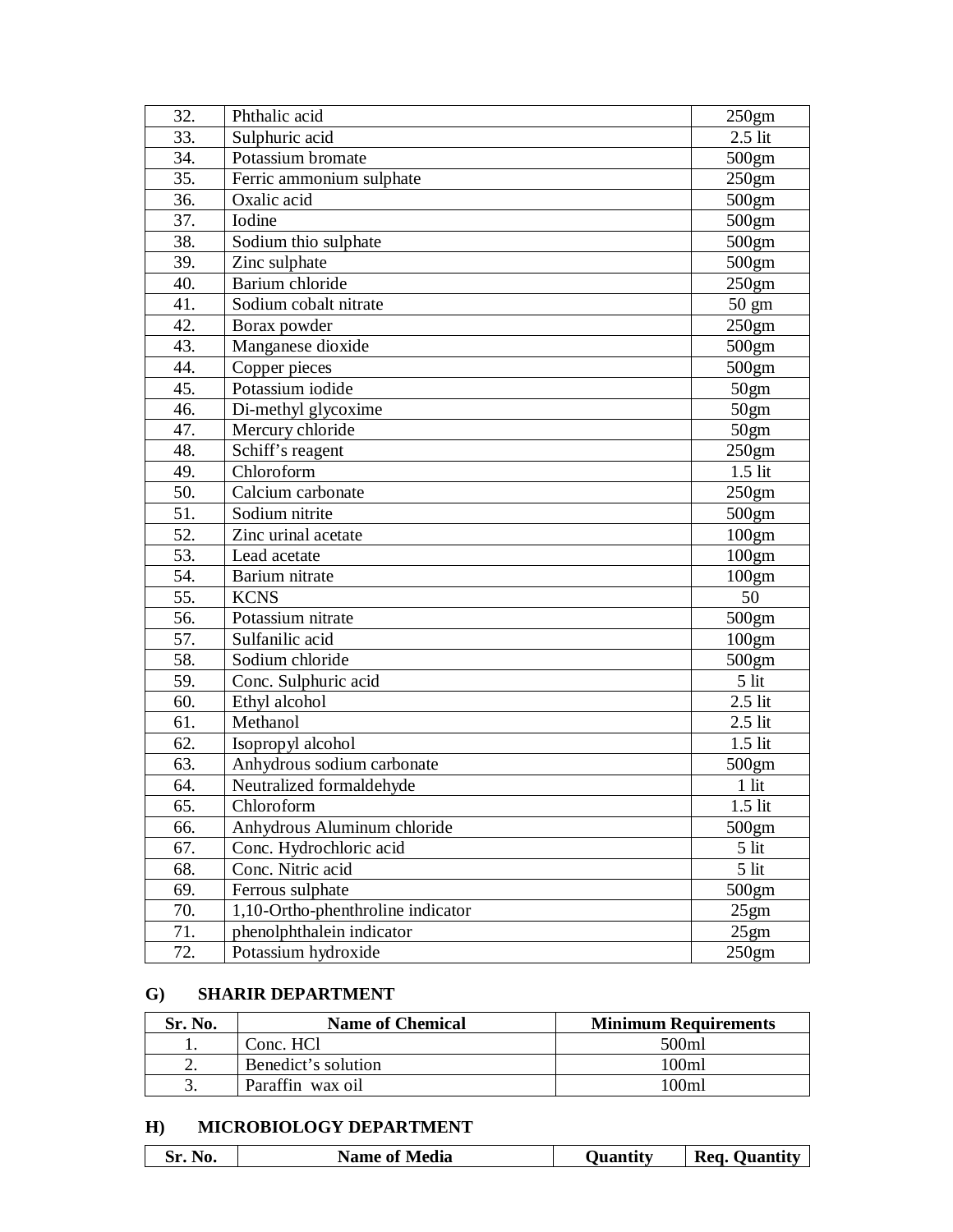| 1.  | Nutrient agar                         | $250 \text{ gm}$ | $\overline{2}$ |
|-----|---------------------------------------|------------------|----------------|
| 2.  | Nutrient broth                        | 250 gm           | $\overline{2}$ |
| 3.  | Saubaurase dextrose broth             | $250 \text{ gm}$ | $\overline{2}$ |
| 4.  | Potato extract broth                  | 250 gm           | $\overline{2}$ |
| 5.  | Peptone                               | $250 \text{ gm}$ | $\mathbf{1}$   |
| 6.  | Yeast extract                         | $250 \text{ gm}$ | $\mathbf{1}$   |
| 7.  | Agar Agar powder                      | 250 gm           | $\overline{2}$ |
| 8.  | Mac-conkey agar                       | 250 gm           | $\mathbf{1}$   |
| 9.  | Simmon citrate agar                   | $250 \text{ gm}$ | $\mathbf{1}$   |
| 10. | Eosine methylene blue agar (EMB agar) | 250 gm           | $\mathbf{1}$   |
| 11. | Isopropyl alcohol (LR grade)          | 500 ml           | $\mathbf{1}$   |
| 12. | Crystal violet                        | $100 \text{ gm}$ | $\overline{2}$ |
| 13. | Methylene blue                        | 100 gm           | $\overline{2}$ |
| 14. | Nigrosine black stain (10%)           | $100$ ml         | $\overline{2}$ |
| 15. | Gram's iodine                         | $100 \text{ gm}$ | $\overline{2}$ |
| 16. | Paraffin strip to cover Petri plate   | ------           | 1 role         |
| 17. | Acetone                               | 500 ml           | 1              |
| 18. | Safranin                              | $100 \text{ gm}$ | $\overline{2}$ |
| 19. | Ziehl's carbol fuchsin                | $100 \text{ gm}$ | $\overline{2}$ |
| 20. | Malachite green                       | $100 \text{ gm}$ | $\overline{2}$ |
| 21. | Copper sulphate                       | $500 \text{ gm}$ | $\mathbf{1}$   |
| 22. | Potassium permanganate                | $500 \text{ gm}$ | $\mathbf{1}$   |
| 23. | Chloroform                            | 500 ml           | 1              |
| 24. | Albert's stain                        | 100 ml           | $\overline{2}$ |
| 25. | Lygol's iodine                        | $100 \text{ gm}$ | $\overline{2}$ |
| 26. | Tannic acid                           | $100$ ml         | $\overline{2}$ |
| 27. | Congo red                             | $100 \text{ gm}$ | $\overline{2}$ |
| 28. | Xylene                                | 500 ml           | $\mathbf{1}$   |
| 29. | Methanol                              | 500 ml           | $\mathbf{1}$   |
| 30. | Ethanol                               | 500 ml           | $\overline{1}$ |
| 31. | <b>HCl</b>                            | 500 ml           | $\mathbf{1}$   |
| 32. | <b>H2SO4</b>                          | 500 ml           | $\mathbf{1}$   |
| 33. | Chloroform                            | 500 ml           | $\mathbf{1}$   |
| 34. | Methyl red                            | $100 \text{ gm}$ | $\overline{2}$ |
| 35. | Potassium iodide                      | $100 \text{ gm}$ | $\overline{2}$ |

#### **I) BIOCHEMISTRY DEPARTMENT**

| Sr. No. | <b>Name of chemical</b>    | Quantity          |
|---------|----------------------------|-------------------|
| 1.      | Sodium potassium tartarate | $500 \text{ gms}$ |
| 2.      | Ammonium molybdate         | $100$ gms         |
| 3.      | Sodium tungstate           | $100$ gms         |
| 4.      | Cholesterol                | $25$ gms          |
| 5.      | Diacetyl monoxime          | $100$ gms         |
| 6.      | Thio semi carbazide        | $100$ gms         |
| 7.      | Sulphanilic acid           | $100 \text{ gms}$ |
| 8.      | Urea                       | $500$ gms         |
| 9.      | Sodium arsenate            | $100$ gms         |
| 10.     | Potassium ferrycynide      | $25$ gms          |
| 11.     | Succinic acid              | 500 gms           |
| 12.     | Bromocresol green          | $25 \text{ gms}$  |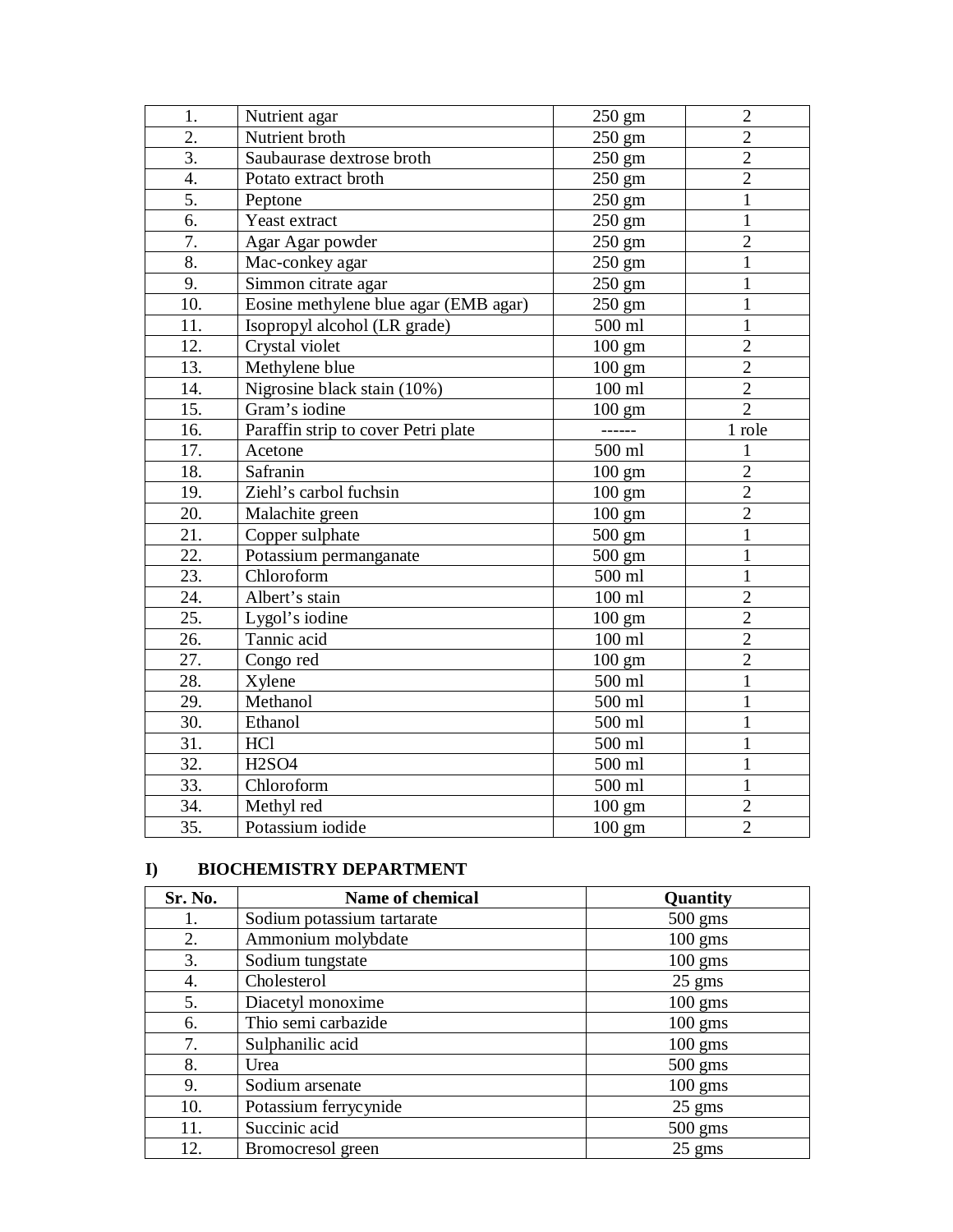| 13. | Phosphotungstic acid     | $100 \text{ gms}$ |
|-----|--------------------------|-------------------|
| 14. | Ferric chloride          | $500$ gms         |
| 15. | Acetic acid              | 500 ml            |
| 16. | $O - T$ oluidine         | 500 ml            |
| 17. | Phenol reagent           | 500 ml            |
| 18. | L- aspartic acid         | $25 \text{ gms}$  |
| 19. | $A - Ketoglutarate$      | 25 gms            |
| 20. | Creatinine               | 25 gms            |
| 21. | Phenolphthelein          | 500 gms           |
| 22. | Methanol                 | 500 ml            |
| 23. | Sodium sulphate          | $500$ gms         |
| 24. | Copper sulphate          | $500 \text{ gms}$ |
| 25. | Sodium bicarbonate       | 500 gms           |
| 26. | Dextrose                 | $500 \text{ gms}$ |
| 27. | Sodium benzoate          | $500 \text{ gms}$ |
| 28. | Sodium nitrate           | $500$ gms         |
| 29. | Sodium hydroxide pellets | $500 \text{ gms}$ |
| 30. | Diethyl ether            | 500 ml            |
| 31. | Sulphosalicylic acid     | $500 \text{ gms}$ |
| 32. | Sodium carbonate         | $100$ gms         |
| 33. | <b>HCl</b>               | 500 ml            |
| 34. | Sulphuric acid           | 500 ml            |
| 35. | Topffer's reagent        | 500 ml            |
| 36. | Potassium permanganate   | $100 \text{ gms}$ |
| 37. | Sodium chloride          | $100$ gms         |
| 38. | EDTA powder              | $25 \text{ gms}$  |
| 39. | Acetone                  | 500 ml            |
| 40. | Ammonium oxalate         | $500$ gms         |
| 41. | Brij 35                  | 500 gms           |
| 42. | Picric acid              | $500 \text{ gms}$ |
| 43. | Orthophosphoric acid     | 500 ml            |
| 44. | Bovine albumin           | 5 gms             |
| 45. | Ammonium chloride        | $500 \text{ gms}$ |
| 46. | Orcinol reagent          | 100 gms           |
| 47. | Copper acetate           | 500 gms           |
| 48. | Benedict's solution      | 500 ml            |
| 49. | Copper sulphate          | $500 \text{ gms}$ |
| 50. | Barbaturic acid          | $500$ gms         |
| 51. | Acetic acid              | 500 ml            |
| 52. | Phenyl hydrazine         | $100$ gms         |
| 53. | Sodium azide             | $100 \text{ gms}$ |
| 54. | Thio urea                | $500 \text{ gms}$ |
| 55. | Thimol crystals          | $100 \text{ gms}$ |

#### **LIST OF BOOKS FOR THE LIBRARY FOR THE DEGREE COURSE**

## **A) RASASHASTRA & BHAISHAJYA KALPANA DEPARTMENT**

| Sr.<br>No. | <b>Name of Book</b>              | Author/s             | No. of<br>copies |
|------------|----------------------------------|----------------------|------------------|
|            | Rasashastra-the mercurial system | P. Himasagar Murthy. |                  |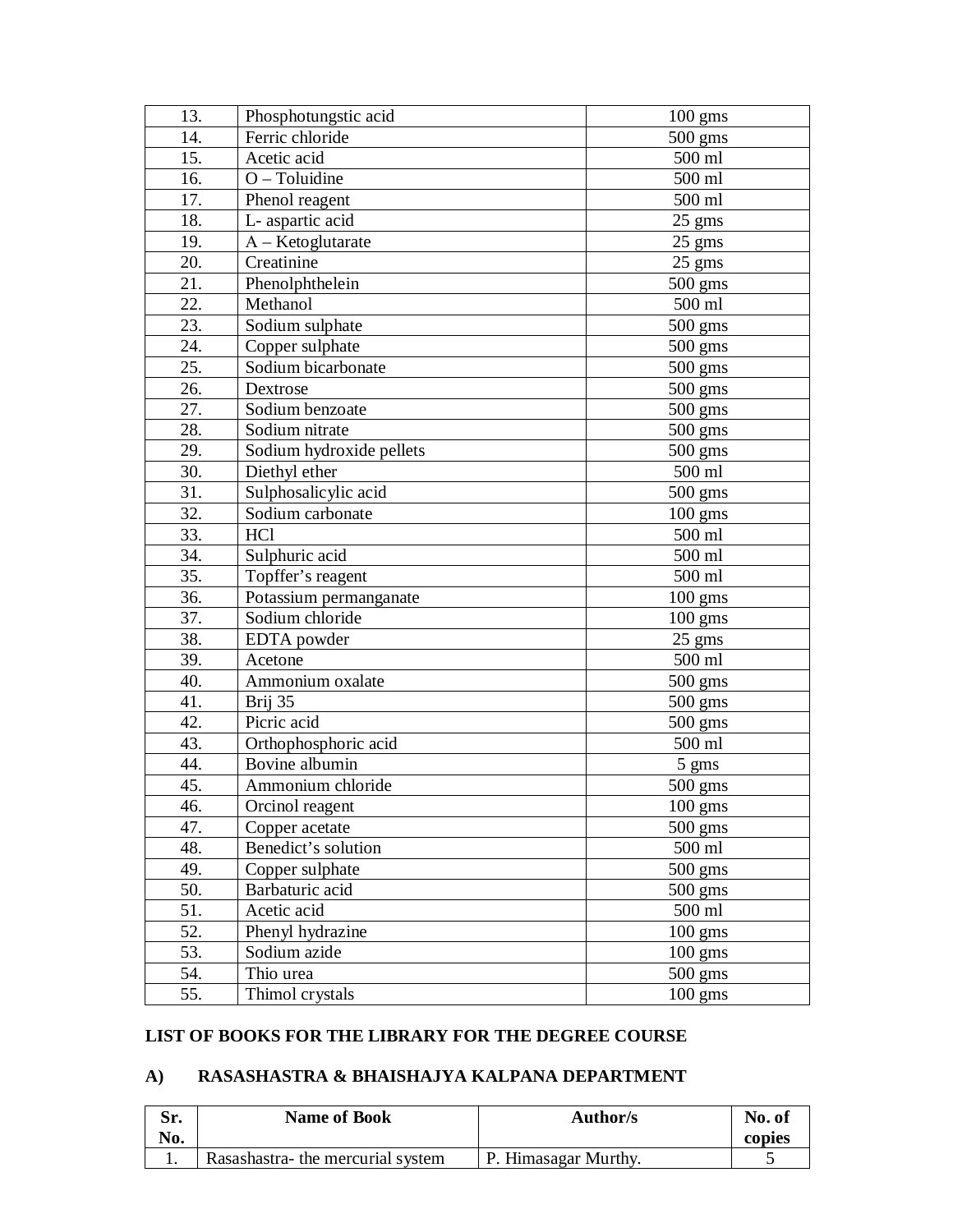| 2.  | Sharandhara samhita                   | Prof Shrikant Murthy.          | 10             |
|-----|---------------------------------------|--------------------------------|----------------|
| 3.  | Rasa tantra sar va siddha prayoga     | Krishna gopal - Kaleda (Hindi) | 3              |
|     | samgraha part 1, 2.                   |                                |                |
| 4.  | Bhasma Vigyan                         |                                | 3              |
| 5.  | Rasa yoga sagar part 1&2              | Hariprappan Sharma             | $\overline{2}$ |
| 6.  | Gada nigraha(Vidhyotini tikka)        | Sodhal- Indradev Tripathi      | $\overline{2}$ |
| 7.  | Chikitsa pradeep                      |                                | $\overline{2}$ |
| 8.  | Bhaishajya kalpana                    | Subha hiremath                 | $\overline{2}$ |
| 9.  | Rasashastra(English)                  | Damodar joshi                  | $\overline{2}$ |
| 10. | Rasatarangini                         | Sadananda Sharma               | 5              |
| 11. | Abhidhan Ratnamala                    | P. V Sharma                    | $\overline{2}$ |
| 12. |                                       |                                | $\mathbf{1}$   |
|     | Ayurvediya rasayan sara               | Dr Shailaja Shrivastav         |                |
| 13. | Brihat rasaraj sunder                 | Hindi                          | 1              |
| 14. | Paka darpan                           | Dr. Indradev tripathi          | $\overline{2}$ |
| 15. | Prarambhika rasashastra               | Siddhinandan mishra            | $\overline{c}$ |
| 16. | Rasa ratna sammuchaya with            | Dr. Indradev tripathi          | $\overline{3}$ |
|     | ratnaprabha-hindi                     |                                |                |
| 17. | Rasaadhyaya Hindi                     | Dr Indrdev tripathi            | $\mathbf{1}$   |
| 18. | Rasa bhasmo ki sevan vidhi            | Pandit Veni Prasad Vaidya      | $\overline{2}$ |
| 19. | Rasa jala nidhi (English)             | Bhudeb mukerji                 | $\overline{2}$ |
| 20. | Rasamanjari(Hindi vyakhya)            | Siddhinandan mishra            | $\mathbf{1}$   |
| 21. | Rasa prakash sudhkar-hindi vyakhya    | Siddhinandan mishra            | $\overline{2}$ |
| 22. | Rasaendra chudamani                   | Siddhinandan mishra            | $\mathbf{1}$   |
| 23. | Rasendra mangal with hindi english    | Nagarjuna                      | $\overline{2}$ |
|     | commentary                            |                                |                |
| 24. | Rasapadhati                           | Siddhinandan mishra            | $\mathbf{1}$   |
| 25. | Rasakamdhenu prathamopkaran pada      | Vd. Santosh kumar Sharma and   | 1              |
|     | and chaturtha cikitsa pada with hindi | Guljar Sharma                  |                |
|     | commentry                             |                                |                |
| 26. | Rasachintamani                        | Siddhinandan mishra            | 1              |
| 27. | Rasahrday tantra                      | Daulat ram Sharma              | 1              |
| 28. | Rasachikitsa                          | Prabhakar catopadhyaya         | 1              |
| 29. | AFI- Part 1,2,3- English              | Govt. of India                 | $\overline{2}$ |
| 30. | Rasa darpan                           | Prof. Bhajandas swami          | $\mathbf{1}$   |
| 31. | Rasa bhaishjya kalpana vigyan         | Vd. Santosh kumar kandal       | $\overline{2}$ |
|     |                                       |                                |                |
| 32. | Rasayan sar                           | Vd. Shyam sunderacharya        | $\mathbf{1}$   |
| 33. | Rasendra sar samgrah text with        | Dr. P Suresh Dr. Vinaykumari   | $\mathbf{1}$   |
|     | English translation                   |                                |                |
| 34. | Rasaratnakar with hindi commentary    | Nityanath                      | $\overline{2}$ |
| 35. | Vaidya ratnam hindi commentary        | Dr. Indradev tripathi          | $\mathbf{1}$   |
| 36. | Vaidya sahachar                       |                                | $\mathbf{1}$   |
| 37. | Bhaishajya ratnavalli                 |                                | 5              |
| 38. | Bharat bhaishajya ratnakar            | Vd. Nagindas chaganlal shah    | $\mathbf{1}$   |
| 39. | Illustrations on Ayurvedic surgery    | Dr. Kanjiv lochan              | $\mathbf{1}$   |
|     | and pharmaceutics                     |                                |                |
| 40. | Paka darpan                           | Maharaja nala                  | 1              |
| 43. | Rasa ratna samucchaya                 | Datatreya kulkarni             | 3              |
| 44. | Sharangdhara samhita                  | Adhmalla tika                  | $\overline{2}$ |
| 45. | Yogaratnakar                          | Laxmipati shastri              | $\overline{2}$ |
| 46. | Ayurvediya anusandhan paddhati        | P V Sharma                     | 1              |
| 47. | Kashyapa samhita                      | Pandit Hemraj Sharma           | $\mathbf{1}$   |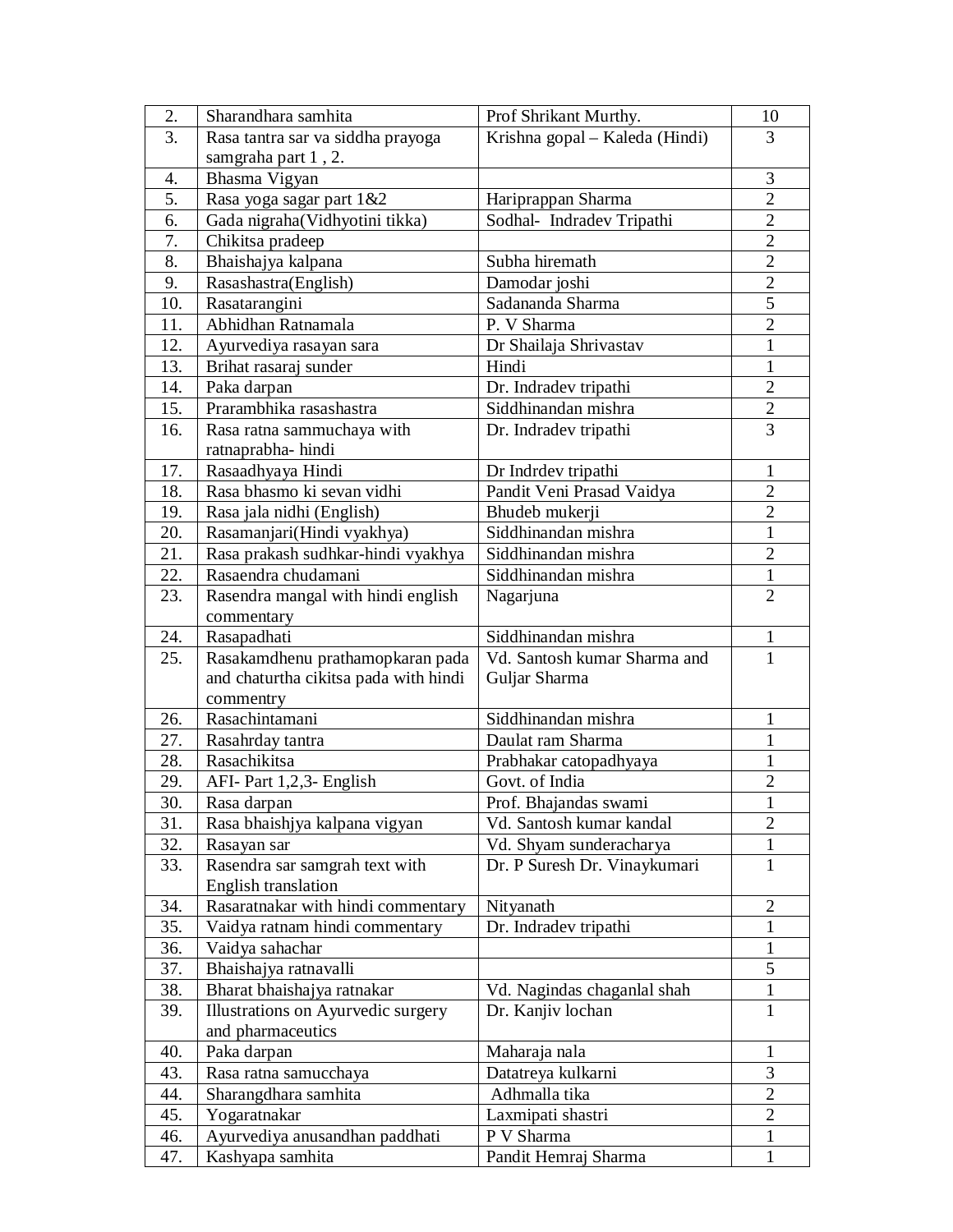| 48. | Shalakya vigyan                          | Dr. Ravindra Chandra           |                             |
|-----|------------------------------------------|--------------------------------|-----------------------------|
| 49. | Recent advances in ksharsutra            | Dr. Maretha Bhaskar Rao        |                             |
| 50. | Kashyapa samhita with English            | Prof. P V Tivari               |                             |
|     | translation and commentary               |                                |                             |
| 51. | Rasashastra                              | C.B.Jha                        | 5                           |
| 52. | Selected Ayurvedic formulation           | Dr K Nisteshwar, Dr Anilkumar, |                             |
|     |                                          | Dr P V N R Prasad              |                             |
| 53. | Chakradutta text with English            | Dr. P V Sharma                 |                             |
|     | translation $-$ a treatise on principles |                                |                             |
|     | and practices of Ayurvedic medicine      |                                |                             |
| 54. | <b>Pharmacy Dictionary</b>               |                                | 2                           |
| 55. | Medical dictionary                       |                                | $\mathcal{D}_{\mathcal{L}}$ |
| 56. | Sanskrit dictionary                      | Apte                           | 1 set                       |

## **B) DRAVYAGUNA DEPARTMENT**

| Sr.<br>No. | <b>Name of Book</b>                                                         | <b>Author/s</b>       | <b>Publication</b>                   | No. of<br>copies |
|------------|-----------------------------------------------------------------------------|-----------------------|--------------------------------------|------------------|
| 1.         | Arya Bhishak                                                                | Sankar daji<br>pade   | Sastu sahitya                        |                  |
| 2.         | Ashtanga Hridaya(Vol. 1,2,3)                                                | K.R.C. Murthy         | <b>CKA</b>                           |                  |
| 3.         | Ashtanga Samgraha(Vol. 1,2,3)                                               | K.R.C. Murthy         | <b>CKA</b>                           |                  |
| 4.         | Brihat Nighantu Ratnakara                                                   | Khemram               |                                      |                  |
| 5.         | Charaka Samhita                                                             |                       | CO                                   |                  |
| 6.         | Gada Nigraha                                                                |                       | <b>CPD</b>                           |                  |
| 7.         | Sharangadhara Samhita                                                       |                       | <b>CPD</b>                           |                  |
| 8.         | Sushruta Samhita                                                            |                       | CB                                   |                  |
| 9.         | Kashyapa samhita                                                            |                       | <b>CPD</b>                           |                  |
| 10.        | Dravyaguna nighantu                                                         |                       |                                      |                  |
| 11.        | Ayurvedic Formulary of India<br>$(Part-I)$                                  |                       |                                      |                  |
| 12.        | Ayurvedic Pharmacopoeia of<br>India                                         |                       |                                      |                  |
| 13.        | A Report of Medicinal Plants of<br>Kachchh                                  |                       | <b>CCRAS, New Delhi</b>              |                  |
| 14.        | Aushadh guna karma<br>vigyan(ayurvedic<br>pharmacology)                     | V. dwivedi            | baidyanath bhavan,<br>patna          |                  |
| 15.        | Aushadhagunadharma<br>vivechana                                             |                       | kaleda prakashan<br>,krishna gopal   |                  |
| 16.        | Ayurved ki vanaspati va unaka<br>vargikaran                                 | Vishvanath<br>dwivedi | G.A.U. university<br>press, jamnagar |                  |
| 17.        | Ayurvedic Pharmacology &<br>Therapeuticuses                                 | V.M.Gogate            | SPARC ,Mumbai                        |                  |
| 18.        | Ayurvediya Aushadha<br>Sevanvidhi (hindi)                                   |                       | Baidyanath<br>publications           |                  |
| 19.        | Ayurvedokta<br>aushadhaniruktamala with<br>sanskrit and english translation | Vd. J. L.<br>shastri  |                                      |                  |
| 20.        | Bhavaprakash composed by vd.                                                | Dr.                   | Chaukhambha                          |                  |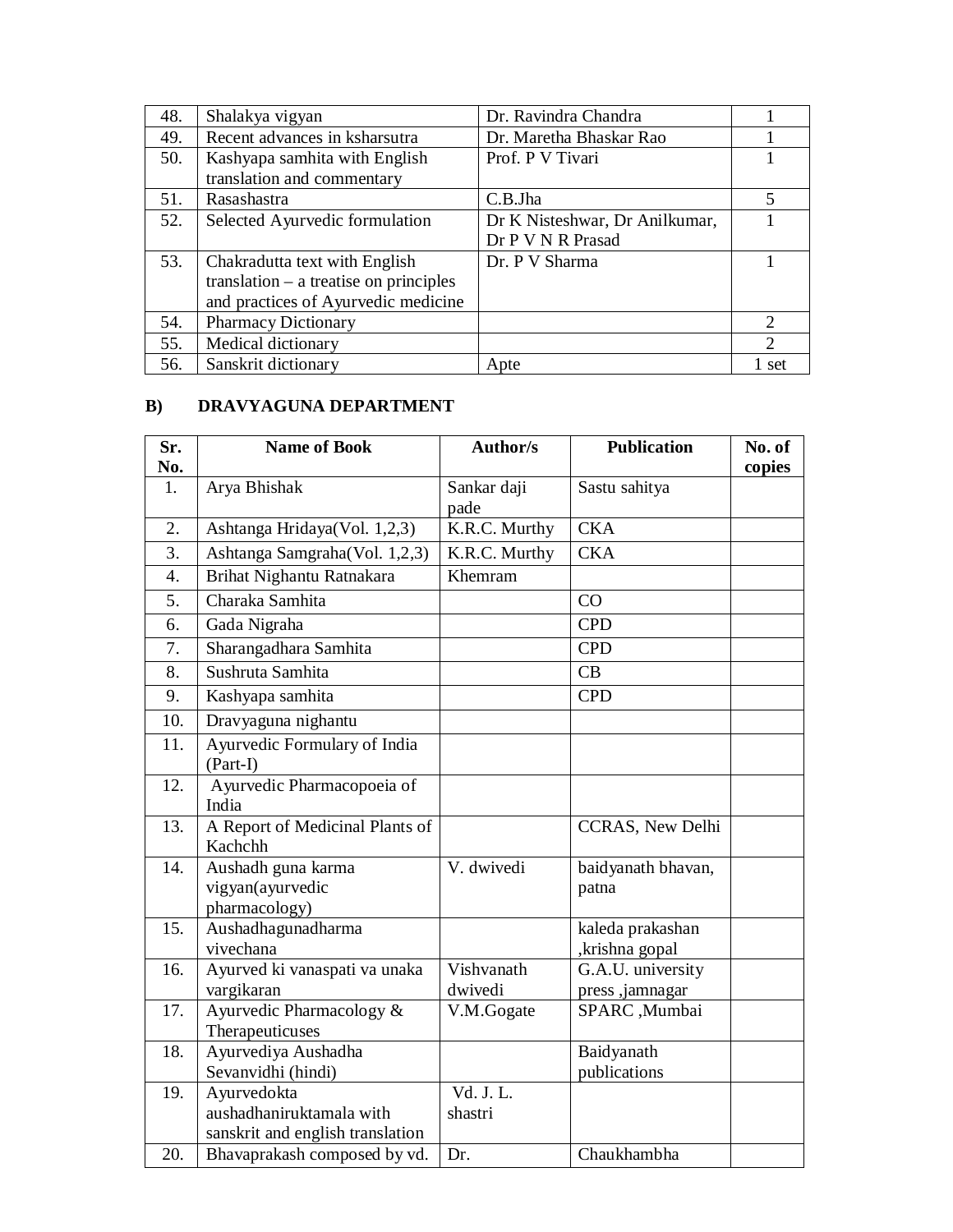|     | Bhymishra, commentory                                                  | K.C.Chunekar                                  | Sanskrit series                          |
|-----|------------------------------------------------------------------------|-----------------------------------------------|------------------------------------------|
|     |                                                                        |                                               | Varansi                                  |
| 21. | Bhavapraksh Nighantu with<br>hindi commentory                          | by V.Diwedi                                   |                                          |
| 22. | Bruhatrayi ni vanaspatiyo<br>(gujarati)                                | Bapalal Vaidya                                |                                          |
| 23. | Classical uses of Medicinal<br>Plants text with English<br>translation | P.V.Sharma                                    |                                          |
| 24. | Dictionary of Ethanomedicine                                           | S.k.Jain                                      |                                          |
| 25. | Dravyaguna shastra (Gujarati)                                          | Bapalal Vaidya                                | Gujarat Grantha<br>Nirman Board          |
| 26. | Dravyaguna vigyan (Vol. 1-3)                                           | G.Pandey                                      | Chaukhambha<br>publication               |
| 27. | Dravyaguna vigyan (vol.1-5)                                            | J.L.N. Shastri                                | Chakhambha<br>publication                |
| 28. | Dravyagunasangrah<br>(Chkrapanikrit) with sanskrit<br>hindi cometory   | by Dr.<br>Umapathi<br>Mishra                  | Chaukhambha<br>publication               |
| 29. | DravyagunaShastra                                                      | Acharya P.V.<br>Sharma(Vol.1-<br>5)           | Chaukhambha<br>Publication, varanasi     |
| 30. | History of Indian Medicine                                             | P.V. Sharma                                   | Chaukhambha<br>publications              |
| 31. | Madanvinod nighantu                                                    | shri nandkishor<br>Shahstri                   |                                          |
| 32. | Namrupgynam with sanskrit<br>english cometory                          | Dr. P.v. sharma                               | Chaukhambha<br>publication               |
| 33. | Nighantu Adarsha (Vol. 1-2)                                            | <b>By Bapalal</b><br>Vaidya                   | Chaukhambha<br>publications,<br>Varanasi |
| 34. | Nighantu ratnakar comm.                                                | Shrikrishna<br>shastri                        |                                          |
| 35. | Nighantu Sangraha                                                      | Raghunathji<br>Indraji(Kato<br>bhatt)         |                                          |
| 36. | Plants of Bruhatrayi                                                   | Singh $\&$<br>chunekar                        | Chaukhambha<br>Publication               |
| 37. | Priya nighantu                                                         | Dr. P.V.Sharma<br>with english<br>translation |                                          |
| 38. | Shodhal nighantu                                                       |                                               |                                          |
| 39. | Some controversial drugs in<br>Indian system of Medicine by            | Bapalal Vaidya                                | Chaukhambha<br>Publication               |
| 40. | vanoushadhi darshika                                                   | Thakar<br>balvantsingh                        |                                          |

#### **C) PHARMACOGNOSY DEPARTMENT**

| Sr.<br>No. | <b>Name of Book</b>                         | <b>Author</b> /s Name | <b>Publication</b> | No. of<br>copies |
|------------|---------------------------------------------|-----------------------|--------------------|------------------|
|            | text book of Pharmacognosy   Dr. Mamta Shah |                       | Niray & Roopal     |                  |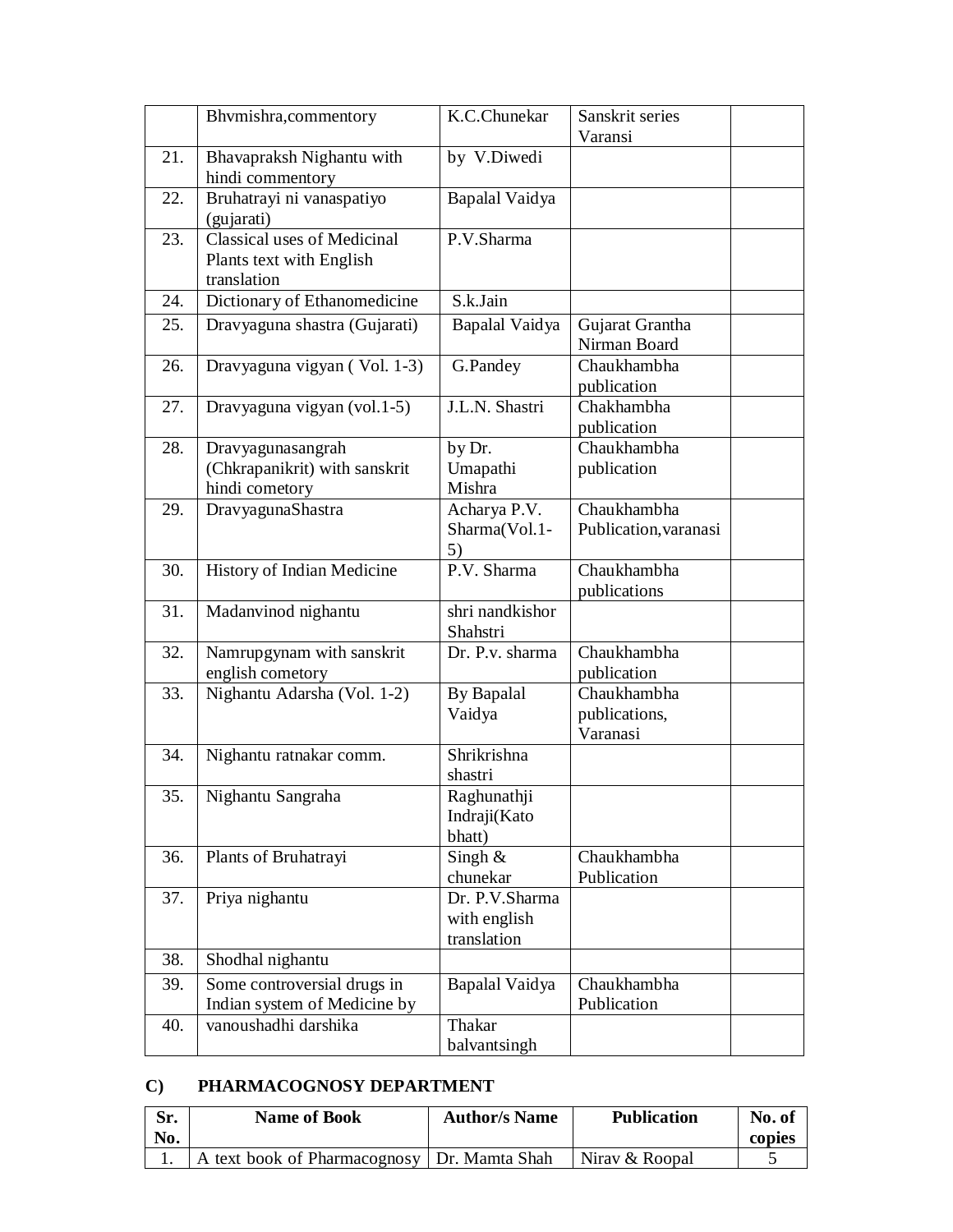|     | - I                                                             |                                         | Prakashan                                                                                                                 |                |
|-----|-----------------------------------------------------------------|-----------------------------------------|---------------------------------------------------------------------------------------------------------------------------|----------------|
| 2.  | <b>Essentials of Pharmaognosy</b>                               | Dr. S H Ansari                          | Birla publication<br>Pvt. Ltd. 1/9185,<br>Street no. 5 West<br>Rohtas nagar<br>Shahdara Delhi<br>110032 Ph no<br>22323254 | 2              |
| 3.  | of  <br>Text<br><b>Book</b><br>A                                | Dr.K N Patel                            | Atul Prakashan,                                                                                                           | 5              |
|     | Pharmacognosy - II                                              | Mr. C N Prajapati<br>Miss R P Sharma    | <b>Under Farnandis</b>                                                                                                    |                |
|     |                                                                 |                                         | Bridge, Gandhi<br>Road, Ahmedabad -<br>380001<br>Ph: 2535 6178, 2658<br>9493                                              |                |
| 4.  | Medicinal<br>Important<br>Some                                  | P K Warrier, V P                        | Medicinal And                                                                                                             | 1              |
|     | Plants of the Western Ghats,                                    | K Nambiar, P M                          | <b>Aromatic Plants</b>                                                                                                    |                |
|     | India - A Profile                                               | Ganapathy                               | Program in Asia<br>(MAPPA),                                                                                               |                |
|     |                                                                 |                                         | IDRC/SARO, 208,                                                                                                           |                |
|     |                                                                 |                                         | Jor Bagh, New Delhi                                                                                                       |                |
|     |                                                                 |                                         | $-110003$                                                                                                                 |                |
| 5.  | Flora Similensis - 1984                                         | Col.Sir<br>Henry                        | <b>International Book</b>                                                                                                 | 1              |
|     |                                                                 | Collett                                 | Distributors, 9/3,<br>Rajpur Road,                                                                                        |                |
|     |                                                                 |                                         | Dehradun - 248 001                                                                                                        |                |
| 6.  | A text book of Pharmacognosy<br>for First year diploma students | S B Gokhle<br>C K Kokate<br>A P Purohit | Nirali Prakashan                                                                                                          | 2              |
| 7.  | Medicinal<br>Handbook<br>of<br>A                                | Prajapati/Purohit/                      | Agrobios(India),                                                                                                          | 1              |
|     | Plants - A complete source                                      | Sharma/Kumar                            | Agrohouse, B/h                                                                                                            |                |
|     | $book - 2003$                                                   |                                         | Nasarani Cinema,<br>Chopasani road,                                                                                       |                |
|     |                                                                 |                                         | Jodhpur $-342002$                                                                                                         |                |
| 8.  | Pharmacognosy &                                                 | Dr. Vinod<br>D                          | <b>Career Publication</b>                                                                                                 | 1 set          |
|     | Phytochemistry Part 1&2                                         | Rangari                                 | Nasik-Pune                                                                                                                |                |
| 9.  | Medicinal<br>Cultivation<br>of                                  | C K Kokate                              | Nirali Publicatioin                                                                                                       | $\overline{2}$ |
| 10. | Plants<br>Practical Pharmacognosy Dec.                          | S B Gokhle<br>S B Gokhle                | Nirali Publication                                                                                                        | 2              |
|     | 2005                                                            | C K Kokate                              |                                                                                                                           |                |
| 11. | Hand book of Indian Medicinal                                   | Dr. M C Joshi                           | Scientific Pub.                                                                                                           | 2              |
|     | Plants                                                          |                                         | (INDIA) P.O.BOX                                                                                                           |                |
|     |                                                                 |                                         | 91 Jodhpur<br>Rajasthan                                                                                                   |                |
| 12. | Glossary of Indian Medicinal                                    |                                         | {CSIR} New Delhi                                                                                                          | 1              |
|     | plants with active<br>Principles<br>old version                 |                                         | 110012                                                                                                                    |                |
| 13. | Second<br>Supplement<br>to                                      | L V Asolkar                             | National Institute of                                                                                                     | $\mathbf{1}$   |
|     | Glossary of Indian Medicinal                                    | K K Kakkar                              | Science                                                                                                                   |                |
|     | Plants with active Principles                                   | O J Chakre                              | Communication                                                                                                             |                |
|     | Part II & all others                                            |                                         | Information<br>Resource [CSIR]                                                                                            |                |
|     |                                                                 |                                         |                                                                                                                           |                |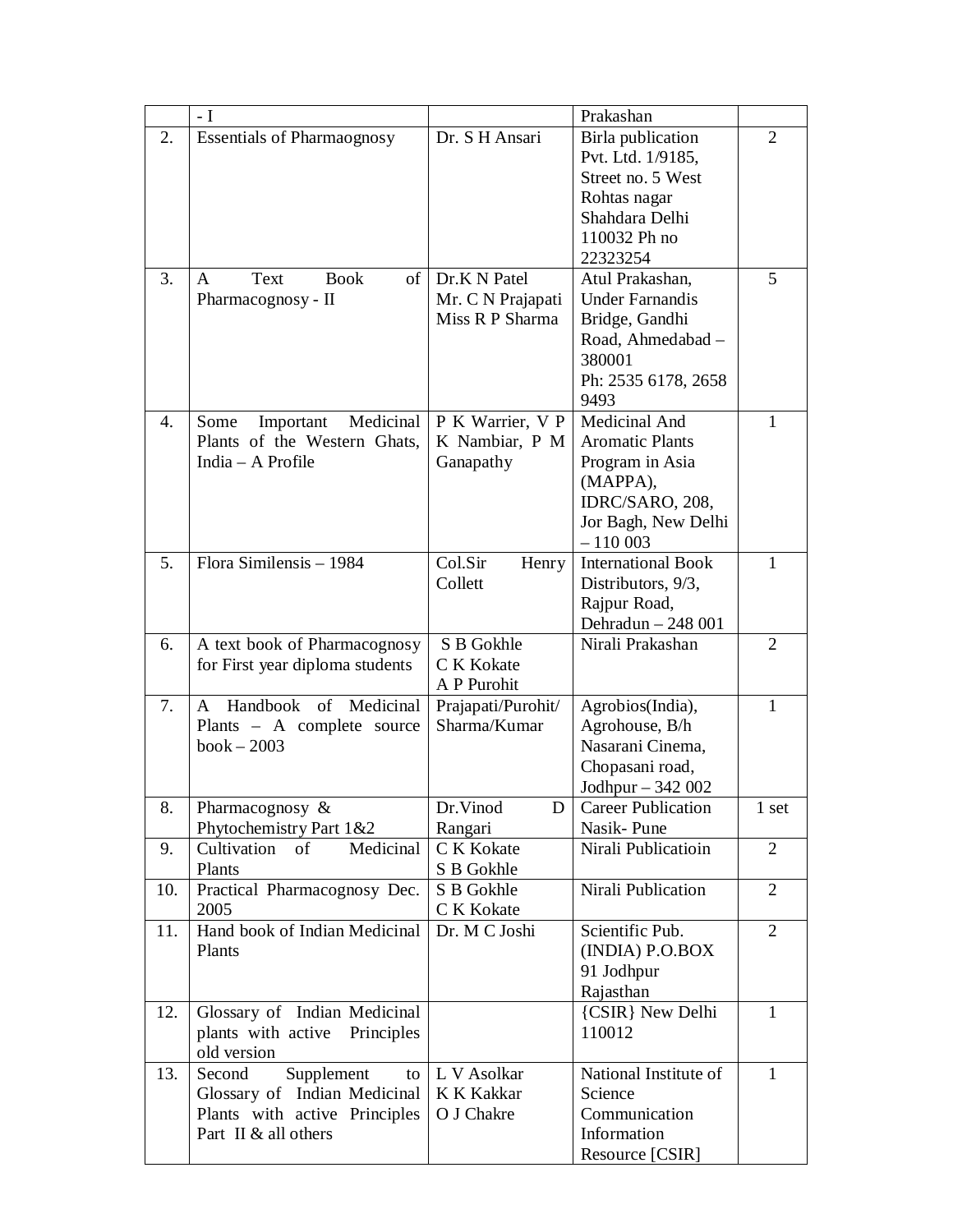|     |                                                       |                                         | New Delhi 110012                         |                |
|-----|-------------------------------------------------------|-----------------------------------------|------------------------------------------|----------------|
| 14. | Production<br>Technology<br>Medicinal Plant& Aromatic | of   Dr A A Farooqi,<br>Dr M M Khan, Dr | <b>Natural Remedies</b><br>PVT Ltd, 5-B, | 1              |
|     | $Crops - 1993$                                        | M Vasndhara                             | Veerasandra                              |                |
|     |                                                       |                                         | Industrial area, 19 <sup>th</sup>        |                |
|     |                                                       |                                         | KM stone, Hosur                          |                |
|     |                                                       |                                         | road, Banglore $-561$                    |                |
|     |                                                       |                                         | 229                                      |                |
|     |                                                       |                                         | PH:7832265/783309                        |                |
|     |                                                       |                                         | $\overline{2}$                           |                |
| 15. | <b>Pharmaceutical Botany</b>                          | Youngken                                | <b>International Book</b>                | $\overline{2}$ |
|     |                                                       |                                         | <b>Distributors</b>                      |                |
|     |                                                       |                                         | Dehradun P                               |                |
|     |                                                       |                                         | Blakiston's son &                        |                |
|     |                                                       |                                         | co. Publication                          |                |
| 16. | selection<br><b>Of</b><br>Prime<br>A                  | Sukh Dev                                | Anamaya Publishers                       | 1              |
|     | Ayurvedic Plant drugs                                 |                                         | F-154/2 Lado Sarai                       |                |
|     |                                                       |                                         | New Delhi 110030                         |                |
| 17. | <b>Botany</b><br>in<br>Forestry<br>&                  | Ashok<br>Kumar                          | Kumar Modia (P)                          | 1              |
|     | Environment                                           | <b>IFS</b>                              | Ltd. C-6 GIDC                            |                |
|     |                                                       |                                         | Housing Zone,                            |                |
|     |                                                       |                                         | Sector 26,                               |                |
|     |                                                       |                                         | Gandhinagar 382044                       |                |
| 18. | Illustrated Manual Of Herbal                          | Y K Sarin                               | <b>CSIR&amp;ICMR</b>                     | 1              |
|     | Drugs Of Ayurveda                                     |                                         |                                          |                |
| 19. | Pharmaceutical Codex Vol. 1                           | <b>B</b> Mukherji                       | C S I R -1953                            | $\mathbf{1}$   |
| 20. | Treatise<br>Indian<br>The                             | Asima Chatterjee,                       | National Institute of                    | 1set           |
|     | Medicinal Plants Vo. $I - V$                          | S C Pakrashi                            | Science                                  |                |
|     |                                                       |                                         | Communication,                           |                |
|     |                                                       |                                         | New Delhi                                |                |
| 21. | A dictionary of the Economic                          | Watt G.                                 | Vivek Vohra                              | $\mathbf{1}$   |
|     | Products of INDIA VOL. 1                              |                                         | Shahdra, Delhi                           |                |
| 22. | Reviews of Indian Medicinal                           | <b>ICMR</b>                             | ICMR, Delhi                              | 1 Set          |
|     | Plants                                                |                                         |                                          |                |
| 23. | Supplements of Cultivation                            | S S Handa 1996                          | R R L Jammu                              | 1              |
|     | And Utilization Of Medicinal                          |                                         |                                          |                |
|     | Plants                                                |                                         |                                          |                |
| 24. | The Wealth of INDIA Raw                               | CSIR, New Delhi,                        |                                          | 1              |
|     | materials                                             | United<br><b>Book</b>                   |                                          |                |
|     | Vol. 1A 1985                                          | Traders, Jodhpur                        |                                          |                |
|     | <b>VOL. 2B 1988</b>                                   |                                         |                                          |                |
|     | VOL. 3C 1992                                          |                                         |                                          |                |
|     | VOL. Ca-Ci 1992                                       |                                         |                                          |                |
|     | 4 D-E                                                 |                                         |                                          |                |
|     | 4 F-G 1999                                            |                                         |                                          |                |
|     | 5 H-K 1997                                            |                                         |                                          |                |
|     | 6 L-M 1998                                            |                                         |                                          |                |
|     | 7 N-Pe 1997                                           |                                         |                                          |                |
|     | 8 Ph-R 1998                                           |                                         |                                          |                |
|     | 9 Rh-So 1999                                          |                                         |                                          |                |
|     | 10 Sp-W 1998                                          |                                         |                                          |                |
|     | 11 X-Z 1998                                           |                                         |                                          |                |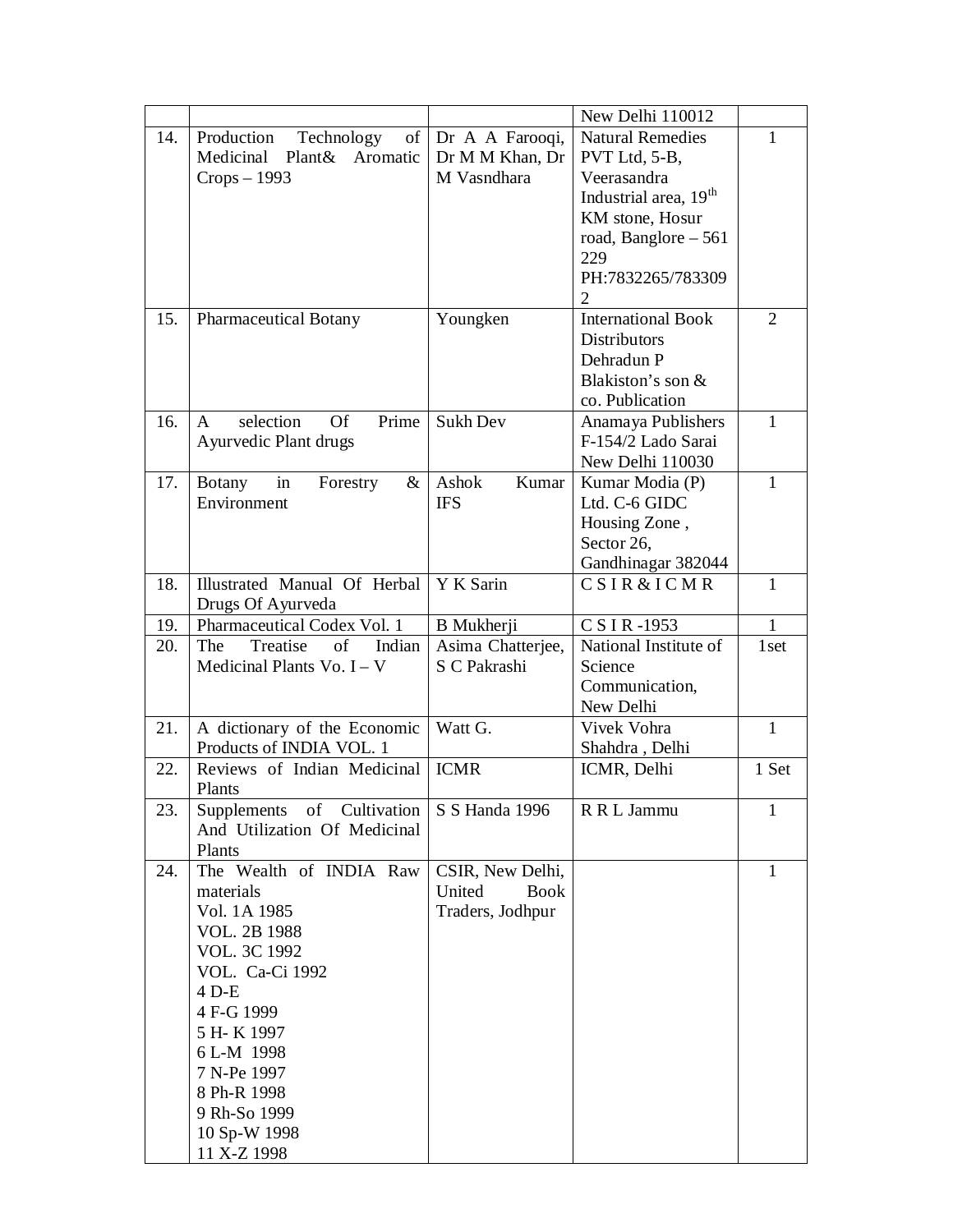| 25. | Flora of Upper Gangetic Plain                                                                                                  | J F Duthie                      | M/Sbishen Singh                         | 1              |
|-----|--------------------------------------------------------------------------------------------------------------------------------|---------------------------------|-----------------------------------------|----------------|
|     | and of the adjacent Siwalik &                                                                                                  |                                 | Mahendra Pal Singh,                     |                |
|     | Sub-Himalayan Tracts Vol. I &                                                                                                  |                                 | 23-A, Connaught                         |                |
|     | П                                                                                                                              |                                 | Place, Dehra Dun-                       |                |
|     |                                                                                                                                |                                 | 248 001                                 |                |
| 26. | Plant Galls & Galls Maker                                                                                                      | <b>E P Felt 2001</b>            | Updesh purohit for                      | 1              |
|     |                                                                                                                                |                                 | Agrobiosis Jodhpur                      |                |
| 27. | Method of Plant Tissue Culture                                                                                                 | U Kumar                         | Agrobiosis India                        | $\mathbf{1}$   |
|     |                                                                                                                                |                                 | <b>B/H Nasarooni</b>                    |                |
|     |                                                                                                                                |                                 | cinema chopasani                        |                |
|     |                                                                                                                                |                                 | road Jodhpur                            |                |
| 28. | Dictionary of Indian<br>Folk                                                                                                   | Dr. S K Jain                    | Deep Publication A-                     | 1              |
|     | Medicine & Ethanobotany                                                                                                        |                                 | 3/27A DPA flats                         |                |
|     |                                                                                                                                |                                 | Paschim vihar New                       |                |
|     |                                                                                                                                |                                 | Delhi 011-5584726                       |                |
| 29. | Ayurvedic Narcotic Medicinal   Dr.C R Karnick                                                                                  |                                 | Shri Satyaguru<br><b>Publications A</b> | 1              |
|     | plants                                                                                                                         |                                 | division of Indian                      |                |
|     |                                                                                                                                |                                 | <b>Book Centre New</b>                  |                |
|     |                                                                                                                                |                                 | Delhi                                   |                |
| 30. | Production<br>of<br>Technology                                                                                                 | Dr. A A Farooqi                 | Natural                                 | 1              |
|     | Medicinal & Aromatic Crops                                                                                                     | Dr. M M Khan                    | RamadiesPvt ltd                         |                |
|     |                                                                                                                                | M<br>Dr.                        | 5 b, Veearsandra                        |                |
|     |                                                                                                                                | Vasundhara                      | industrial area 19 <sup>th</sup>        |                |
|     |                                                                                                                                |                                 | <b>Km Stone Hosure</b>                  |                |
|     |                                                                                                                                |                                 | road Banglore 080-                      |                |
|     |                                                                                                                                |                                 | 7832265                                 |                |
| 31. | of<br>Text<br><b>Book</b><br>A                                                                                                 | Dr. Mamta Shah                  | Nirav & Roopal                          | 2              |
|     | Pharmacognosy - III                                                                                                            |                                 | Prakashan                               |                |
| 32. | Quality Standard of Indian                                                                                                     | <b>ICMR</b>                     | ICMR, Delhi                             | 1 Each         |
|     | Medicinal Plants, Vol.- 11 to                                                                                                  |                                 |                                         |                |
|     | 13                                                                                                                             |                                 |                                         |                |
| 33. | $% \left( \left( \mathcal{A},\mathcal{A}\right) \right) =\left( \mathcal{A},\mathcal{A}\right)$ of<br>Microscopical<br>Profile | Malati G Chauhan &              | Guj. Ayu. Uni.,                         | 2              |
|     | in<br>Powdered<br>Used<br>Drugs                                                                                                | A P G Pillai                    | Jamnagar                                |                |
|     | Indian System of Medicine,                                                                                                     |                                 |                                         |                |
|     | Volume $1 -$ Bark Drugs                                                                                                        |                                 |                                         |                |
| 34. | Microscopical<br>of<br>Profile                                                                                                 | Malati G Chauhan &              | Guj. Ayu. Uni.,                         | $\overline{2}$ |
|     | Powdered Drugs<br>Used<br>in                                                                                                   | A P G Pillai                    | Jamnagar                                |                |
|     | Indian System of Medicine,                                                                                                     |                                 |                                         |                |
|     | Volume 2 – Bark Drugs                                                                                                          |                                 |                                         |                |
| 35. | Microscopical Profile of Drugs                                                                                                 | Malati G Chauhan &              | Guj. Ayu. Uni.,                         | 2              |
|     | Used in Indian System of                                                                                                       | A P G Pillai                    | Jamnagar                                |                |
|     | Medicine, Volume 3 - Seed                                                                                                      |                                 |                                         |                |
|     | Drugs, $Part - I$                                                                                                              |                                 |                                         |                |
| 36. | Microscopical Profile of Drugs                                                                                                 | Malati G Chauhan &              | Guj. Ayu. Uni.,                         | $\overline{2}$ |
|     | Used in Indian<br>System of                                                                                                    | Jignesh K Kevalia               | Jamnagar                                |                |
|     | Medicine, Volume 3 - Seed                                                                                                      |                                 |                                         |                |
|     | Drugs, Part - II                                                                                                               |                                 |                                         |                |
| 37. | Pharmacognosy<br>$\&$                                                                                                          | Vinod D Rangari                 | Career Publication,                     | 2 Set          |
|     | Phytochemistry                                                                                                                 |                                 | Nashik - Pune                           |                |
| 38. | Pharmacognosy $- I$                                                                                                            | Dharmeshkumar<br>D<br>Prajapati | Thakur Publication,                     | 5              |
|     |                                                                                                                                |                                 | Ahmedabad                               |                |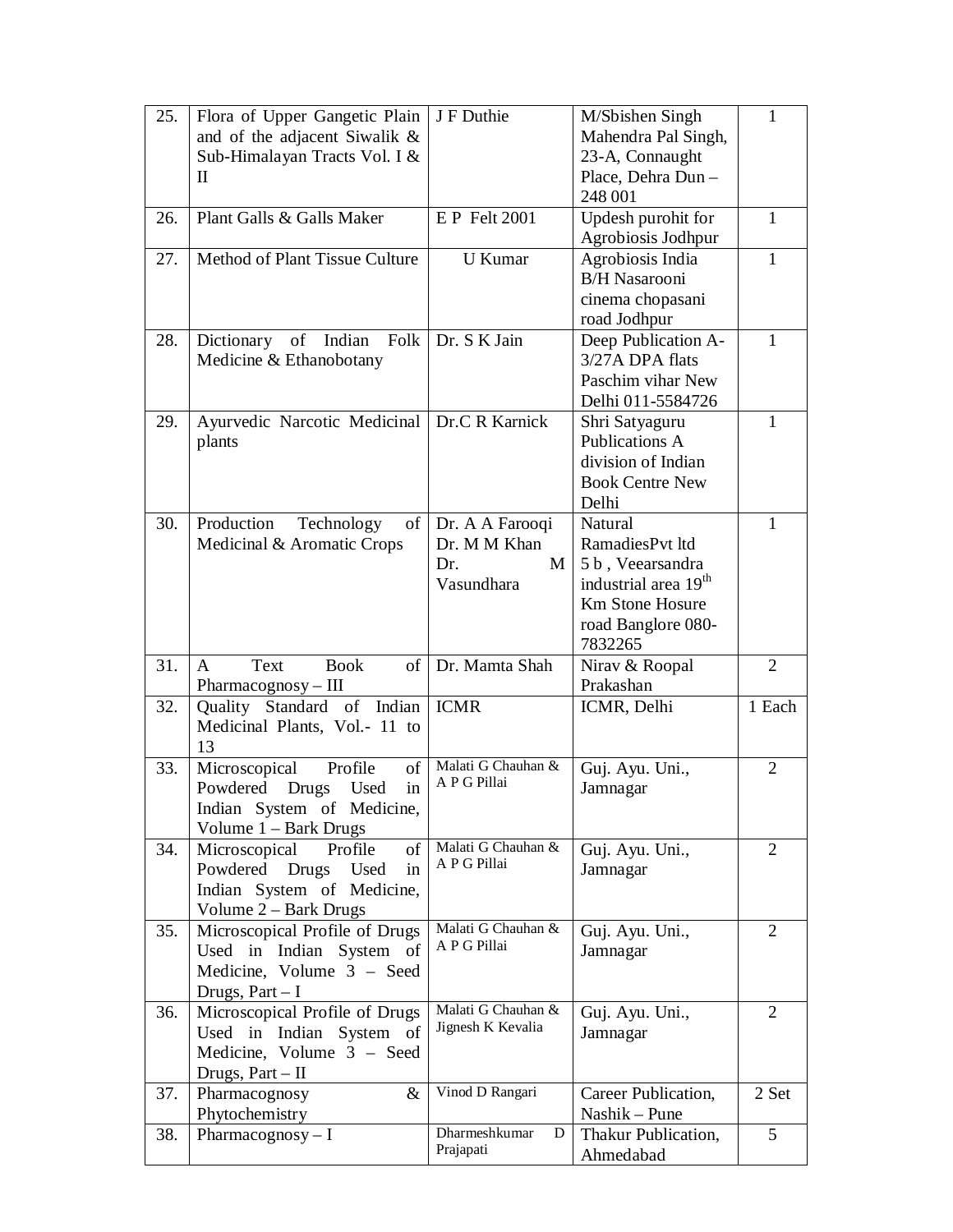| 39. | <b>Conquering Cancer Naturally</b>                | H K Bakhru            | Chaukhambha                   | 5              |
|-----|---------------------------------------------------|-----------------------|-------------------------------|----------------|
|     |                                                   |                       | Sanskrit Pratishthan,         |                |
|     |                                                   |                       | Delhi                         |                |
| 40. | Poisonous<br>(Visa)<br>Plants<br>in               | L B Singh             | Chaukhamba                    | $\overline{3}$ |
|     | Ayurveda                                          |                       | Sanskrit Bhawan,              |                |
|     |                                                   |                       | $varanasi-1$                  |                |
| 41. | Flora of the Presidency of                        | <b>Theodore Cooke</b> | <b>Bishen Singh</b>           | 1 Set          |
|     | Bombay                                            |                       | Mahendra Pal Singh,           |                |
|     |                                                   |                       | New Connaught                 |                |
|     |                                                   |                       | Place, Dehradun               |                |
| 42. | Flora Indica                                      | J D Hooker &          | Periodical Expert             | $\mathbf{1}$   |
|     |                                                   | T Thomson             | Book Agency, Vivek            |                |
|     |                                                   |                       | Vihar, Delhi                  |                |
| 43. | Flora of British India, Volume                    | J D Hooker            | <b>Bishen Singh</b>           | 1 Set          |
|     | $I - IV$                                          |                       | Mahendra Pal Singh,           |                |
|     |                                                   |                       | New Connaught                 |                |
|     |                                                   |                       | Place, Dehradun               |                |
| 44. | A Dictionary of Botany                            | George Usher          | $\overline{CBS}$ Publishers & | 5              |
|     |                                                   |                       | <b>Distributors</b>           |                |
| 45. | Pharmacognosy, Latest Edition                     | Trease & Evans        | <b>Elsevier (A Divisionof</b> | $\overline{2}$ |
|     |                                                   |                       | Reed Elsevier India Pvt.      |                |
|     |                                                   |                       | Limited)                      |                |
| 46. | Indian<br>Census<br>of<br>the<br>$\mathsf{A}$     |                       | <b>Botanical Survey of</b>    | $\mathbf{1}$   |
|     | Pteridophytes                                     |                       | India                         | $\mathbf{1}$   |
| 47. | The Flora of Pavagadh                             |                       | M S University,               |                |
|     |                                                   |                       | Baroda                        | $\mathbf{1}$   |
| 48. | Dictionary of Economic Plants                     |                       | ICAR, New Delhi               |                |
|     | in India<br><b>High Altitude Flowering Plants</b> |                       |                               | $\mathbf{1}$   |
| 49. |                                                   |                       | <b>Botanical Survey of</b>    |                |
| 50. | of West Himalaya<br>A Dictionary of The Flowering |                       | India<br>CSIR, New Delhi      | $\mathbf{1}$   |
|     | Plants in India                                   |                       |                               |                |
| 51. | Anatomical Atlas of Vegetable                     |                       | J & A Churchill               | $\mathbf{1}$   |
|     | Powders                                           |                       |                               |                |
| 52. | The Forest of Gir                                 | Shambhu<br>Prasad     |                               | $\mathbf{1}$   |
|     |                                                   | H Desai               |                               |                |
| 53. | Threatened Plants of India                        | S K Jain & A R K      |                               | 1              |
|     |                                                   | Shastry               |                               |                |
|     |                                                   |                       |                               |                |

#### **D) PHARMACEUTICAL ANALYSIS DEPARTMENT**

| Sr. | <b>Name of Book</b>                            | Author/s      | No. of                |
|-----|------------------------------------------------|---------------|-----------------------|
| No. |                                                |               | copies                |
| 1.  | Quantitative Chemical Analysis – Ayer, New     | Harper & Row  | $\mathcal{D}_{\cdot}$ |
|     | York.                                          |               |                       |
| 2.  | Natural Products, Vol I & II, Goel Publishing  | Agrawal O.P., |                       |
|     | House, Meerut, 2004.                           |               |                       |
| 3.  | Pharmacognosy Textbook of Natural Products,    | Ansari        |                       |
|     | Latest Edition.                                |               |                       |
| 4.  | A Handbook of Organic Analysis Qualitative and | Hans Thacher  |                       |
|     | Quantitative, Fourth edition, Orient Longmans  | Clarke        |                       |
|     | Ltd.                                           |               |                       |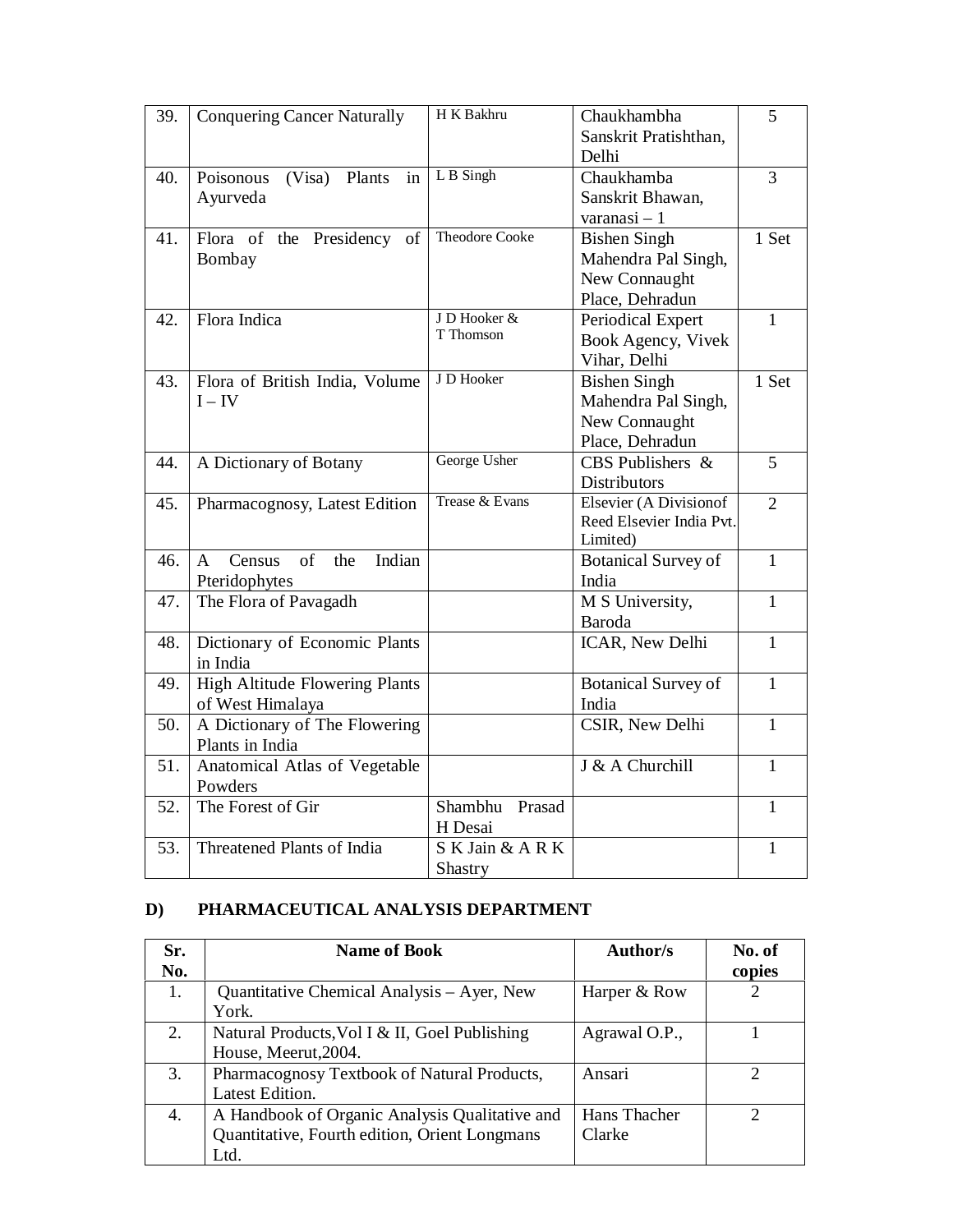| 5.  | Text book of Physical Chemistry, Macmillan<br>India Limited, 2nd Ed. 1995.                                        | Semuel<br>Glasstone                     | $\overline{2}$ |
|-----|-------------------------------------------------------------------------------------------------------------------|-----------------------------------------|----------------|
| 7.  | Indian Pharmacopoeia 2014- Vol.-1&2 with                                                                          |                                         | 01             |
|     | amendments by Controller of Publications, Delhi.                                                                  |                                         |                |
| 8.  | HPTLC for the Analysis of Medicinal Plants",<br>Thieme, ISBN 3-13-141601-7. Anchrom-<br>Mumbai                    | Eike Reich &<br>Anne Schibli            | 01             |
| 9.  | Instrumental Methods of Chemical Analysis,<br>Himalaya Publishing House                                           | Gurdeep R.<br>Chatwal, Sham<br>K. Anand | 20             |
| 10. | Textbook of Quantitative Chemical Analysis,<br>ELBS, Low Priced Edition, Latest Edition                           | Vogel                                   | 10             |
| 11. | Pharmaceutical analysis.                                                                                          | Ravishankar                             | 20             |
| 12. | Thin layer chromatography.                                                                                        | E. stahl                                | 10             |
| 13. | Pharmaceutical analysis.                                                                                          | P.Parimoo                               | 20             |
| 14. | Practical Pharmaceutical chemistry part two.                                                                      | A.H.beckett                             | 20             |
| 15. | Pharmaceutical Analysis Vol.1& 2.                                                                                 | Kasture                                 | 20             |
| 16. | The Ayurvedic pharmacopoeia of india, Govt. of<br>India Publication.                                              |                                         | 2 set          |
| 17. | A.O.A.C.                                                                                                          |                                         | $\mathbf{1}$   |
| 18. | Plant Drug Analysis, Springer Werlag by Ascott.                                                                   |                                         | $\overline{2}$ |
| 19. | The Ayurvedic Formulary of India Part-I & II,<br>Govt. of India Publication.                                      |                                         | $\overline{2}$ |
| 20. | Quality Standards Of Indian Medicinal Plants,<br>I.C.M.R.                                                         |                                         | 1 set          |
| 21. | How To Practice GLP.                                                                                              | P.P.Sharma                              | 10             |
| 22. | SOP Guidelines, Buisness Horizones.                                                                               | D.H.Shah                                | 10             |
| 23. | Quality Control of Herbal Drugs.                                                                                  | Dr. Pulok<br>Mukherji                   | 10             |
| 24. | Quality Assurance and Quality Management in<br>Pharmaceutical<br>Industry,<br>Pharma<br><b>Book</b><br>Syndicate. |                                         | 10             |

#### **E) PHARMACOLOGY DEPARTMENT**

| Sr. | <b>Name of Book</b>                               | Author/s          | No. of |
|-----|---------------------------------------------------|-------------------|--------|
| No. |                                                   |                   | copies |
| 1.  | Pharmacology & Pharmacotherapeutics               | R.S. Satoskar &   |        |
|     |                                                   | S.D. Bhandarkar   |        |
| 2.  | Essentials of Medical Pharmacology $(6^{th}$ Ed.) | K.D. Tripathi     |        |
| 3.  | Pharmacology                                      | H.P.Rang $& M.M$  |        |
|     |                                                   | Dale.             |        |
| 4.  | Goodman & Gilman's                                | Joel Hardman, Lee |        |
|     | The Pharmacological basis of therapeutics         | Limbard           |        |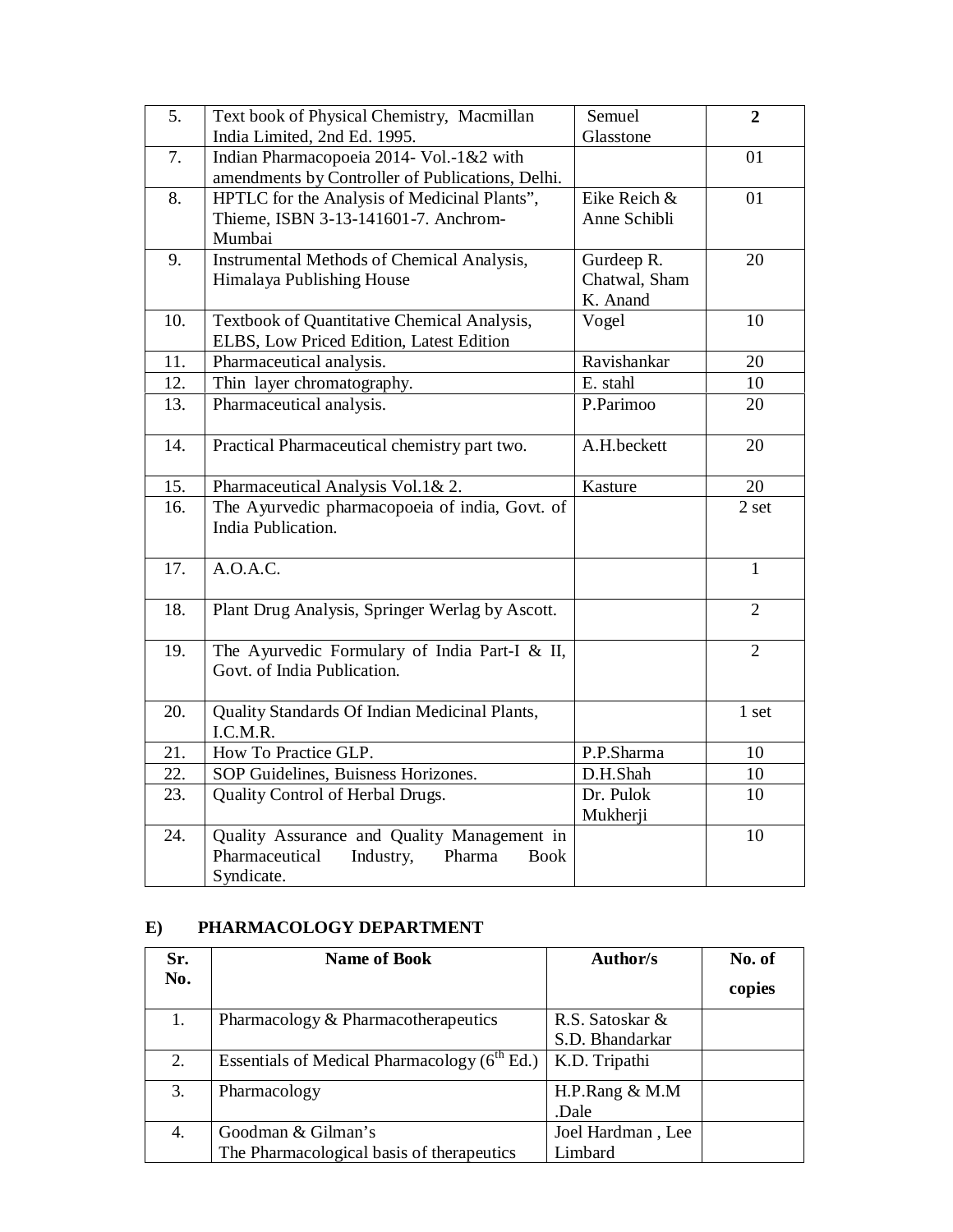| 5.  | Conceptual pharmacology                                     | P. Jagdish Prasad                  |
|-----|-------------------------------------------------------------|------------------------------------|
| 6.  | Lippincott's illustrated Reviews<br>of Pharmacology         | Mary J. Mycek,<br>Richard A.Harvey |
| 7.  | Quinterse/nce of medical pharmacology                       | Sujit K. Chaudhari                 |
| 8.  | Color atlas of pharmacology                                 | Heinz Lüllmann                     |
| 9.  | Basic & Clinical pharmacology                               | Beutram G.<br>Katzurg              |
| 10. | Essentials of pharmacotherapeutics                          | F.S.K. Barar                       |
| 11. | Synopsis pharmacology                                       | <b>Meulyn Gomes</b>                |
| 12. | Pharmacology                                                | Bhattacharya                       |
| 13. | Introduction to pharmacology                                | P.C.Dandiya                        |
| 14. | Basics of pharmacology                                      | Dr.R.K.Gohil                       |
| 15. | Pharmacology and Toxicology                                 | Shradha Kale                       |
| 16. | Pharmacology and Toxicology                                 | A.V.Yadav                          |
| 17. | <b>General Pharmacology</b>                                 | Dr. N.S. Vyawahare                 |
| 18. | <b>Fundamentals of Experimental</b><br>pharmacology         | M.N.Ghosh                          |
| 19. | Harrison's internal medicines                               |                                    |
| 20. | Taber's cyclopedic medical dictionary                       | F.A Davis                          |
| 21. | Robbins and Cotran Pathologic basis of<br>disease $8th$ ed. | Kumar, Abbas,<br>Fansto, Aster     |

## **F) PHARMACEUTICAL TECHNOLOGY DEPARTMENT**

| Sr. | <b>Name of Book</b>                        | <b>Author/s</b>    | No. of         |
|-----|--------------------------------------------|--------------------|----------------|
| No. |                                            |                    | copies         |
| 1.  | Encyclopedia of Common Natural Ingredients | Leungs (Khan)      | $\mathfrak{D}$ |
|     | used in Food, Drug and Cosmetics.          |                    |                |
| 2.  | Hand Book of Pharmaceutical Additives With | Ash                | $\overline{2}$ |
|     | CD-Rom.                                    |                    |                |
| 3.  | Hand Book of Pharmaceutical Excipients     | Rowe, Sheskey &    | $\overline{2}$ |
|     | With CD-Rom.                               | Weller             |                |
| 4.  | Pharmaceutical Production and Management.  | C.V.S. Subramanyam | 5              |
| 5.  | Handbook of Pharmaceutical additives With  | Micheal & Irene    | $\overline{2}$ |
|     | CD Rom.                                    |                    |                |
| 6.  | Text Book of Pharmaceutical Formulations.  | <b>B.</b> M Mithal | 20             |
| 7.  | Text Book of Physical Pharmaceutices.      | C.V.S. Subramanyam | 20             |
| 8.  | <b>Essentials of Physical Pharmacy.</b>    | C.V.S. Subramanyam | 20             |
| 9.  | Controlled Drug Delivery -- Concept &      | Vyas & Khar        | 20             |
|     | Advances.                                  |                    |                |
| 10. | Lab Manual of Physical Pharmacy.           | C.V.S. Subramanyam | 20             |
| 11. | Pharmaceutics The Science of Dosage Form   | M. E. Aulton       | 5              |
|     | Design.                                    |                    |                |
| 12. | Tutorial Pharmacy.                         | Cartor             | 40             |
| 13. | Industrial Pharmacy.                       | Lachmann $&$       | 40             |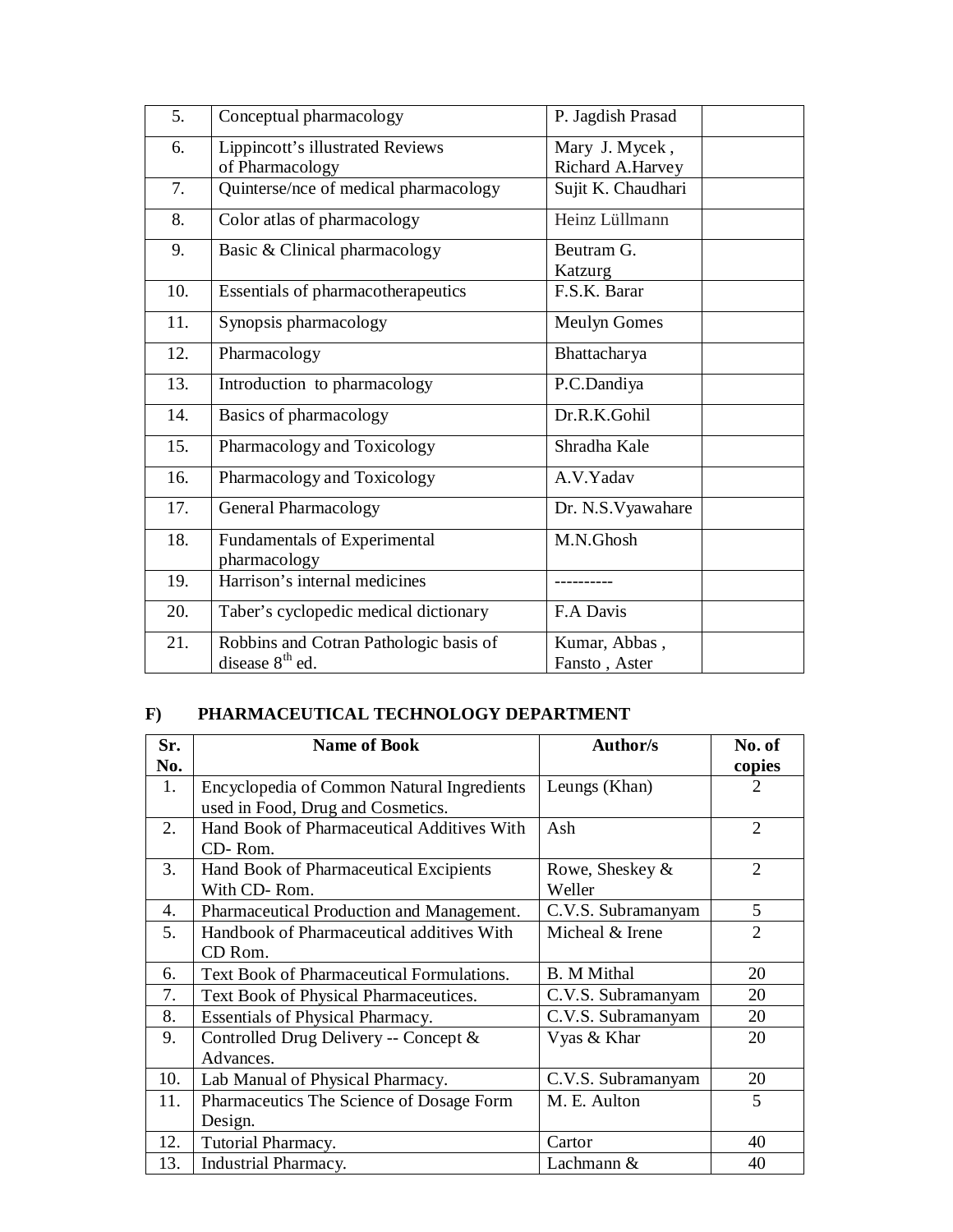|     |                                                                                      | Liberhann               |                |
|-----|--------------------------------------------------------------------------------------|-------------------------|----------------|
| 14. | Unit Operations of Chemical Engineering.                                             | Mccabe                  | 10             |
| 15. | Pharmaceutical Engineering (2 Vol set).                                              | G. K. Jani              | 40             |
| 16. | Remington's Pharmacy (2 Vol set).                                                    |                         | 10             |
| 17. | Bently's Text book of Pharmaceutics.                                                 | Rawling                 | 10             |
| 18. | American Pharmacy.                                                                   | Sprowls & Beal          | 10             |
| 19. | Modern Pharmaceutics.                                                                | <b>Banker</b>           | 5              |
| 20. | Biopharmaceutics & Pharmacokinetics.                                                 | <b>DM</b> Brahmanker    | 5              |
| 21. | Physical Pharmaceutics.                                                              | Shetten & ridgway       | 40             |
| 22. | Novel Drug Delivery.                                                                 | N. K. Jain              | 20             |
| 31. | Micro encapsulation.                                                                 | Deasy                   | 30             |
| 32. | Sustain & controlled drug delivery.                                                  | Robbinson               | 30             |
| 33. | Pharmaceutical Dosage Forms (3 Vol set).                                             | Libbermman,<br>Lechmann | 40             |
| 34. | Hand Book of Herbal Cosmetics.                                                       | H. Handa                | $\overline{2}$ |
| 35. | Cosmetic Technology.                                                                 | Sanju Nanda, Arun       | 20             |
|     |                                                                                      | Nanda, Roop K Khar      |                |
| 36. | Pharmaceutical Cosmetics.                                                            | <b>B.</b> M Mithal      | 20             |
| 37. | Hand Book of Cosmetics.                                                              | <b>B.</b> M Mithal      | 20             |
| 38. | Pharmaceutics (2 Vol set).                                                           | G. K. Jani              | 40             |
| 39. | Physical Pharmacy.                                                                   | Alfred Martin           | 20             |
| 40. | Physical Pharmaceutics.                                                              | Subramanium             | 40             |
| 41. | Drug And Cosmetics Act.                                                              | Vijay Malik             | 5              |
| 42. | Pharmacetical Management.                                                            |                         | 20             |
| 43. | Good Manufacturing Practices.                                                        |                         | 5              |
| 44. | Patent Manual.                                                                       | $-$                     | $\overline{5}$ |
| 45. | Pharmaceutical Dosage Forms: "Tablets" 3                                             | Augsburger L.           | $\overline{3}$ |
|     | Volume set.                                                                          | Augsburger, Larry L.    |                |
|     |                                                                                      | Augsburger              |                |
| 46. | Pharmaceutical Preformulation.                                                       | Carstensen              | 5              |
| 47. | Pharmaceutical Preformulation and<br>Formulation, 2nd edition.                       | Gibson                  | 5              |
| 48. | Handbook of Pharmaceutical Manufacturing                                             | Niazi                   | 5              |
|     | Formulations, 2nd edition 6-Volume Set.                                              |                         | 5              |
| 49. | Handbook of Preformulation: Chemical,                                                | Niazi                   |                |
| 50. | Biological and Botanical Drugs.                                                      | Wen                     | 5              |
|     | Oral Controlled Release Formulation Design<br>and Drug Delivery: Theory to Practice. |                         |                |
| 51. | Transdermal Drug Delivery 2nd edition.                                               | Guy and Hadgraft        | 5              |
| 52. | GMP Compliance, Productivity, and Quality:                                           | <b>Bhatt Vinay</b>      | $\overline{5}$ |
|     | Achieving Synergy in Healthcare                                                      |                         |                |
|     | Manufacturing.                                                                       |                         |                |
| 53. | An Introduction to Pharmacovigilance.                                                | Patrick Waller          | 10             |
|     |                                                                                      | (Willey)                |                |
| 54. | Textbook of Pharmacovigilance.                                                       | SK Gupta                | 5              |
| 55. | Good Pharmacovigilance Practice Guide.                                               | Cliniversity            | 5              |
| 56. | Pharmaceutical Dosage form Design.                                                   | David Jons              | 5              |
| 57. | Introduction to Pharmaceutics (Set of 2).                                            | A.K. Gupta              | 40             |

#### **G) PHARMACUETICAL CHEMISTRY DEPARTMENT**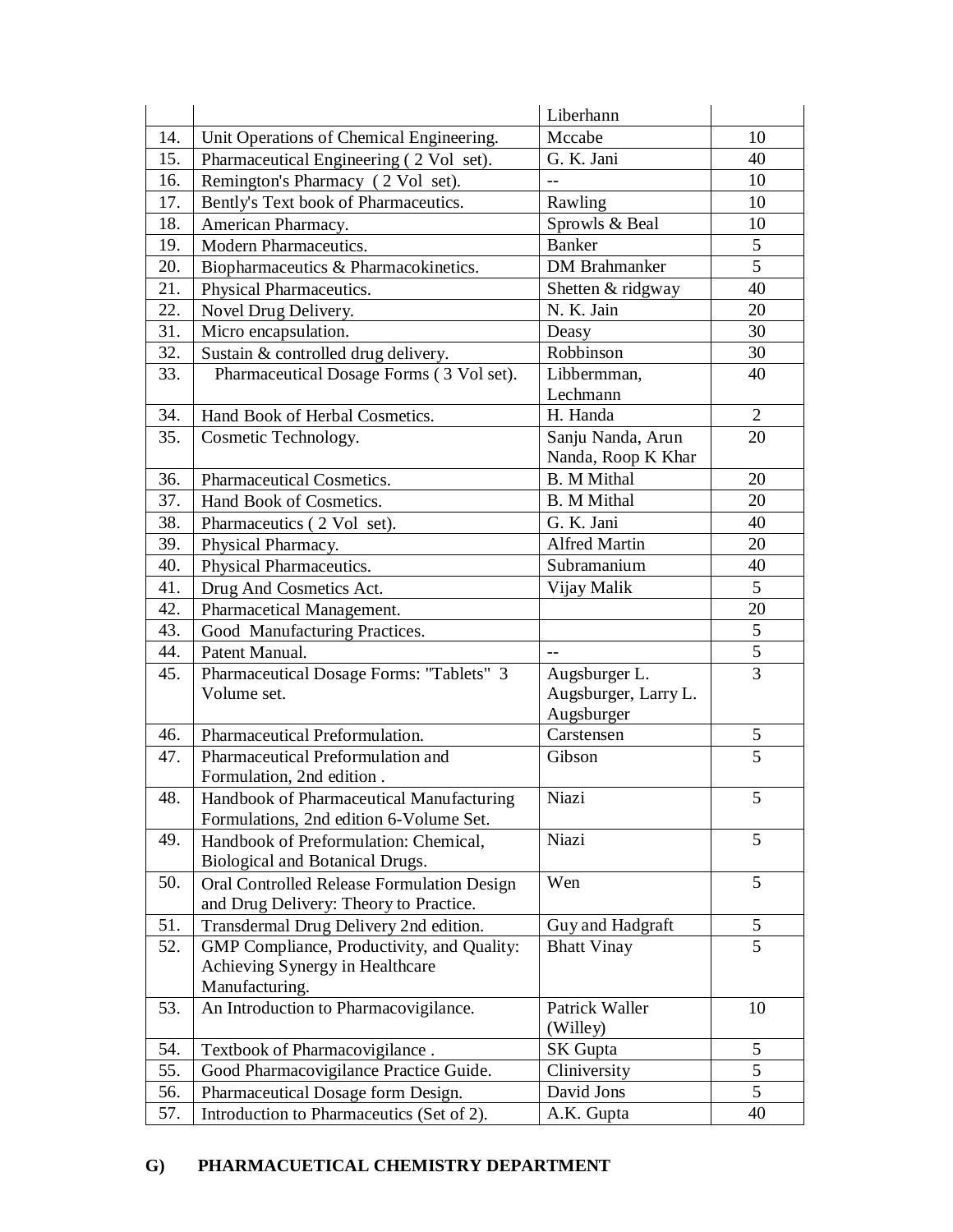| Sr.<br>No. | <b>Name of Book</b>                                                                                                                            | <b>Author/s</b>                                              | No. of<br>copies |
|------------|------------------------------------------------------------------------------------------------------------------------------------------------|--------------------------------------------------------------|------------------|
| 1.         | Mechanisms in advance organic chemistry 2008,<br>New age International publishers.                                                             | P.R.Nariyan                                                  | 2                |
| 2.         | Pharmaceutical drug analysis 2005, New age<br>International publishers.                                                                        | Ashutosh Kar                                                 | 1                |
| 3.         | Instant notes Analytical chemistry, BIOS<br>Scientific Publishers Limited, 2002.                                                               | D. Kealey $\&$<br>P.J.Haines                                 | 5                |
| 4.         | <b>Instant notes Organic Chemistry</b>                                                                                                         |                                                              | 1                |
| 5.         | Second edition Organic chemistry problem &<br>solution, New age International publishers                                                       | Raj<br>K.Bansal, Rajiv<br>V.Bansal                           | $\overline{2}$   |
| 6.         | Organic Chemistry, 4th Ed., Oxford University<br>Press, 2004.                                                                                  | G. Marc Loudon                                               | $\mathbf{1}$     |
| 7.         | Techniques and Experiment of Organic Chemistry,<br>Addison Ault, 6th Edition,<br>University Science Books, 1998.                               |                                                              | 3                |
| 8.         | "Experimental Organic Chemistry", 2 <sup>nd</sup> Edition,<br>Blackwell Science, 2005.                                                         | L. M. Harwood,<br>L. J. Moody, J.<br>M. Percy                | $\overline{2}$   |
| 9.         | Organic Chemistry, Vol I and II, 6th Ed., Pearson<br>Education, 2000.                                                                          | I. L. Finar                                                  | $\overline{2}$   |
| 10.        | Advanced Organic Chemistry, 4th Ed., Wiley<br>India, 2007.                                                                                     | Jerry March                                                  | 1                |
| 11.        | Vogel's textbook of practical organic chemistry,<br>5th Edition, Pearson Education Ltd., 2005                                                  | Vogel A. I                                                   | 5                |
| 12.        | Introduction to Organic Laboratory Techniques, A<br>Microscale Approach, 3rd Edition, Harcourt<br>College Pub., 4 <sup>th</sup> Edition, 2007. | Donald L. Pavia,<br>Gary M.<br>Lampman,<br>George S. Kriz,   | 2                |
| 13.        | Practical Pharm. Chemistry, Vol. I, The Athlone<br>Press of University of London.                                                              | Beckett,                                                     | $\overline{2}$   |
| 14.        | Fundamentals of Analytical Chemistry, Harcourt<br>College Publishers.                                                                          | Skoog                                                        | 1                |
| 15.        | Quantitative Chemical Analysis, Pearson<br>Education.                                                                                          | Vogel A. I                                                   | 5                |
| 16.        | Inorganic Medicinal and Pharmaceutical<br>Chemistry, Varghese Publishing House, First<br>Indian Reprint, 1986.                                 | J. H. Block, E.<br>B. Roche, T. O.<br>Soine, C.O.<br>Wilson, | 1                |
| 17.        | Bentley and Driver's Textbook of Pharmaceutical<br>Chemistry, Revised Oxford University Press, 8th<br>Ed. 1969.                                | L. M. Atherden,                                              | 2                |
| 18.        | Practical Pharmaceutical Chemistry edited, CBS<br>Publishers and First Indian edition 1987.                                                    | A. H. Beckett, J.<br><b>B.</b> Stenlake                      | 1                |
| 19.        | The Indian Pharmacopoeia, Latest Edition,<br>Controller of Publications, Delhi.                                                                |                                                              | 1                |
| 20.        | Vogel's Qualitative Inorganic Analysis, Longman<br>Gr. Ltd., 7th Ed. 1996.                                                                     | Revised by<br>G. Svehla                                      | 2                |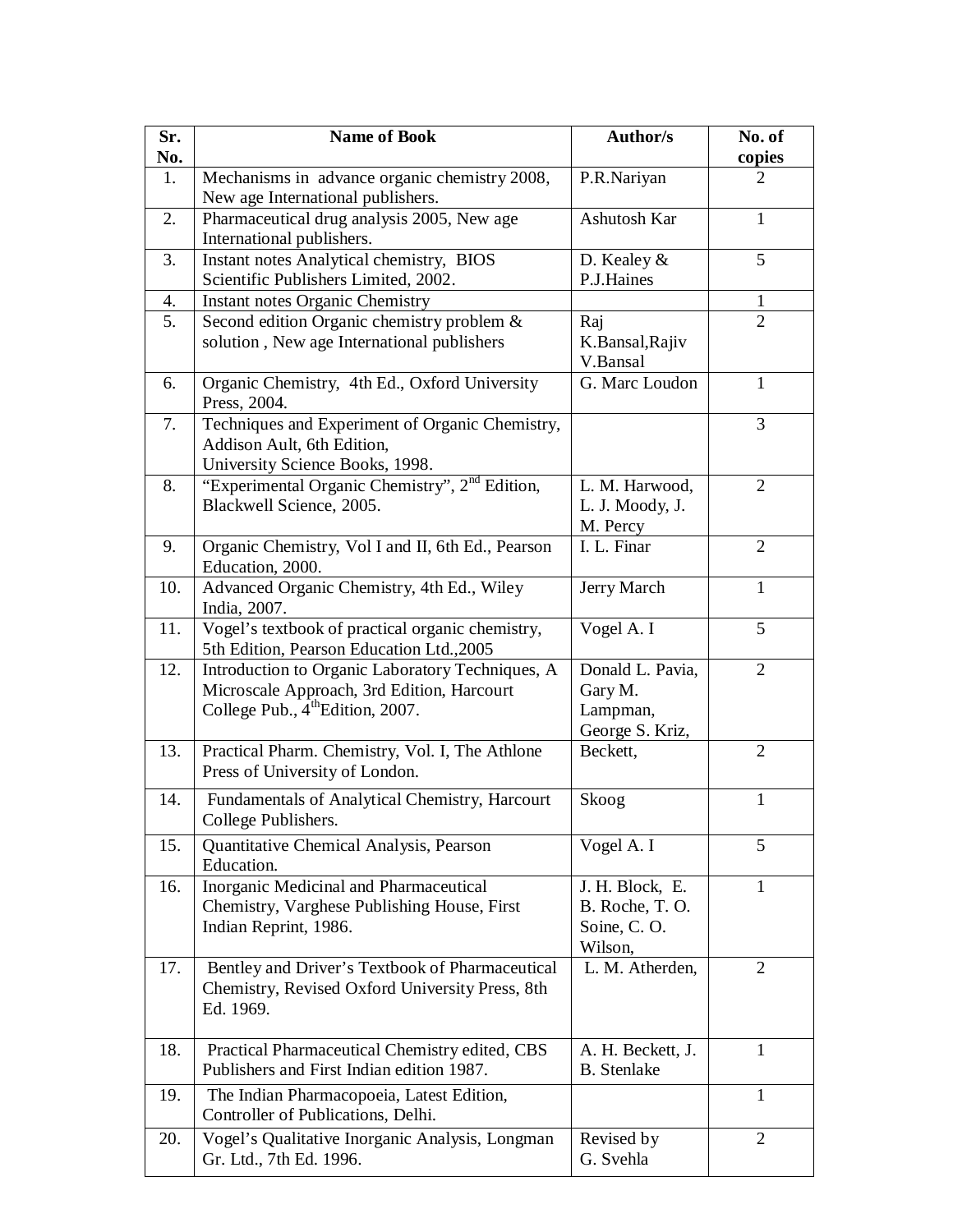| 21. | Text book of Physical Chemistry, Macmillan India   | Semuel          |                |
|-----|----------------------------------------------------|-----------------|----------------|
|     | Limited, 2nd Ed. 1995.                             | Glasstone       |                |
| 22. | Quantitative Chemical Analysis – Ayer, New         | Harper & Row    | $\mathfrak{D}$ |
|     | York.                                              |                 |                |
| 23. | Modern ABC of chemistry.                           | Dr. S.P.Jauhar, |                |
|     |                                                    | Balwant Sharma. |                |
| 24. | Pharmaceutical Chemistry-Inorganic, Himalaya       | G.R. Chatwal    | 10             |
|     | Publishing House.                                  |                 |                |
| 25. | A Handbook of Organic Analysis Qualitative and     | Hans Thacher    | 2              |
|     | Quantitative, Fourth edition, Orient Longmans Ltd. | Clarke          |                |
| 26. | Chemistry Par I & II.                              | S.A.Wijebandara |                |
|     |                                                    |                 |                |

## **H) SHARIR DEPARTMENT**

| Sr.<br>No. | <b>Name of Book</b>                                                                                       | <b>Author/s</b>                                            | No. of<br>copies |
|------------|-----------------------------------------------------------------------------------------------------------|------------------------------------------------------------|------------------|
| 1.         | Brihat Shariram Vaidyaratna.                                                                              | P. S. Variyar                                              | 5                |
| 2.         | Manava Sharira (Revised edition).                                                                         | Prof. Dinkar<br><b>Govind Thatte</b>                       | 3                |
| 3.         | Abhinav Sharira Kriya Vigyana.                                                                            | Acharya Priyavat<br>Sharma                                 | 5                |
| 4.         | Purush Vichaya.                                                                                           | Acharya V. J.<br>Thakar                                    | $\mathbf{1}$     |
| 5.         | Concept of Digestion and Metabolism in<br>Ayurveda.                                                       | C. Dwarkanath                                              | $\overline{2}$   |
| 6.         | Elementry Human anatomy &Physiology.                                                                      | V.reghunana<br>K.Gopinathan, R<br>Rhughunandhan            | 5                |
| 7.         | Shareera Rachana (Anatomy of Ayurveda).                                                                   | Dr.M.Ramasundara<br>Rao                                    | 5                |
| 8.         | Anatomy – Development, function, Clinical<br>Correlations-Saunders (Elsevier Science).                    | William J. Larsen                                          | $\mathbf{1}$     |
| 9.         | Textbook of Medical Physiology - 10th<br>Edition-W. B. Saunders.                                          | Guyton A.C. and<br>Hall J. E                               | $\mathbf{1}$     |
| 10.        | Anatomy and Physiology 2000-McGraw Hill<br>Co.                                                            | Seeley R. R.,<br>Stephens T. D. and<br>Tate P              | $\mathbf{1}$     |
| 11.        | Ross and Wilson's Anatomy and Physiology in<br>Health & illness — Churchill Livingstone.                  | Waugh A. and<br>Grant A                                    | 1                |
| 12.        | Atlas of Human Anatomy (2 Volumes) - Edited<br>by Putz and R. Pabst, Lippincott, Williams and<br>Wilkins. | Sobotta                                                    | $\mathbf{1}$     |
| 13.        | Grant's Atlas of Anatomy-Lippincott,<br>Williams and Wilkins.                                             | Anne M. R. Agur<br>& Ming J. Lee                           | 1                |
| 14.        | Human Anatomy: Color Atlas and Text.                                                                      | Gosling T. A.,<br>Harris P. F.,<br>Whitmore I.,<br>William | $\mathbf{1}$     |
| 15.        | Focus on Pathophysiology - Lippincott.                                                                    | Bullock B.L. &<br>Henze R.L                                | $\mathbf{1}$     |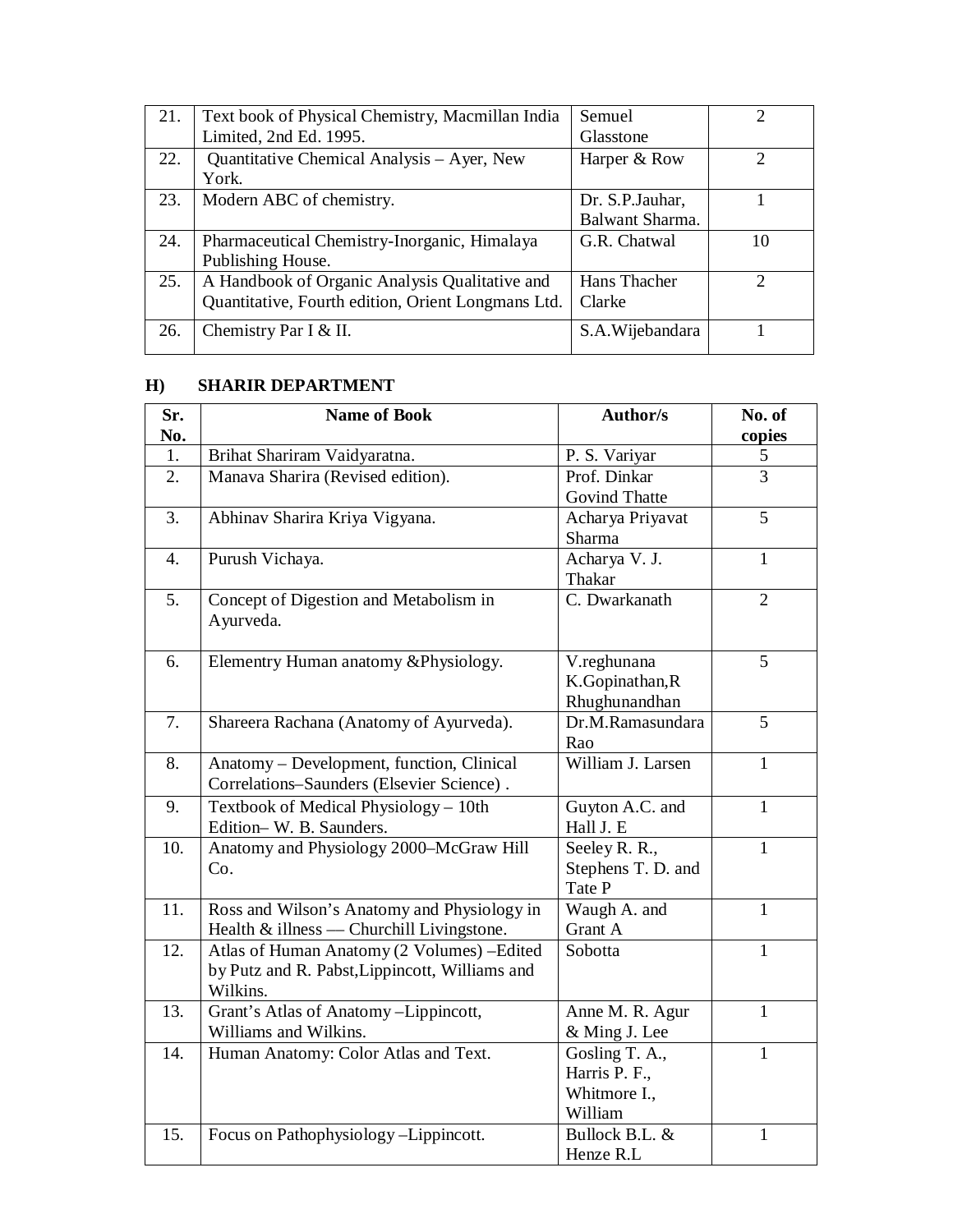| 16. | Principles of Anatomy and Physiology           | Tortora G. J. and   | 3              |
|-----|------------------------------------------------|---------------------|----------------|
|     | (Harper and Colling Publishers, New York).     | Anagnodokos, N. P   |                |
| 17. | Physiological Basis of Medical Practice        | West J. B. Best and | 1              |
|     | (Williams and Wilkins, Baltimore).             | Taylor              |                |
| 18. | Human Anatomy Physiology And Health            | Goyal R. K. &       | 3              |
|     | Education, (B. S. Shah Prakashan).             | Mehta A. A          |                |
| 19. | Fundamentals of Anatomy and Physiology         | Martini F           | $\mathbf{1}$   |
|     | (Prentice Hall).                               |                     |                |
| 20. | Text Book of Histology (W.B.Saunders           | Lesson C. R. et al. | 1              |
|     | Company.                                       |                     |                |
| 21. | A Text Book of Histology (CBS Publishers,      | Garg K. et al       | 1              |
|     | New Delhi).                                    |                     |                |
| 22. | Human Physiology (Medical Allied Agency,       | Chatterjee C. C     | $\overline{2}$ |
|     | Calcutta).                                     |                     |                |
| 23. | Preparatory Manual for Undergraduates          | Joshi Vijaya D      | $\mathbf{1}$   |
|     | Physiology (B.I. Churchill                     |                     |                |
|     | Livingstone).                                  |                     |                |
| 24. | Sharira Kriya vignanam (Physiology in          | Dr. M.              | 3              |
|     | Ayurveda).                                     | Ramasundara Rao     |                |
| 25. | Kriya sharira.                                 | Dr. K. K. Pandya    | $\overline{2}$ |
| 26. | Textbook of sharira-kriya vijnan, Part 1,2, 3. | Dr, Prof. Subhash   | 10             |
|     |                                                | Ranade, Dr. Prof.   |                |
|     |                                                | R.R. Deshpande,     |                |
|     |                                                | Dr. Swati Chobhe    |                |
| 27. | Ayurvediya sharira rachana vigyana, (Hindi)    | Dr.Tarachandra      | 5              |
|     |                                                | Sharma              |                |
| 28. | Ayurvediya sharira Kriya vigyana, (Hindi)      | Shivkumar Gaud      | 5              |

#### **I) FUNDAMENTAL**

| Sr.            | <b>Name of Book</b>         | Author                     | No. of copies               |
|----------------|-----------------------------|----------------------------|-----------------------------|
| N <sub>0</sub> |                             |                            |                             |
|                | Padartha Vigyan             | Acharya Ramakrishna Pathak | 2                           |
| 2.             | Ayurved Darshan             | Vaidya Ranjit Rai          | 2                           |
| 3.             | Ayurvediya Padarth Vigyan   | Dr. Ayodhya Prasad Achai   | 2                           |
| 4.             | Ayurvediya Padarth Vigyan   | Vaidya Ramakrishna Sharma  | 2                           |
| 5.             | Ashtanga Hridaya (Hindi)    | Acharya Brahmanand Tripati | $\mathcal{D}_{\mathcal{A}}$ |
| 6.             | Ashtanga Hridaya Sutrathana | Prof. K.R.Srikant Murthy   | 2                           |
|                | (English)                   |                            |                             |
| 7.             | Charaka Samhita (Hindi)     | Acharya Vidyadhar Shukla   | ∍                           |

## **J) MICROBIOLOGY DEPARTMENT**

| Sr. No. | <b>Name of Book</b>      | <b>Author</b>                           | No. of |
|---------|--------------------------|-----------------------------------------|--------|
|         |                          |                                         | copies |
| 1.      | Microbiology             | Palzar, M.J., Chan E.C.S., Krieg, N.R., |        |
|         |                          | Tata McGraw Hill Publication co. Ltd.   |        |
|         |                          | New Delhi                               |        |
| 2.      | Microbiology             | Pawar & Daginawala vol 1 & 2            |        |
| 3.      | Elementary               | H.A. Modi, Akta prakashan, Nadiyad      |        |
|         | microbiology vol $1 & 2$ |                                         |        |
| 4.      | Gereral Microbiology     | Power & Daginawala, Himalaya            |        |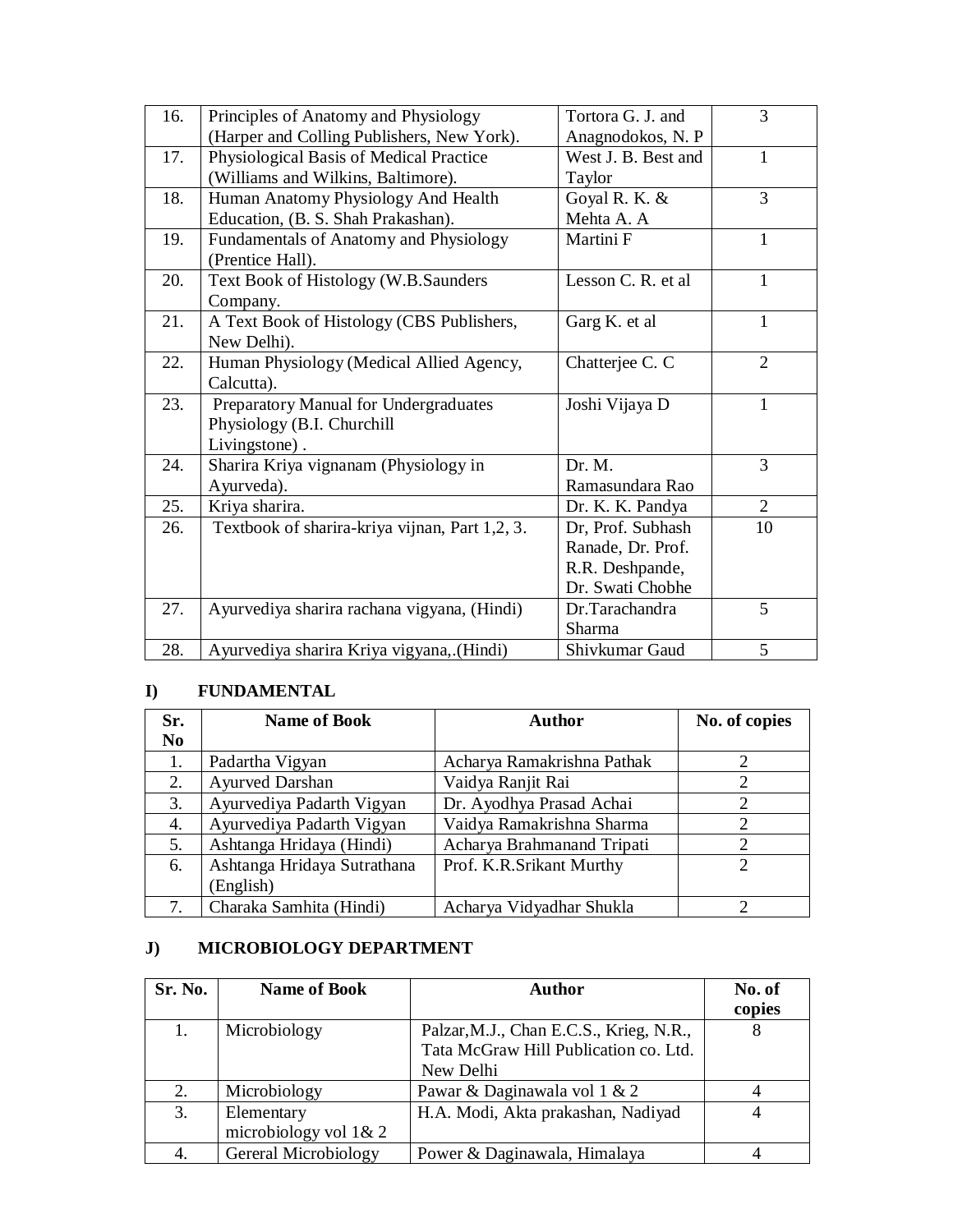|     | vol $1 & 2$                              | Publishing house, Mumbai             |                |
|-----|------------------------------------------|--------------------------------------|----------------|
| 5.  | General Microbiology, 5                  | Stanier, R.Y., J.L. wheelis, M.L.    | $\overline{4}$ |
|     | Edition                                  | Painter, R.K., MacMillan press Ltd., |                |
|     |                                          | London                               |                |
| 6.  | $Microbiology -$                         | Purohit, S.S., Agrobios publication, | 4              |
|     | Fundamentals and                         | Delhi                                |                |
|     | Application-6 <sup>th</sup> Edition      |                                      |                |
| 7.  | Fundamentals of                          | Frobisher M.                         | $\overline{2}$ |
|     | microbiology- $9th$ edition              |                                      |                |
| 8.  | Industrial microbiology                  | Casida L.E.                          | 4              |
| 9.  | Immunology $5th$ Edition                 | J. Kuby, R.A. Glodsby, J. Kindt,     | 3              |
|     |                                          | B.A.Osborne- W.H. Freeman and        |                |
|     |                                          | Company, New York                    |                |
| 10. | Principles of                            | R.M. Atlas-Wm. C. Brown Publishers   | 3              |
|     | Microbiology $-2^{nd}$                   |                                      |                |
|     | edition                                  |                                      |                |
| 11. | Microbiology $5^{\overline{th}}$ edition | Prescott, Harley, klein-McGraw-hill  | 3              |
|     |                                          | publishers                           |                |
| 12. | <b>Essential of Molecular</b>            | Malacinski G.M.                      | $\overline{2}$ |
|     | <b>Biology</b>                           |                                      |                |
| 13. | Tutorial pharmacy                        | Copper and gun                       | $\overline{2}$ |

## **K) BIOCHEMISTRY DEPARTMENT**

| Sr. No. | <b>Name of the Book</b>                                            | Author/s                 | No. of copies |
|---------|--------------------------------------------------------------------|--------------------------|---------------|
| 1.      | Textbook of medical                                                | Robert K Murray, Daryl K | 02            |
|         | biochemistry $(7th$ edition)                                       | Granner, Peter A. Mayes, |               |
|         |                                                                    | Victor W. Rodwell        |               |
| 2.      |                                                                    | Dave Nelson and Mike     | 02            |
|         | Lehninger principles of<br>Biochemistry ( $4^{\text{th}}$ edition) | $\cos$                   |               |
| 3.      | <b>Practical Biochemistry</b>                                      | Sada Shivam              | 05            |
| 4.      | <b>Practical Medical Biochemistry</b>                              | DM Vasudevan,            | 05            |
|         |                                                                    | Sreekumari S             |               |
| 5.      | Biochemistry                                                       | U. Satyanarayan          | 03            |
| 6.      | Immunology- $7th$ edition                                          | Kuby                     | 02            |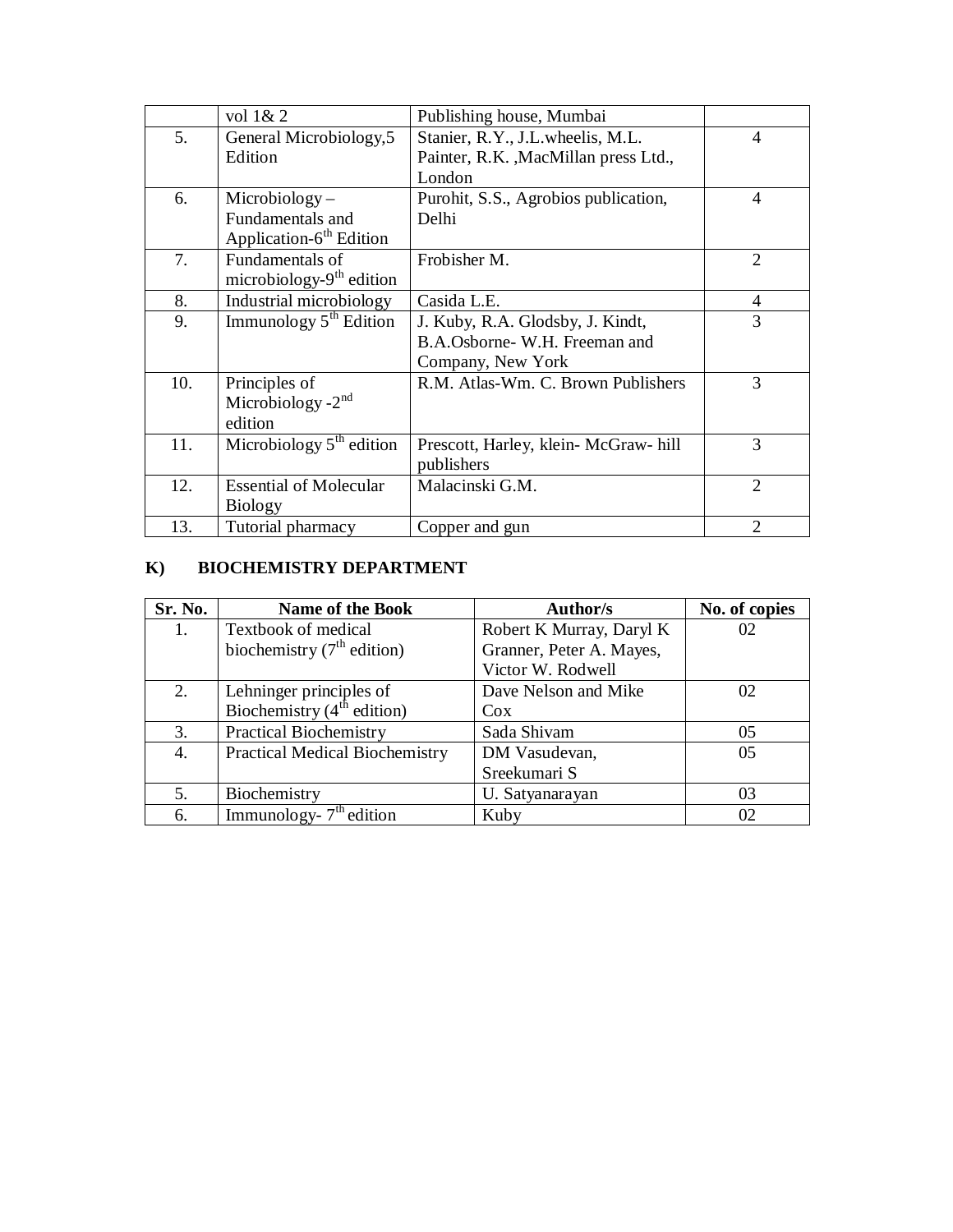## **Application Form**

Form Fees Rs. 5,000/- Application form affiliation/ recognition of a new Ayurvedic Pharmacy College

|    | Note:- Application form must accompany a fee of Rs. 10,000/-, Rs. 25,000/- as case may be                                                                                                                                                                                                                                  |
|----|----------------------------------------------------------------------------------------------------------------------------------------------------------------------------------------------------------------------------------------------------------------------------------------------------------------------------|
|    | 1. Name and address (with Pin code) of the Application Society/Trust/Government.                                                                                                                                                                                                                                           |
|    | Name<br>$\ddotsc$ . The contract of the contract of the contract of the contract of the contract of the contract of the contract of the contract of the contract of the contract of the contract of the contract of the contract of the                                                                                    |
|    |                                                                                                                                                                                                                                                                                                                            |
|    |                                                                                                                                                                                                                                                                                                                            |
|    | $STD Code:$ $\frac{1}{1}$ $\frac{1}{1}$ $\frac{1}{1}$ $\frac{1}{1}$ $\frac{1}{1}$ $\frac{1}{1}$ $\frac{1}{1}$ $\frac{1}{1}$ $\frac{1}{1}$ $\frac{1}{1}$ $\frac{1}{1}$ $\frac{1}{1}$ $\frac{1}{1}$ $\frac{1}{1}$ $\frac{1}{1}$ $\frac{1}{1}$ $\frac{1}{1}$ $\frac{1}{1}$ $\frac{1}{1}$ $\frac{1}{1}$ $\frac{1}{1}$ $\frac{$ |
|    |                                                                                                                                                                                                                                                                                                                            |
|    |                                                                                                                                                                                                                                                                                                                            |
| 2. | Course applied for Bachelor of Pharmacy (Ayurved) – B. Pharm. (Ayu.)<br>(i)                                                                                                                                                                                                                                                |
|    | Has the Society / Trust applied for more than one course<br>(ii)                                                                                                                                                                                                                                                           |
|    | YES / NO                                                                                                                                                                                                                                                                                                                   |
|    | If yes please indicate the other course/courses applied for.                                                                                                                                                                                                                                                               |
|    | $(a)$ or $(b)$ or $(c)$                                                                                                                                                                                                                                                                                                    |
|    | 3. Details of the Applicant Society / Trust.<br>$\ddot{i}$<br>Or the Trust Act No.                                                                                                                                                                                                                                         |
|    | <b>Registration Number</b><br>$\mathbf{ii}$<br><u> : la construction de la construction de la construction de la construction de la construction de la construction de la construction de la construction de la construction de la construction de la construction de la constr</u>                                        |
|    | Date of Registration<br>iii)<br>$\mathbf{:\ }$ . The contract of the contract of the contract of the contract of the contract of the contract of the contract of the contract of the contract of the contract of the contract of the contract of the contract of th                                                        |
|    | Place of Registration<br>iv)                                                                                                                                                                                                                                                                                               |

(Attach copy of Registration of society / Trust along with details of constitution, memorandum of association of the Society / Trust as Annexure – I)

4. Details of Member / Trustees and their experience in running higher educational, technical or other professional institutions, their academic background etc.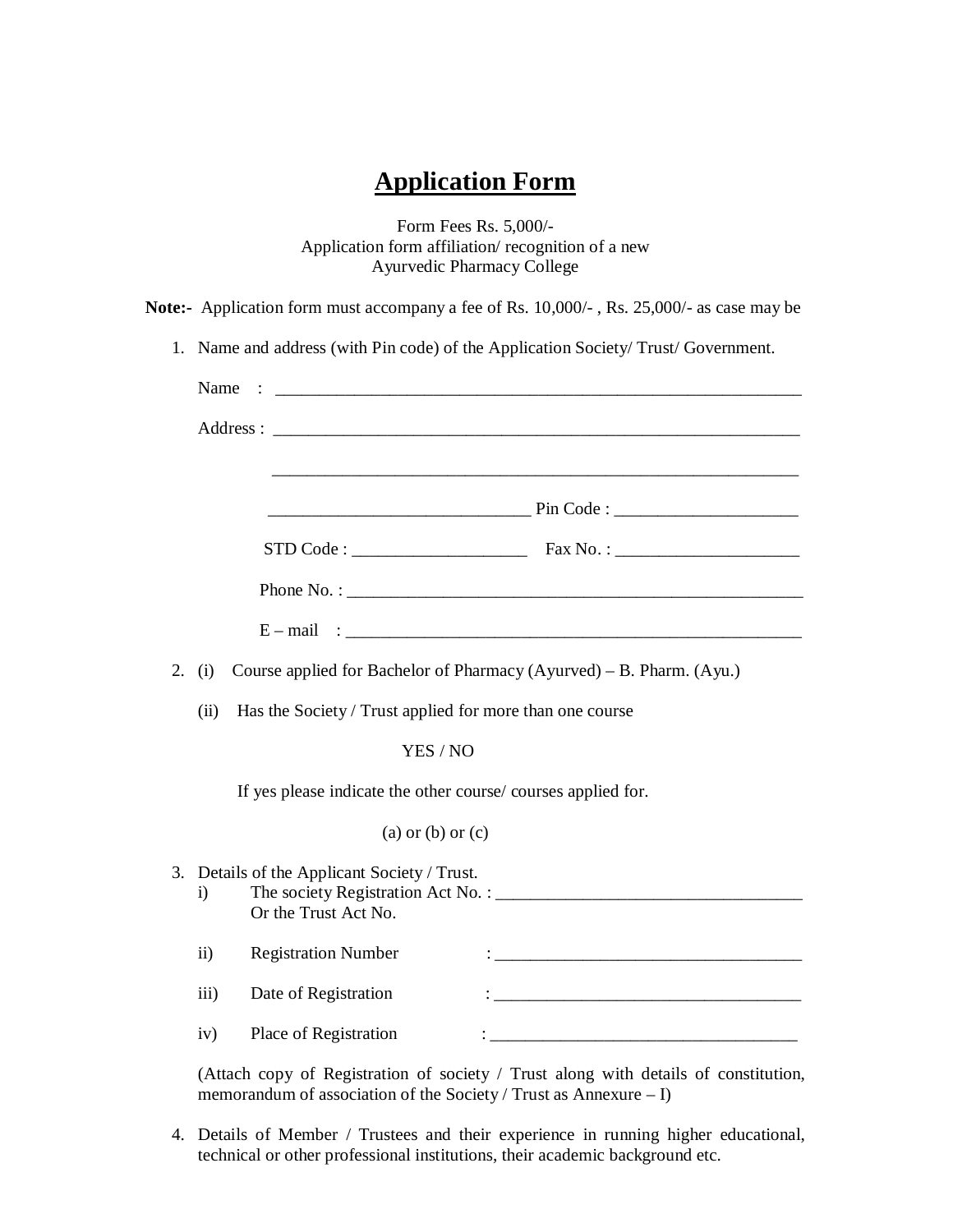| Sr.<br>No. | of<br><b>Name</b><br>Member of the the Society<br><b>Society / Trustees</b> | the Designation<br><b>Trust</b> | in Experience in running higher<br>educational, technical or other<br>professional institutions<br>(In years) |
|------------|-----------------------------------------------------------------------------|---------------------------------|---------------------------------------------------------------------------------------------------------------|
|            |                                                                             |                                 |                                                                                                               |

5. Name and address of the proposed institution at the permanent Site with PIN Code

(State clearly whether the proposed site falls within Corporation limits of a Metropolitan City / State Capital / Dist. Head quarter / Rural Area\*)

| <b>Name</b><br>of<br>the<br><b>Proposed</b><br><b>Institution</b> | Address of the Proposed Permanent Site<br>with PIN Code & Nearest City |           | <b>Classification</b><br>the<br>оf<br>proposed<br><b>Permanent</b><br><b>Site</b> |
|-------------------------------------------------------------------|------------------------------------------------------------------------|-----------|-----------------------------------------------------------------------------------|
|                                                                   | State:                                                                 | PIN Code: |                                                                                   |
|                                                                   | $Fax No.$ :<br>Phone No.:<br>$E$ -mail:<br>Nearest City:               | STD No.:  |                                                                                   |

- Any location which does not fall within the corporation limits of Metropolitan City / District Headquarters shall be deemed as Rural.
- 6. Type of Technical Institution [Government (Central / State / aided) / University / Privet etc.] proposed to be started.
- 7. Name and address of the affiliation body. (University / Deemed to be University / State / Board / Directorate)

8. Discipline (s) proposed to be conducted from the academic year\_\_\_\_\_\_\_\_\_\_\_\_\_\_\_\_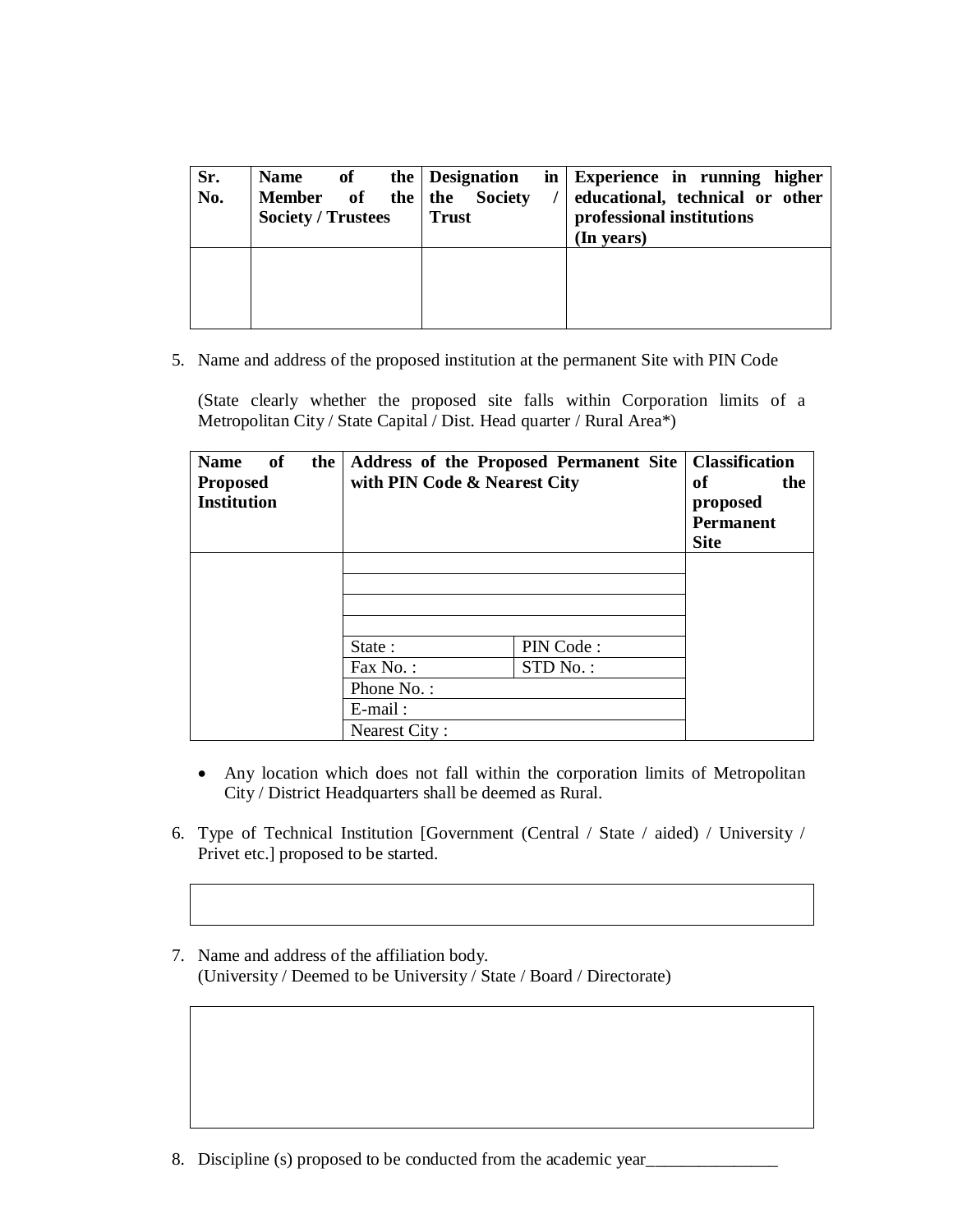| <b>Discipline</b>                     | <b>Duration of</b><br>Course | <b>Entry level</b><br>Qualification | <b>Diploma</b> | <b>Proposed</b><br><b>Annual</b><br><b>Intake</b><br>Capacity |
|---------------------------------------|------------------------------|-------------------------------------|----------------|---------------------------------------------------------------|
|                                       |                              |                                     |                |                                                               |
|                                       |                              |                                     |                |                                                               |
|                                       |                              |                                     |                |                                                               |
|                                       |                              |                                     |                |                                                               |
|                                       |                              |                                     |                |                                                               |
| Total proposed Annual Intake Capacity |                              |                                     |                |                                                               |

(Category I), whichever is applicable (please refer Item 4, Section I)

9. Track record of the application in term of Technical / Non – Professional / Professional Institutions run / managed by the Society / Trust. (for Society / Trust only)

| Name and<br><b>Address of</b><br>the<br><b>Institution</b> | <b>Degree</b> | <b>Duration</b><br>of course | <b>Discipline</b><br>conducted | Annu<br>al<br><b>Intake</b><br>Capac<br>ity | Year of<br>Establi<br>shment | Whether<br>approved<br>by<br>University | Average<br>Out-<br>turn of<br>last five<br>years of<br>each<br>course |
|------------------------------------------------------------|---------------|------------------------------|--------------------------------|---------------------------------------------|------------------------------|-----------------------------------------|-----------------------------------------------------------------------|
|                                                            |               |                              |                                |                                             |                              |                                         |                                                                       |
|                                                            |               |                              |                                |                                             |                              |                                         |                                                                       |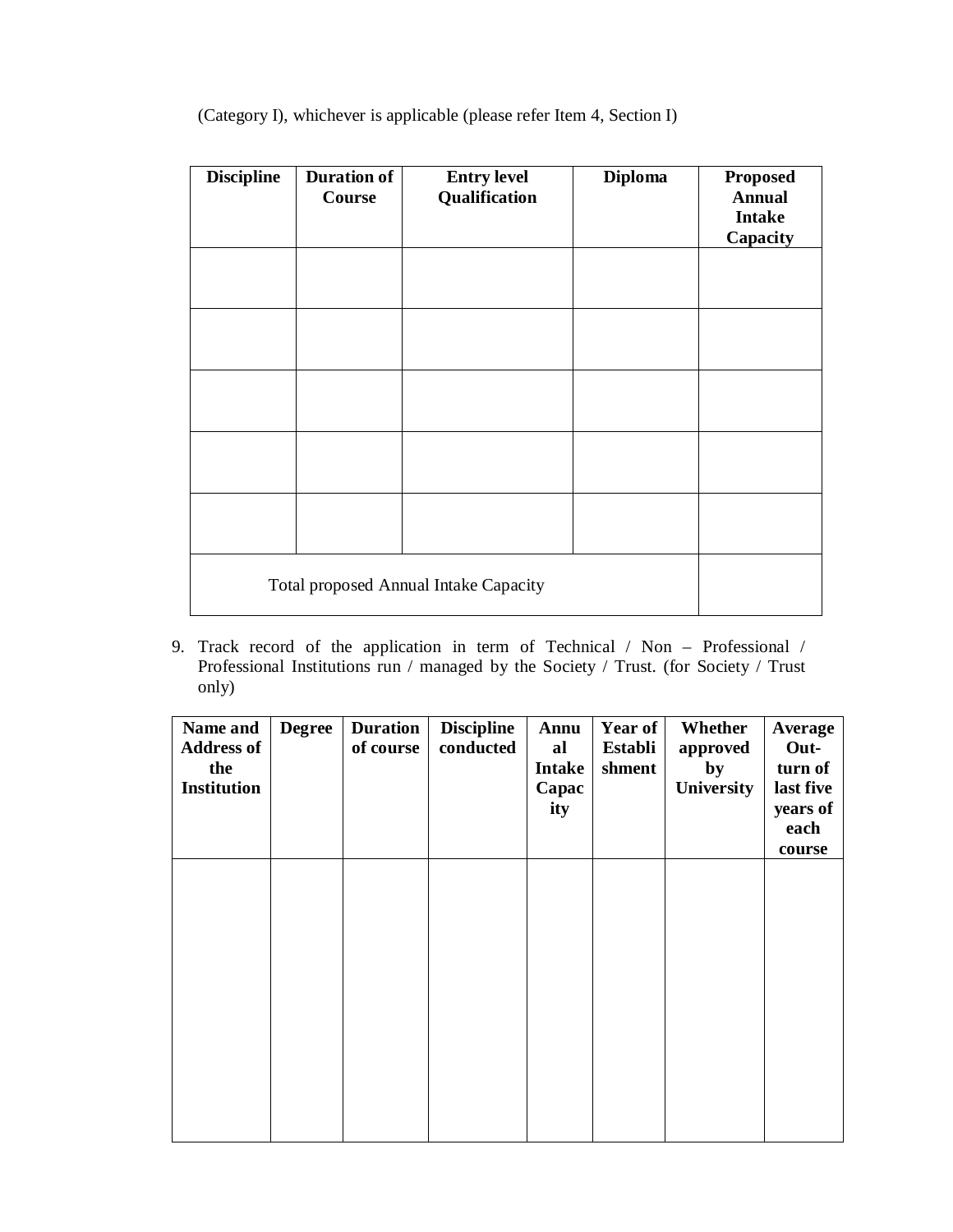10. Land (For exclusive use of the proposed Institution at the permanent Site)

i) Location (Strike out whichever is not applicable) [Metropolitan City / State Capital / District Head quarter / Rural Area]

(Attach copy of letter from competent authority for classification of land, if claimed to be within the limits of Municipal Corporation of Metropolitan City / State Capital / District Head Quarter as Annexure – II)

ii) Area [Please note that lease land is not acceptable except in case of Government lease as per regulations]

Whether owned by the applicant Society / Trust

| <b>YES</b>   |                                           | N <sub>O</sub> |          |
|--------------|-------------------------------------------|----------------|----------|
| If yes, then |                                           |                |          |
| Area         | Acres                                     |                | Hectares |
|              | copy of land documents as Annexure - III) |                |          |

iii) Whether the land is registered through a Sale Deed / Gift Deed / Leased by Government in the name of the Applicant Society / Trust / Proposed Institution. (Please tick)

|  |  | If yes, then |
|--|--|--------------|
|--|--|--------------|

(Attach

Registration Number : \_\_\_\_\_\_\_\_\_\_\_\_\_\_\_\_\_\_\_\_\_\_\_\_\_\_\_\_\_\_\_\_\_\_\_\_\_\_\_

| Date of Registration: |  |
|-----------------------|--|
|                       |  |

Place of Registration : \_\_\_\_\_\_\_\_\_\_\_\_\_\_\_\_\_\_\_\_\_\_\_\_\_\_\_\_\_\_\_\_\_\_\_\_\_\_\_

\_\_\_\_\_\_\_\_\_\_\_\_\_\_\_\_\_\_\_\_\_\_\_\_\_\_\_\_\_\_\_\_\_\_\_\_\_\_\_\_\_\_\_\_\_\_\_\_\_\_\_\_\_\_\_\_\_\_\_\_\_\_\_

iv) If the land is on lease from Government bodies then the purpose for which it was leased and period of lease granted.

(Land, if leased from privet bodies / persons is no acceptable.)

v) Any loans / mortgage raised against the titles of the land.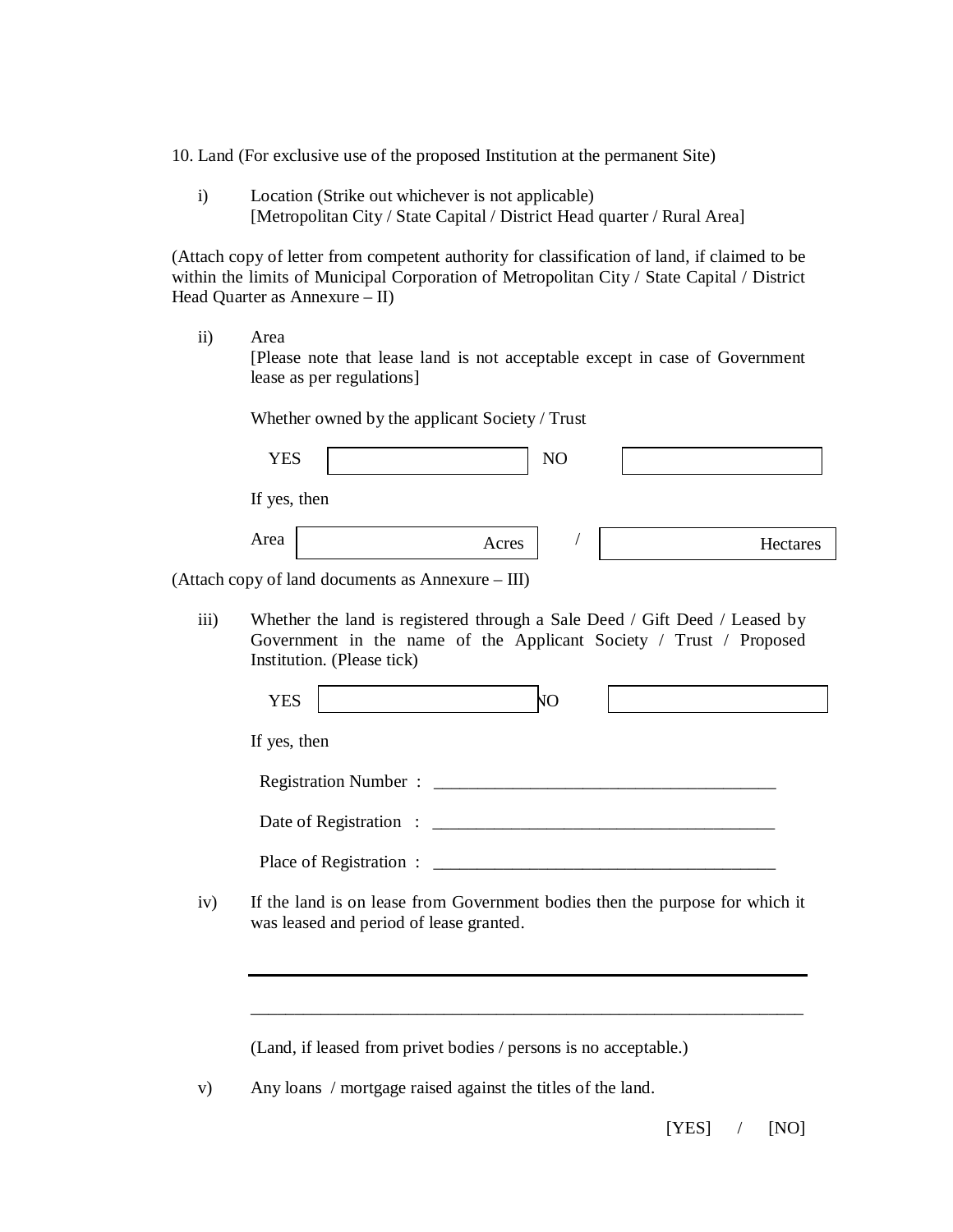vi) Whether the land has been exclusively earmarked for the proposed Institution by any resolution.

 [YES] / [NO] (Attach copy of resolution of Trust / Society / Applicant as Annexure – IV)

vii) If land is agricultural, then conversion certificate from Local / Government / Competent Authorities.

 $[YES]$  /  $[NO]$ 

(Attach copy of land use certificate as Annexure – V)

11. Availability of Funds in the name of Applicant Society / Trust. [Please note that Bank Guarantees against mortgage of land building and assurance are not acceptable.]

> i) Fixed Deposits (FDR's / other deposits in the name of Applicant Trust / Society)

[Other than the Endowment Fund created with Joint Name of Regional officer University & Trust / Society]

[Attach Xerox copy of FD Receipt Front & Back Side]

| <b>Funds</b>          | <b>Name of Bank</b> | FD No. | Amount<br>(Rs. In Lakhs) |
|-----------------------|---------------------|--------|--------------------------|
| FD Receipts           |                     |        |                          |
| <b>Other Deposits</b> |                     |        |                          |

ii) Funds available in bank.

| <b>Funds</b>          | <b>Name of Bank</b> | $A/c$ No. | Amount<br>(Rs. In Lakhs) |
|-----------------------|---------------------|-----------|--------------------------|
| FD Receipts           |                     |           |                          |
| <b>Other Deposits</b> |                     |           |                          |

[Attach Xerox copies of Pass Book Transaction details of last one year]

iii) Whether the Accounts of the Applicant Society / Trust are audited.

| [Attach Xerox copy of last three years] | [YES] | [NO] |
|-----------------------------------------|-------|------|
|-----------------------------------------|-------|------|

|  | Whether income $-$ tax return are filed | [YES] |  | [NO] |
|--|-----------------------------------------|-------|--|------|
|--|-----------------------------------------|-------|--|------|

[Attach Xerox copies of last income – tax return of the applicant]

(Attach details of fund available with applicant for this proposal along with Xerox copies as above as Annexure – VI)

12. Building (For exclusive use of the proposed institution at the permanent site)

i) Whether building plan is approved by the competent authority.

[YES] / [NO]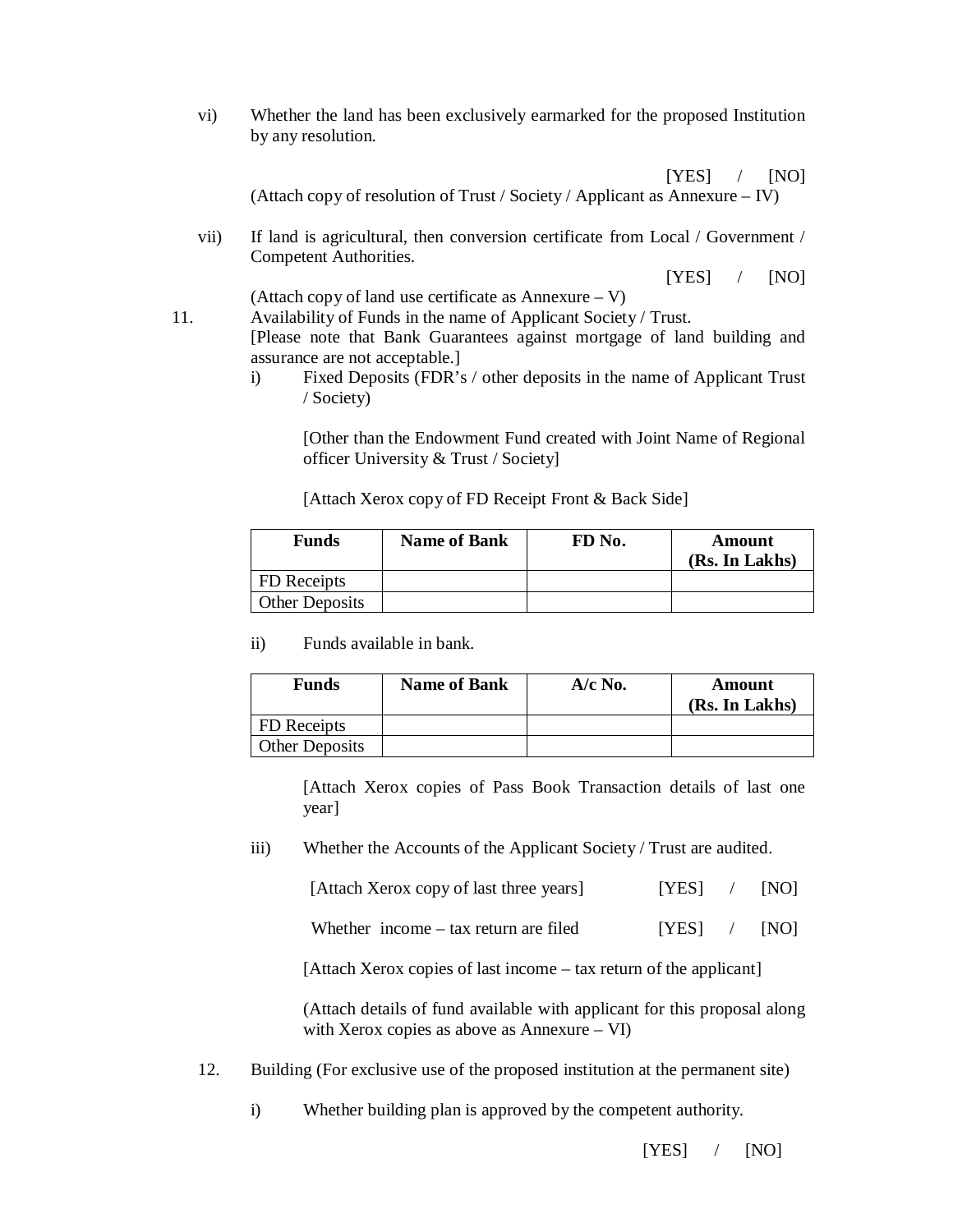|                  | With date of approval                                                                                                                                                                                                                                                                                                                                                                                                    |
|------------------|--------------------------------------------------------------------------------------------------------------------------------------------------------------------------------------------------------------------------------------------------------------------------------------------------------------------------------------------------------------------------------------------------------------------------|
| $\rm ii)$        | (Attach copy of approved building plan as Annexure – VII)<br>Master plan for the entire institutional complex with the details of the<br>plinth area including area of laboratories, class rooms, drawing halls,<br>workshops, library, administration block, hostel etc. along with the<br>phase wise plan for construction with details of financial estimate and<br>sources of funds whether submitted. (Please tick) |
|                  | <b>YES</b><br>N <sub>O</sub>                                                                                                                                                                                                                                                                                                                                                                                             |
| $\overline{iii}$ | If part of building in an existing institutional complex is proposed to be<br>shared for establishment of the next Institution.                                                                                                                                                                                                                                                                                          |
|                  | [YES]<br>[NO]<br>$\sqrt{2}$                                                                                                                                                                                                                                                                                                                                                                                              |
|                  |                                                                                                                                                                                                                                                                                                                                                                                                                          |
|                  |                                                                                                                                                                                                                                                                                                                                                                                                                          |
|                  |                                                                                                                                                                                                                                                                                                                                                                                                                          |
|                  |                                                                                                                                                                                                                                                                                                                                                                                                                          |
| iv)              | Details of existing availability of Built up space at Permanent Site for<br>this proposal [in sqm]                                                                                                                                                                                                                                                                                                                       |

| Sr.<br>No.                  | <b>Particular of Built-up</b><br><b>Space at Proposed</b><br>permanent site | <b>RCC</b><br><b>Buildin</b><br>g<br>$(in\;sqm)$ | <b>ACC</b><br>Shed (in<br>sqm) | <b>Exclusive</b><br>for<br>proposed<br>new<br>Courses/<br><b>Institutio</b><br>$n$ (in sqm) | <b>Shared</b><br>with<br>existing<br>courses/<br><b>Institution</b><br>$(in\;sqm)$ |
|-----------------------------|-----------------------------------------------------------------------------|--------------------------------------------------|--------------------------------|---------------------------------------------------------------------------------------------|------------------------------------------------------------------------------------|
|                             | <b>Total Instructional Area</b>                                             |                                                  |                                |                                                                                             |                                                                                    |
| $\mathcal{D}_{\mathcal{L}}$ | <b>Total Administrative Area</b>                                            |                                                  |                                |                                                                                             |                                                                                    |
|                             | Total Area (in sqm)                                                         |                                                  |                                |                                                                                             |                                                                                    |

v) Whether the building is suitable and adequate for conduct of courses during first year as per norms

[YES] / [NO]

If yes, then attach layout plan photograph of the premises at permanent site.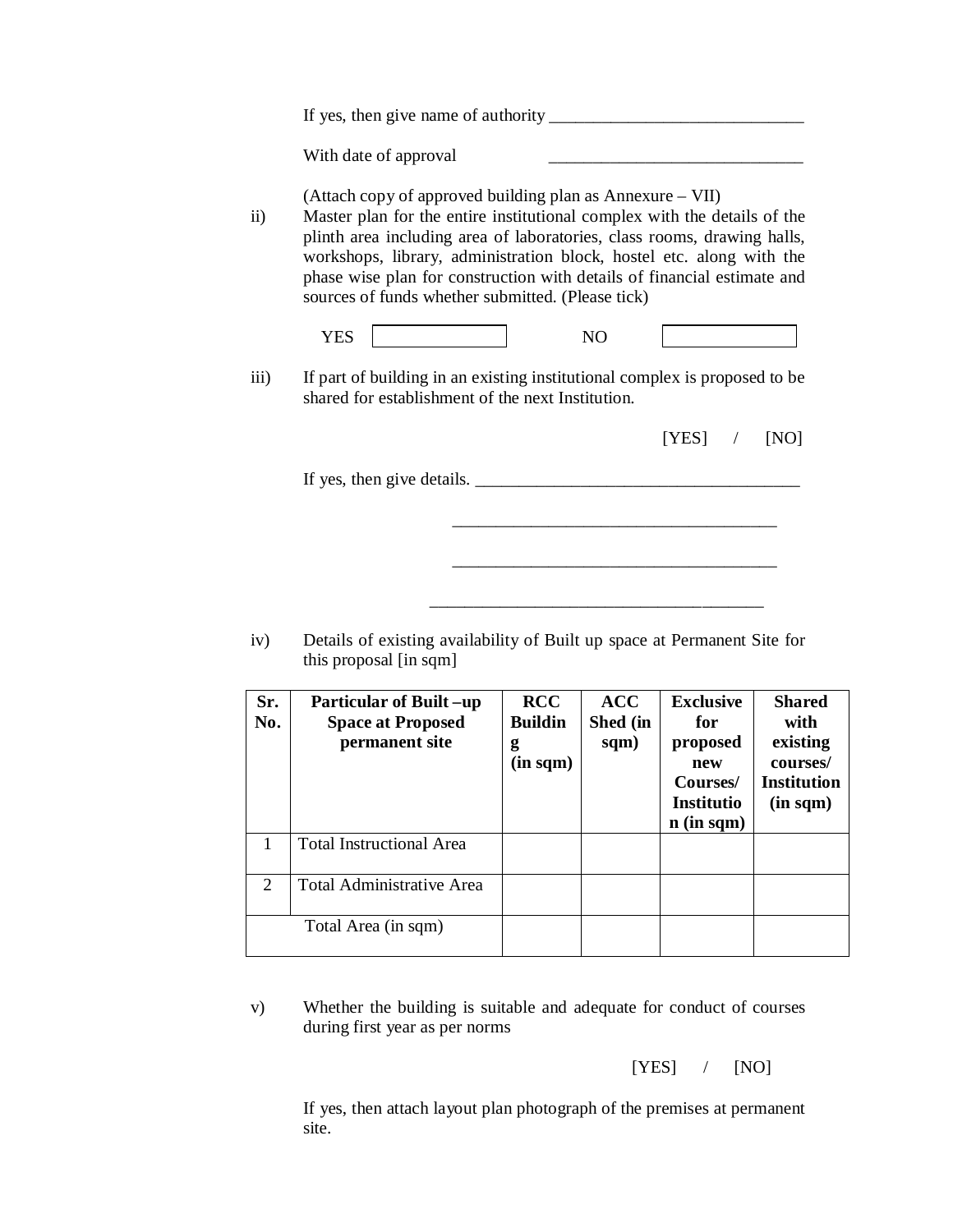If no, then give details.  $\frac{1}{\frac{1}{2} \sum_{i=1}^{n} (x_i - x_i)^2 + (y_i - y_i)^2}$ 

(Attach copy of External and Internal photograph of the building duly attested with seal by the applicant on the back side with date as Annexure –VIII)

\_\_\_\_\_\_\_\_\_\_\_\_\_\_\_\_\_\_\_\_\_\_\_\_\_\_\_\_\_\_\_\_\_\_\_\_\_\_\_\_\_\_\_\_\_\_\_\_\_\_\_\_\_\_\_\_\_

\_\_\_\_\_\_\_\_\_\_\_\_\_\_\_\_\_\_\_\_\_\_\_\_\_\_\_\_\_\_\_\_\_\_\_\_\_\_\_\_\_\_\_\_\_\_\_\_\_\_\_\_\_\_\_\_\_

\_\_\_\_\_\_\_\_\_\_\_\_\_\_\_\_\_\_\_\_\_\_\_\_\_\_\_\_\_\_\_\_\_\_\_\_\_\_\_\_\_\_\_\_\_\_\_\_\_\_\_\_\_\_\_\_\_

\_\_\_\_\_\_\_\_\_\_\_\_\_\_\_\_\_\_\_\_\_\_\_\_\_\_\_\_\_\_\_\_\_\_\_\_

vi) Other facilities including Hostel, Canteen, Amenities; Staff quarters. etc.

13. a) Whether the applicant had applied earlier to All India Council for Technical Education.

[YES] / [NO]

b) If yes, when and why the proposal was rejected? Please give details.

| <b>Years in which</b><br>applications<br>were submitted | The courses<br>applied for | Letter of<br><b>Viability/issued</b><br>[YES/NO] | <b>Reasons</b> for<br>Rejection |
|---------------------------------------------------------|----------------------------|--------------------------------------------------|---------------------------------|
|                                                         |                            |                                                  |                                 |
|                                                         |                            |                                                  |                                 |
|                                                         |                            |                                                  |                                 |

14. Whether the State Government and University NOC has been obtained for starting of new technical institutions.

YES NO

15. Has concerned University or State Board of Technical Education shown its willingness to affiliate the proposed courses.

If Yes, please attach a copy of the willingness letter.

| - - |  |  |
|-----|--|--|
|     |  |  |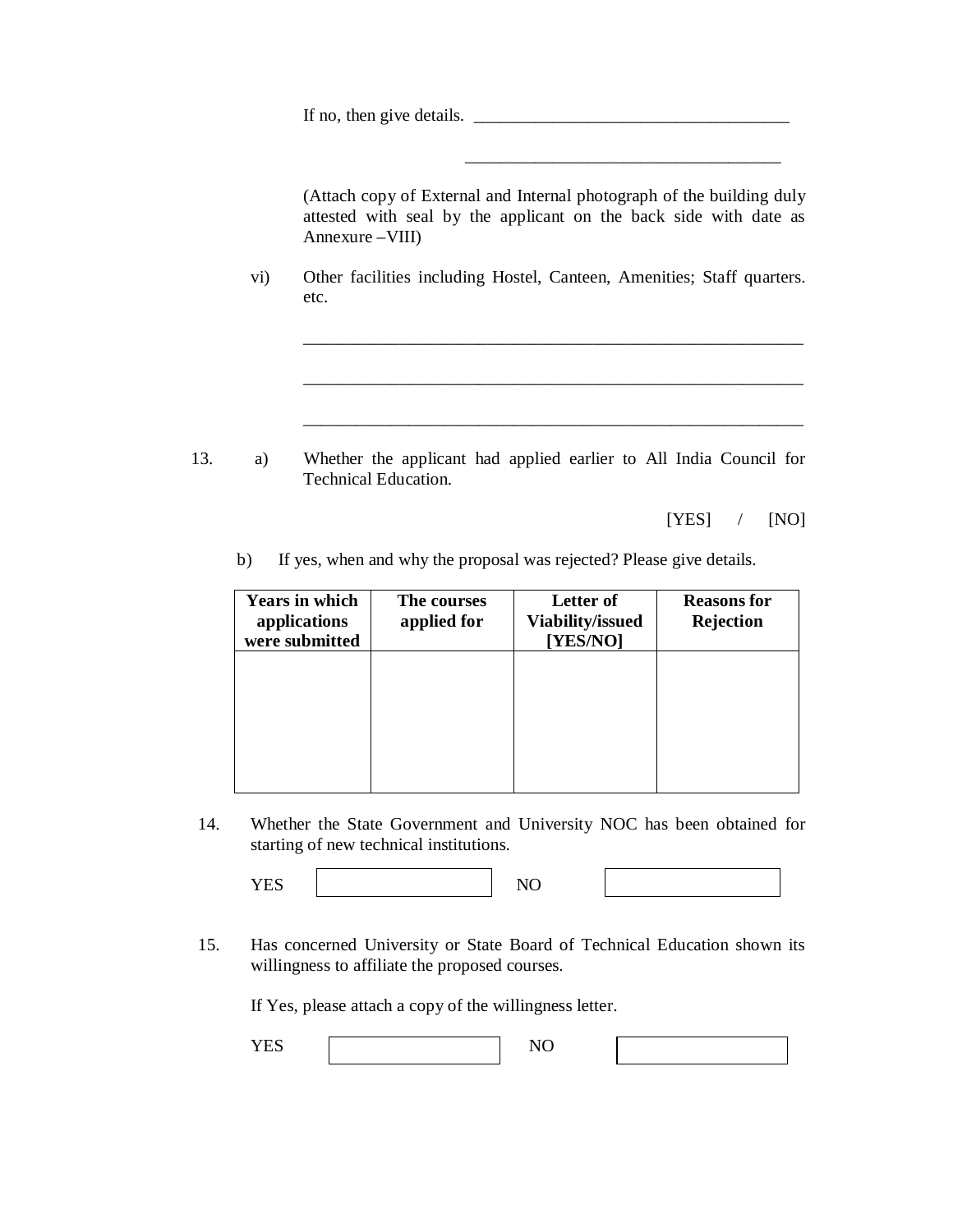16. Any other information, which the applicant may like to furnish in support of the proposal.

Canvassing in form will entitle the rejection / non – consideration of application.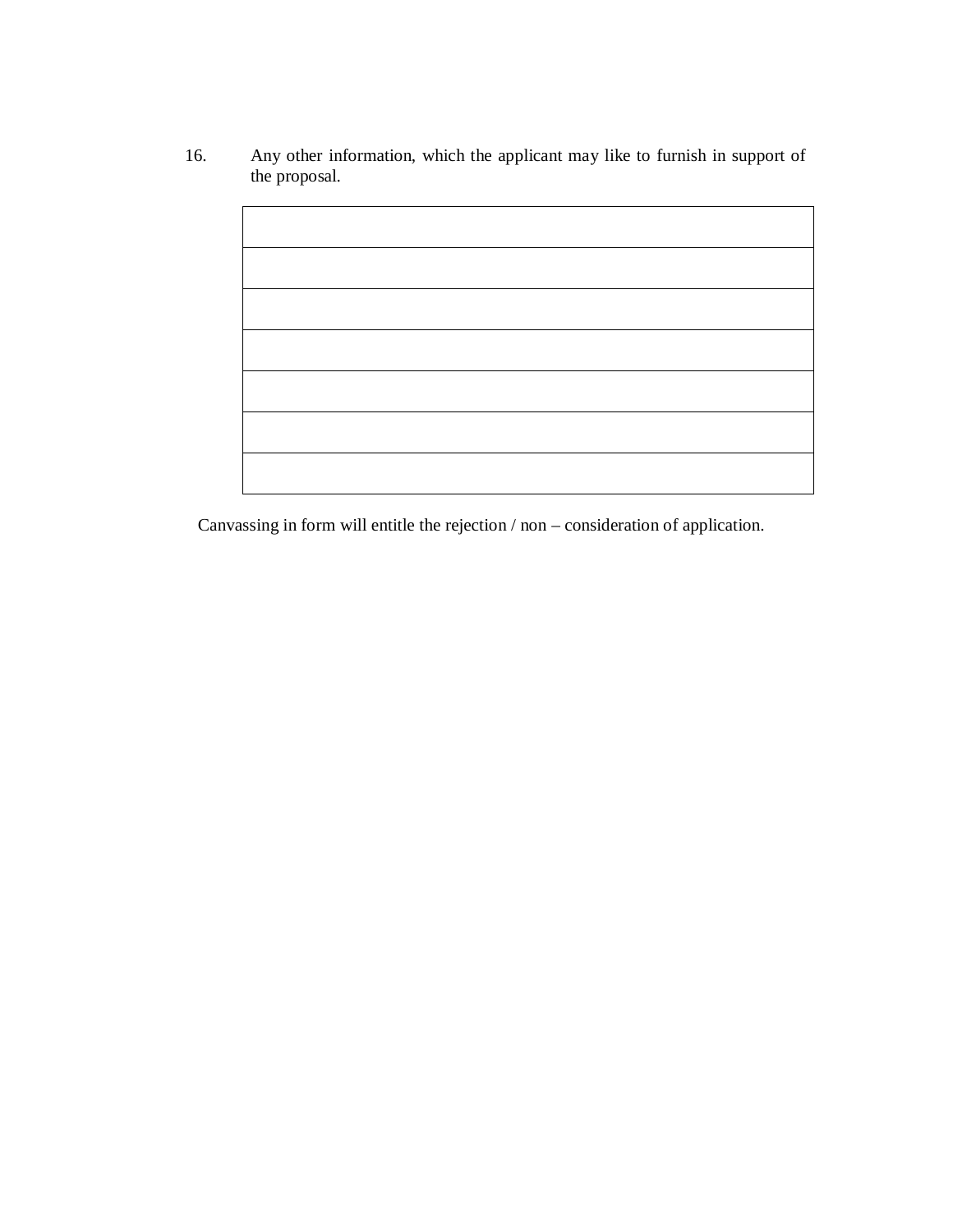|    | <b>Format for Recommendation (N0 Objection Certificate)</b><br>From the State Government, Department of Health/Ayurved |
|----|------------------------------------------------------------------------------------------------------------------------|
| 1. | Name and address (with Pin Code) of the Applicant Society / Trust / Government.                                        |
|    | Name                                                                                                                   |
|    |                                                                                                                        |
|    | <u> 1989 - Johann Stoff, deutscher Stoff, der Stoff, der Stoff, der Stoff, der Stoff, der Stoff, der Stoff, der S</u>  |
| 2. | Name and address (with Pin Code) of the Institution at proposed permanent Site.                                        |
|    |                                                                                                                        |
|    |                                                                                                                        |
|    | <u> 1980 - Jan Barat, margaret amerikan basa dan berasal dan berasal dalam berasal dalam berasal dalam berasal da</u>  |
|    |                                                                                                                        |
| 3. |                                                                                                                        |
| 4. | Is the applicant in consonance with the policies, perspective plan of technical<br>education of State Government?      |
| 5. | Whether applicant has :<br>Experience in running and managing higher or technical education institution.               |
|    | <b>YES</b><br>N <sub>O</sub>                                                                                           |
|    | Financial soundness to establish the proper infrastructure.                                                            |
|    | <b>YES</b><br>NO                                                                                                       |
| 6. | Whether applicant has satisfied necessary infrastructure requirements as per university<br>norms.                      |
|    | Land                                                                                                                   |
|    | NO<br><b>YES</b>                                                                                                       |
|    | Built – up Area at permanent site.                                                                                     |
|    | <b>YES</b><br>NO                                                                                                       |
|    |                                                                                                                        |

Financial soundness.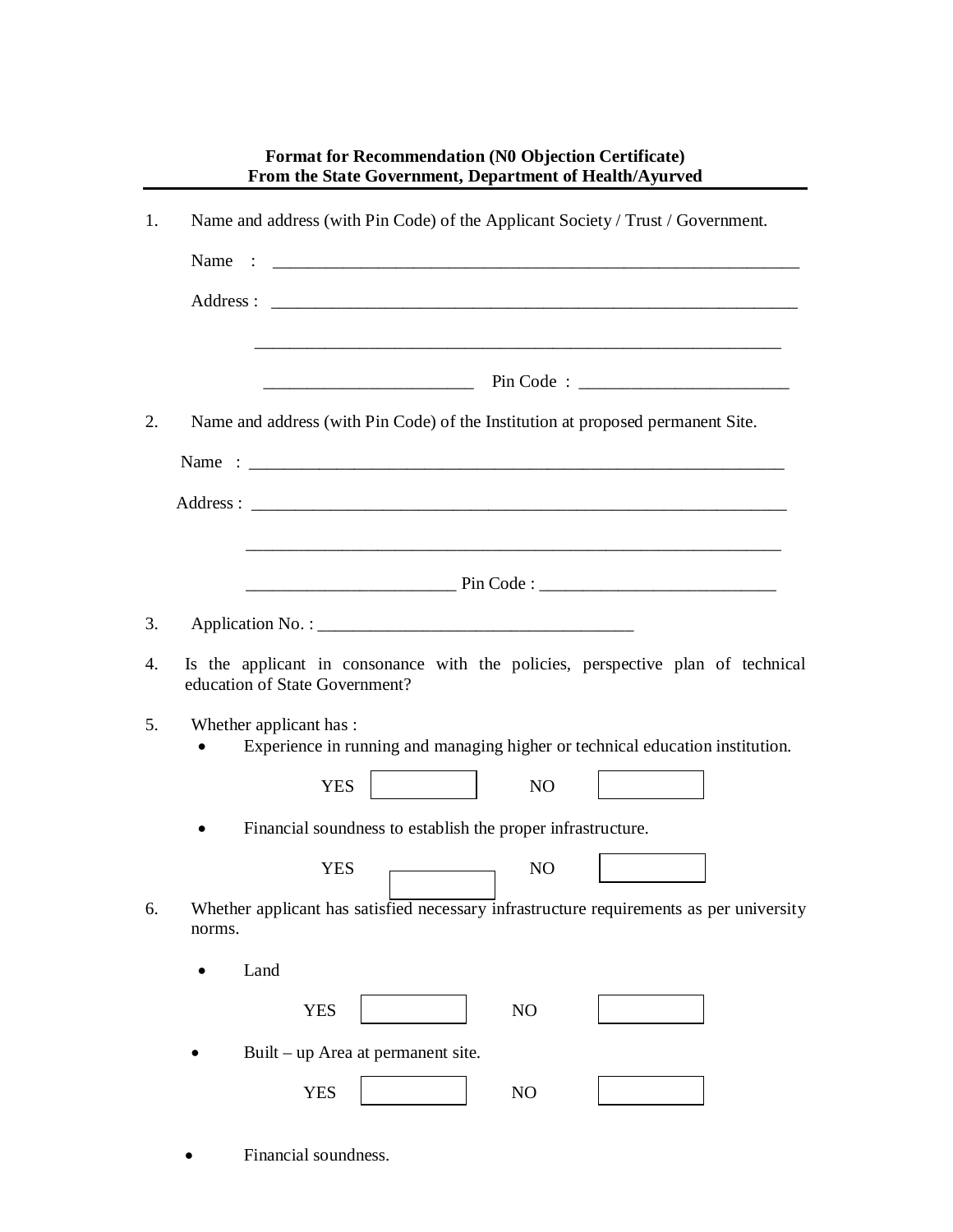| 7. |    | <b>YES</b><br>Has the recommendation been made taking into consideration the technical manpower<br>requirement in the State.                                                                                              | N <sub>O</sub>       |               |
|----|----|---------------------------------------------------------------------------------------------------------------------------------------------------------------------------------------------------------------------------|----------------------|---------------|
|    |    | <b>YES</b>                                                                                                                                                                                                                | NO                   |               |
| 8. |    | Has the proposal been verified as per guidelines of University.                                                                                                                                                           |                      |               |
|    |    | <b>YES</b>                                                                                                                                                                                                                | N <sub>O</sub>       |               |
| 9. |    | Whether proposed course has been recommended by concerned faculty in the University/<br>Board, with curriculum and syllabus along with teaching and examination schemes been<br>approved by Board of Studies.             |                      |               |
|    |    | <b>YES</b>                                                                                                                                                                                                                | NO                   |               |
|    |    | 10. Whether applicant has credibility to implement proper staff – student ratio as prescribed<br>by University.                                                                                                           |                      |               |
|    |    | <b>YES</b>                                                                                                                                                                                                                | NO                   |               |
|    |    | 11. Where applicant has credibility in the promotion of qualitative technical education in the<br>State Board and University.                                                                                             |                      |               |
|    |    | <b>YES</b>                                                                                                                                                                                                                | NO                   |               |
|    |    | 12. Whether applicant has satisfactory demonstrated capability to attract the teaching faculty<br>for the proposed courses as per the procedure experience and qualification prescribed by<br>the University in the past. |                      |               |
|    |    | <b>YES</b>                                                                                                                                                                                                                | N <sub>O</sub>       |               |
|    |    | 13. Recommendation (NO Objection Certificate) of the State Government.                                                                                                                                                    |                      |               |
|    | a) | Recommended for the academic year ______                                                                                                                                                                                  |                      |               |
|    |    |                                                                                                                                                                                                                           | <b>Academic Year</b> | <b>Intake</b> |
|    |    | <b>Courses</b>                                                                                                                                                                                                            |                      |               |

b) Not Recommended for the academic year \_\_\_\_\_\_\_\_\_\_\_\_\_\_\_\_\_\_\_\_\_\_\_\_\_\_\_\_\_\_

Signature of Director of Ayurved